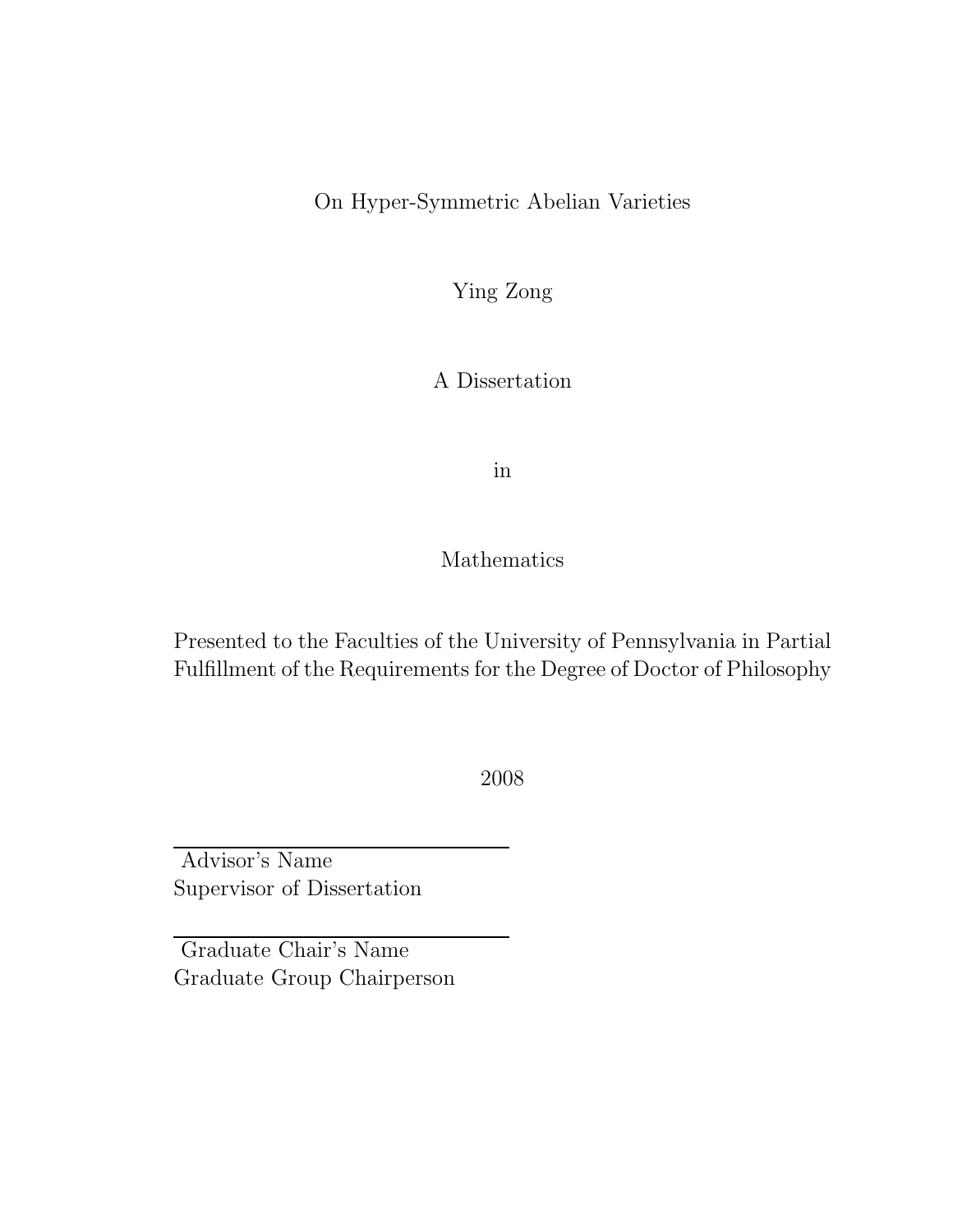### Acknowledgments

The five years I spent in the graduate study has changed me a lot. Suddenly I feel that I am no longer asleep in my dearest dream. Burdens and responsibilities drop on my shoulders. Had no care and help from my wife Lei, I would not know where to go. I dedicate this thesis to her.

This thesis is finished under the supervision of my advisor Ching-Li Chai. I admire his pure spirit and I thank heartily for his patient and constant support.

I have been a dear student of all the mathematicians of the Univerisity of Pennsylvania, to whom I thank from the bottom of my heart. I thank in particular the encouragement and support of Ted Chinburg.

I am grateful to Professors Paula Tretkoff and Steven Zucker; they gave me as much support as they can when I met difficulties.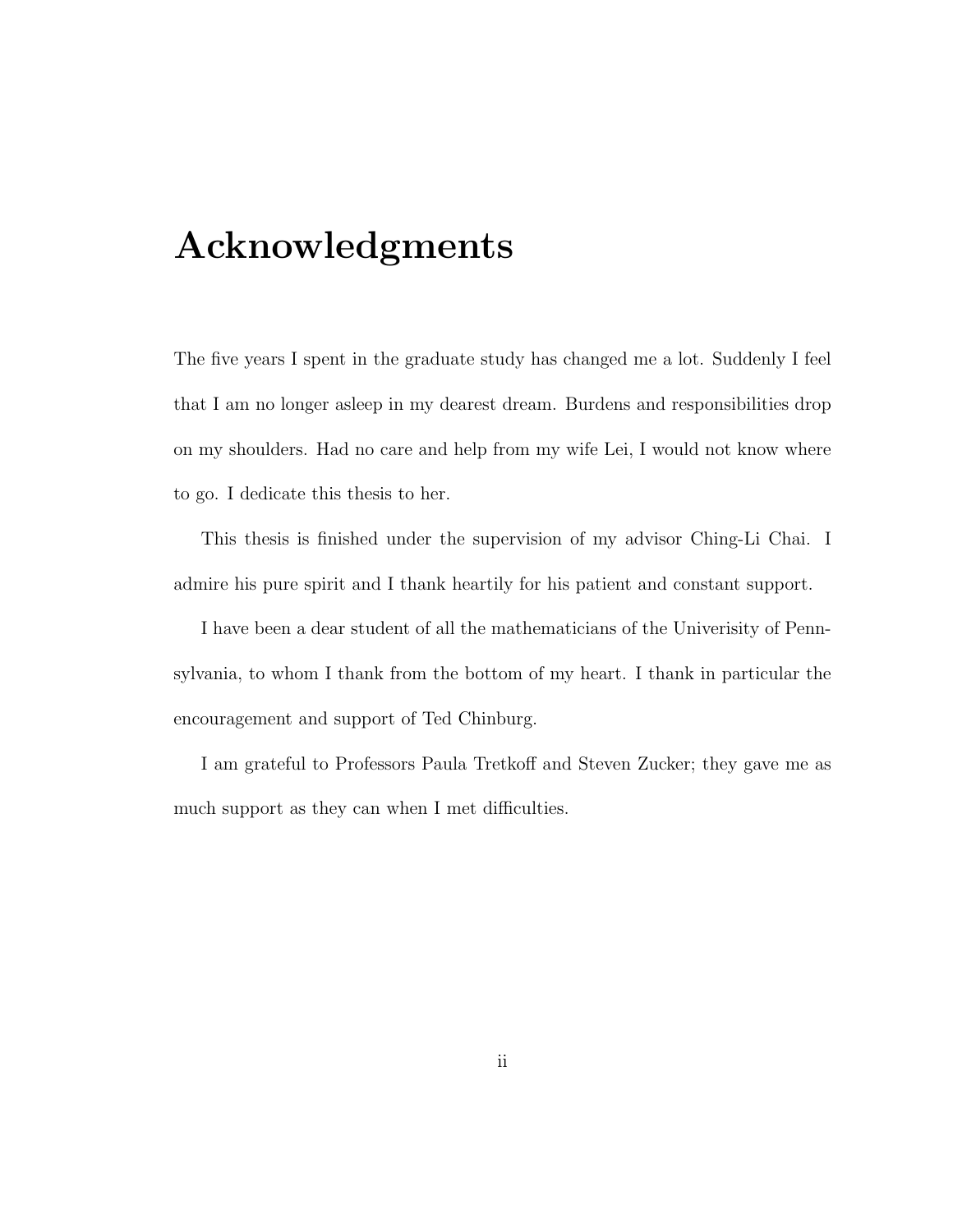#### ABSTRACT

#### On Hyper-Symmetric Abelian Varieties

Ying Zong

#### Ching-Li Chai, Advisor

Motivated by Oort's Hecke-orbit conjecture, Chai introduced hyper-symmetric points in the study of fine structures of modular varieties in positive characteristics. We prove a necessary and sufficient condition to determine which Newton polygon stratum of PEL-type contains at least one such point.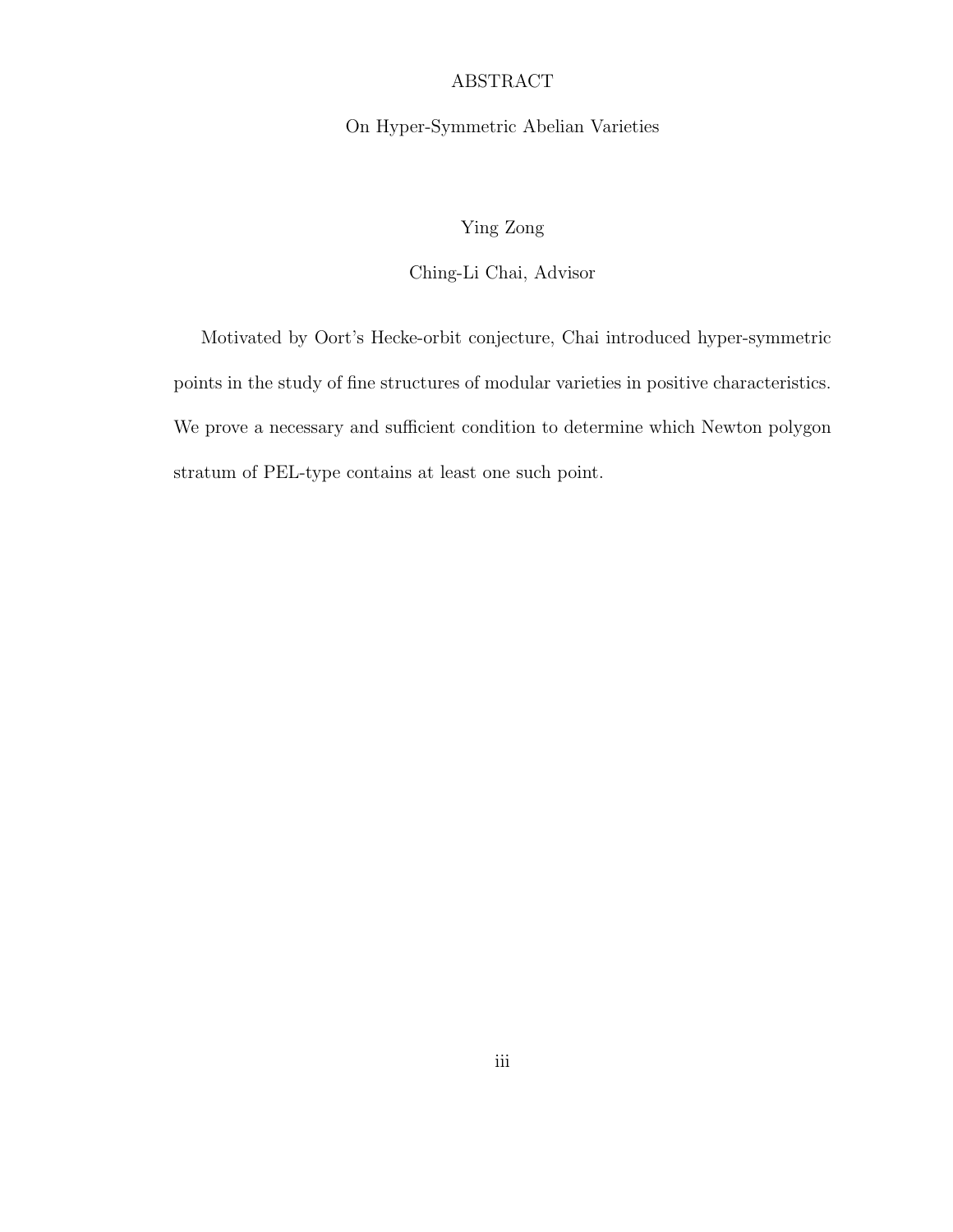# **Contents**

| $\mathbf 1$    |     | Introduction                                                                        | $\mathbf{1}$   |
|----------------|-----|-------------------------------------------------------------------------------------|----------------|
| $\overline{2}$ |     | <b>Notations and Generalities</b>                                                   | 6              |
|                | 2.1 |                                                                                     | 6              |
|                | 2.2 |                                                                                     | $\overline{7}$ |
|                | 2.3 |                                                                                     | $\overline{7}$ |
|                | 2.4 |                                                                                     | 8              |
|                | 2.5 | Dieudonné's classfication of isocrystals                                            | 8              |
|                | 2.6 |                                                                                     | 9              |
|                | 2.7 | Isocrystals with extra structure $\ldots \ldots \ldots \ldots \ldots \ldots \ldots$ | 9              |
|                | 2.8 |                                                                                     | 10             |
|                | 2.9 |                                                                                     | 10             |
|                |     |                                                                                     | 12             |
|                |     |                                                                                     | 12             |
|                |     | 2.12 A variant of the Honda-Tate theory $\dots \dots \dots \dots \dots \dots$       | 13             |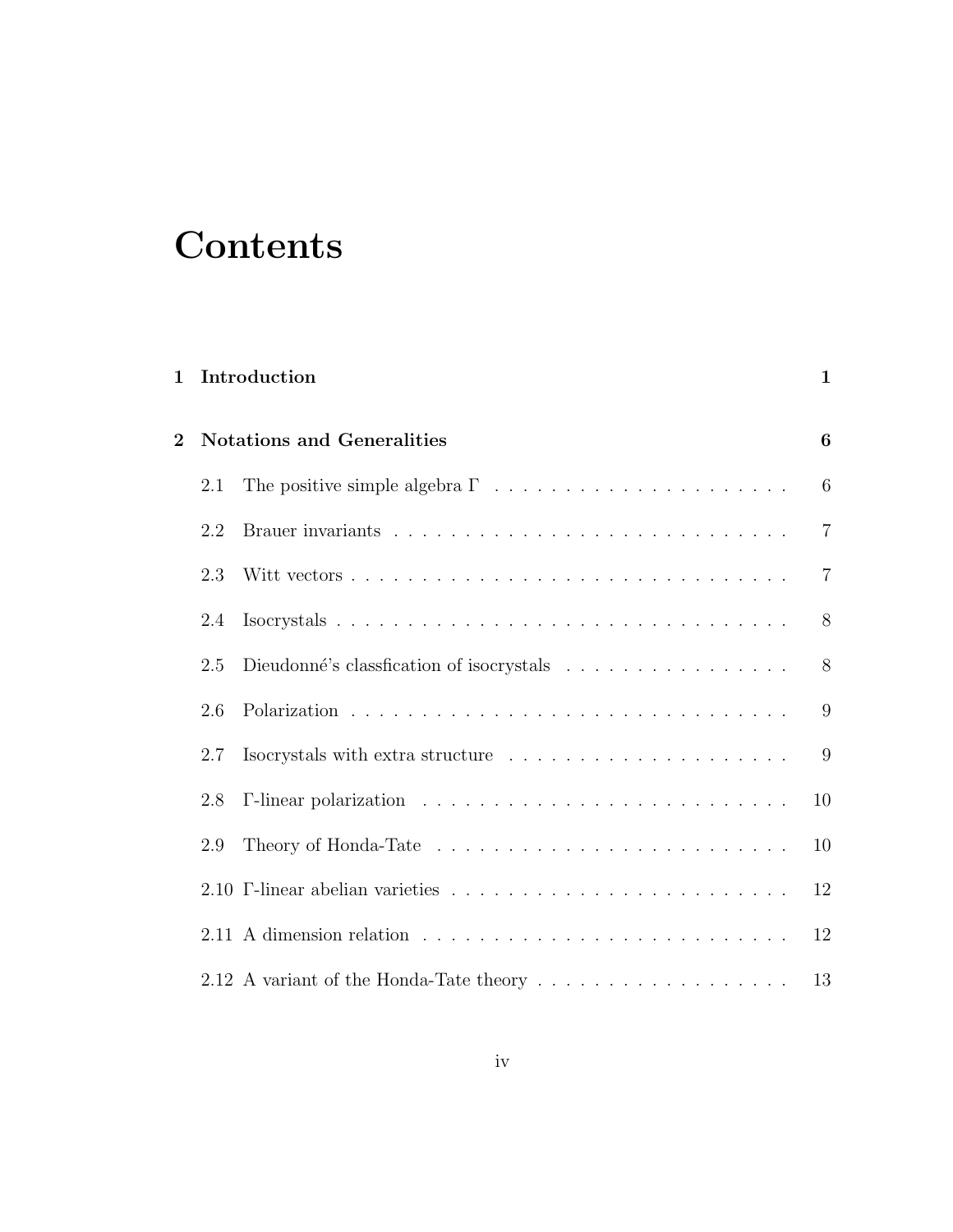| 3        |     | A Criterion of Hyper-Symmetry                                                | 14 |
|----------|-----|------------------------------------------------------------------------------|----|
|          | 3.1 |                                                                              | 14 |
|          | 3.2 |                                                                              | 15 |
|          | 3.3 |                                                                              | 17 |
| 4        |     | Partitions and Partitioned Isocrystals                                       | 19 |
|          | 4.1 |                                                                              | 19 |
|          | 4.2 |                                                                              | 24 |
|          | 4.3 |                                                                              | 28 |
|          | 4.4 |                                                                              | 29 |
| $\bf{5}$ |     | Main Theorem and Examples                                                    | 30 |
|          | 5.1 |                                                                              | 30 |
|          | 5.2 |                                                                              | 31 |
| 6        |     | Proof of the "only-if" part of $(5.1.1)$                                     | 39 |
|          | 6.1 | Semi-simplicity of the Frobenius action $\ldots \ldots \ldots \ldots \ldots$ | 39 |
|          |     |                                                                              | 40 |
| 7        |     | Proof of the "if" part of $(5.1.1)$                                          | 43 |
|          | 7.1 |                                                                              | 43 |
|          | 7.2 |                                                                              | 45 |
|          | 7.3 |                                                                              | 48 |
|          | 7.4 |                                                                              | 50 |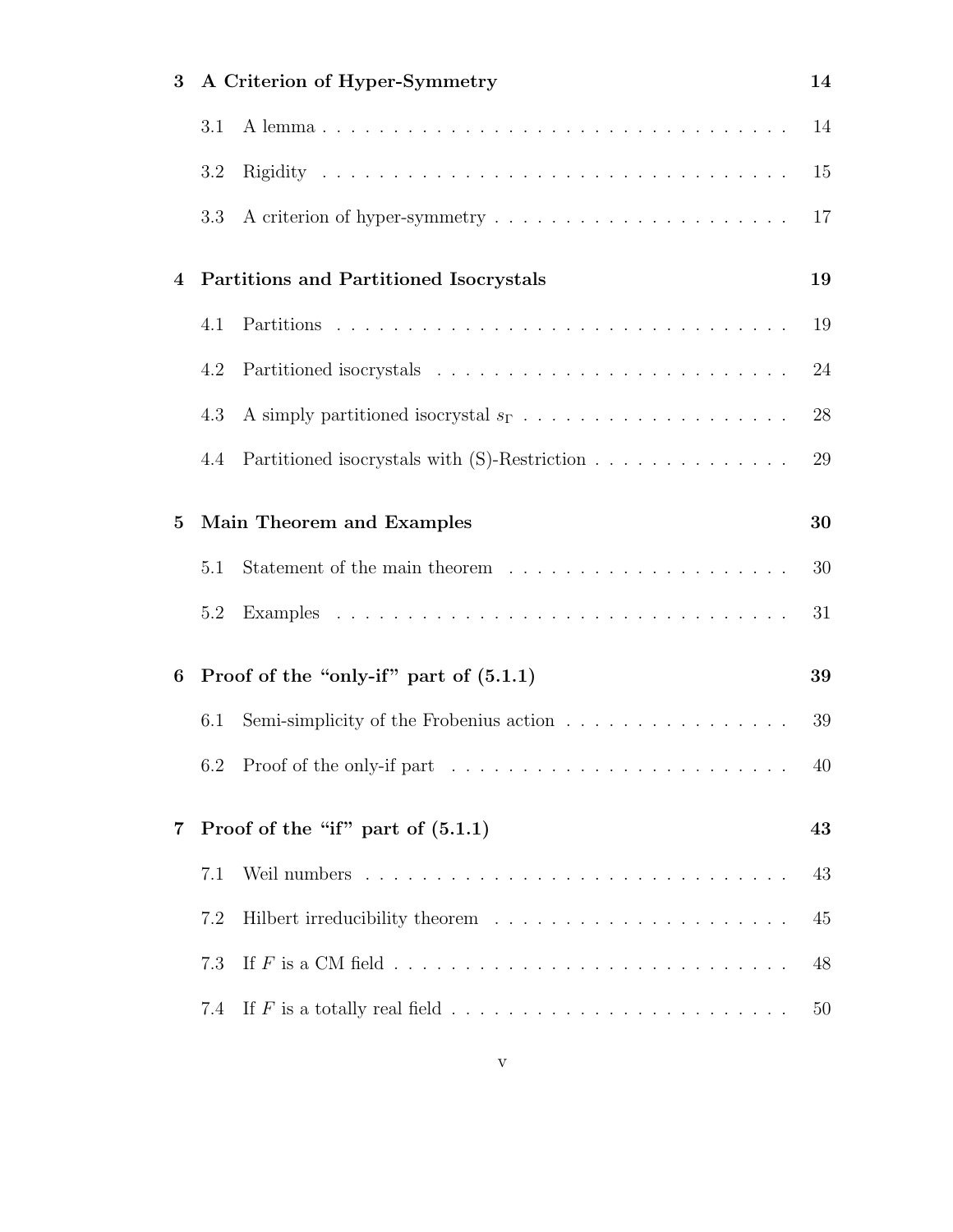### Chapter 1

## Introduction

This work is to extend the study of hyper-symmetric abelian varieties initiated by Chai-Oort [1]. The notion is motivated by the Hecke-orbit conjecture.

For the reduction of a PEL-type Shimura variety, the conjecture claims that every orbit under the Hecke correspondences is Zariski dense in the leaf containing it. In positive characterisitic  $p$ , the decomposition of a Shimura variety into leaves is a refinement of the decomposition into disjoint union of Newton polygon strata. A leaf is a smooth quasi-affine scheme over  $\overline{\mathbb{F}}_p$ . Its completion at a closed point is a successive fibration whose fibres are torsors under certain Barsotti-Tate groups. The resulting canonical coordinates, a terminology of Chai, provides the basic tool for understanding its structure.

Fix an integer  $g \geq 1$  and a prime number p. Consider the Siegel modular variety  $\mathcal{A}_g$  in characteristic p. Denote by  $\mathcal{C}(x)$  the leaf passing through a closed point x. By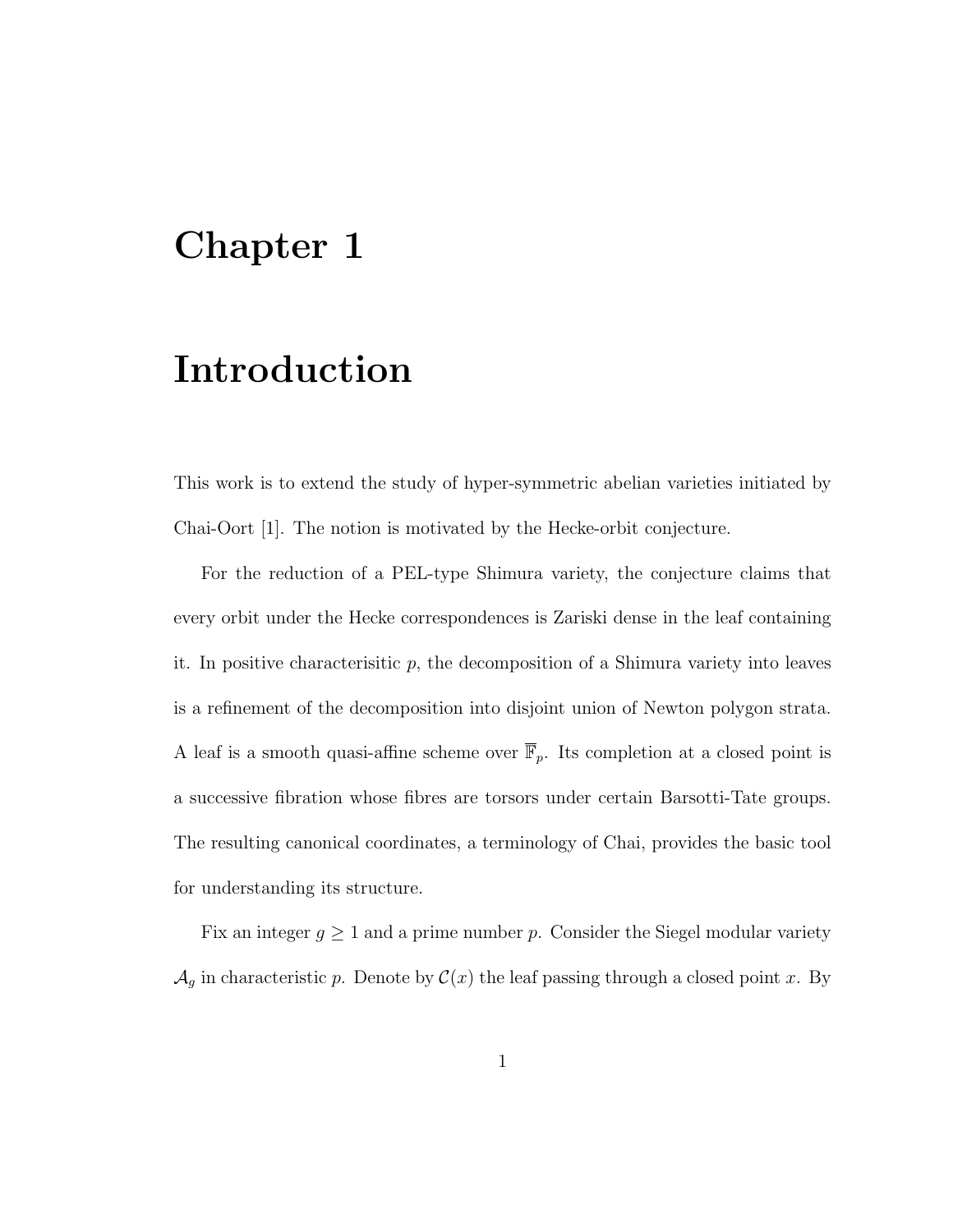applying the local stabilizer principle at a *hyper-symmetric* point x, Chai [3] first gave a very simple proof that the *p*-adic monodromy of  $\mathcal{C}(x)$  is big. Later, in their solution of the Hecke-orbit conjecture for  $A<sub>g</sub>$ , Chai and Oort used the technique of hyper-symmetric points to deduce the irreducibility of a non-supersingular leaf from the irreducibility of a non-supersingular Newton polygon stratum, see [2]. Note that although hyper-symmetric points distribute scarcely, at least one such point exists in every leaf [1].

Here we are mainly interested in the existence of hyper-symmetric points of PEL-type. Let us fix a positive simple algebra  $(\Gamma, *)$ , finite dimensional over  $\mathbb{Q}$ . Following Chai-Oort [1], we have the definition:

**Definition 1.0.1.** A Γ-linear polarized abelian variety  $(Y, \lambda)$  over an algebraically closed field k of characteristic p is  $\Gamma$ -hyper-symmetric, if the natural map

$$
\mathrm{End}^0_\Gamma(Y)\otimes_{\mathbb{Q}}\mathbb{Q}_p\to\mathrm{End}_\Gamma(H^1(Y))
$$

is a bijection.

For simplicity we denote by  $H^1(Y)$  the isocrystal  $H^1_{\text{crys}}(Y/W(k))\otimes_{\mathbb{Z}}\mathbb{Q}$ . The goal of this paper is to answer the following question:

Question. Does every Newton polygon stratum contain a hyper-symmetric point?

The answer to the question in general is no; a Newton polygon stratum must satisfy certain conditions to contain a  $\Gamma$ -hyper-symmetric point. See (5.2.2) for an example when  $\Gamma$  is a real quadratic field split at p, and (5.2.6) when  $\Gamma$  is a division algebra over a CM-field and the  $\Gamma$ -linear isocrystal M only has slopes 0, 1.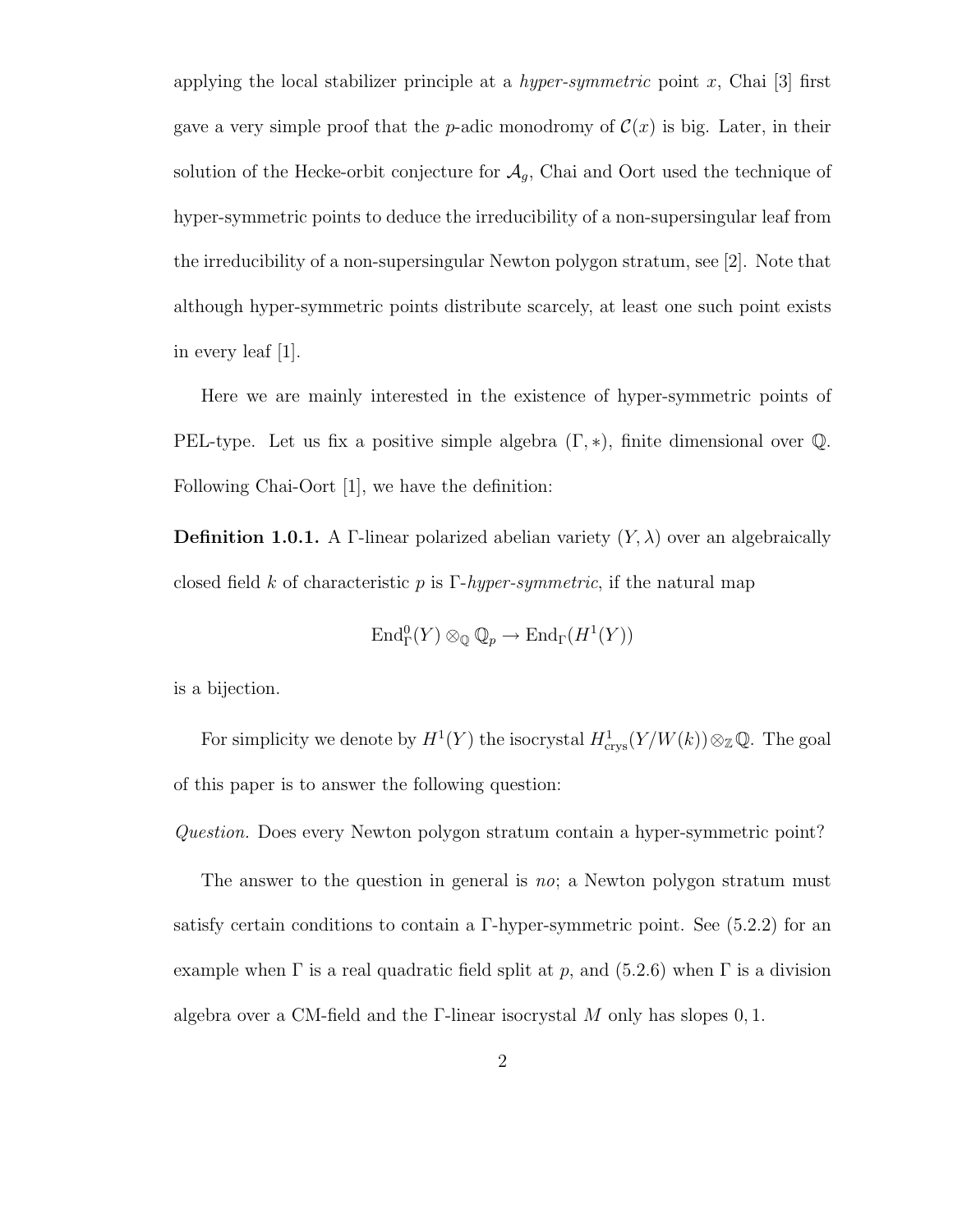In the main theorem (5.1.1), we characterize isocrystals of the form  $H^1(Y)$  for  $\Gamma$ -hyper-symmetric abelian varieties Y as the underlying isocrystals of partitioned isocrystals with supersingular restriction (S).

Consider a typical situation. Let  $Y = Y' \otimes_{\mathbb{F}_{p^a}} \overline{\mathbb{F}}_p$  be a  $\Gamma$ -simple hyper-symmetric abelian variety over  $\overline{\mathbb{F}}_p$ , where Y' is a Γ-simple abelian variety over a finite field  $\mathbb{F}_{p^a}$ . By the theory of Honda-Tate, up to isogeny, Y' is completely characterized by its Frobenius endomorphism  $\pi_{Y'}$ . Let F be the center of Γ. Assume that  $\mathbb{F}_{p^a}$ is sufficiently large. We show in  $(3.3.1)$  that Y is Γ-hyper-symmetric if and only if the extension  $F(\pi_{Y'})/F$  is totally split everywhere above p, that is,

$$
F(\pi_{Y'})\otimes_F F_v \simeq F_v \times \cdots \times F_v,
$$

for every prime v of F above p. Thus Y is Γ-hyper-symmetric if and only if it is F-hyper-symmetric.

Denote by  $T_{\Gamma}$  the set of finite prime-to-p places  $\ell$  of F where  $\Gamma$  is ramified. To Y, one can associate its isocrystal  $H^1(Y)$  as well as a family of partitions  $P = (P_\ell)$ of the integer  $N = [F(\pi_{Y'}) : F]$  indexed by  $\ell \in T_{\Gamma}$ . For each  $\ell \in T_{\Gamma}$ ,  $P_{\ell}$  is given by

$$
P_{\ell}(\ell')=[F(\pi_{Y'})_{\ell'}:F_{\ell}]
$$

with  $\ell'$  ranging over the places of  $F(\pi_{Y'})$  above  $\ell$ . The pair  $(H^1(Y), P)$  is the partitioned isocrystal attached to Y. In particular, we denote by  $s_{\Gamma}$  the pair attached to the unique Γ-simple supersingular abelian variety up to isogeny over  $\overline{\mathbb{F}}_p$ , see  $(4.3.1).$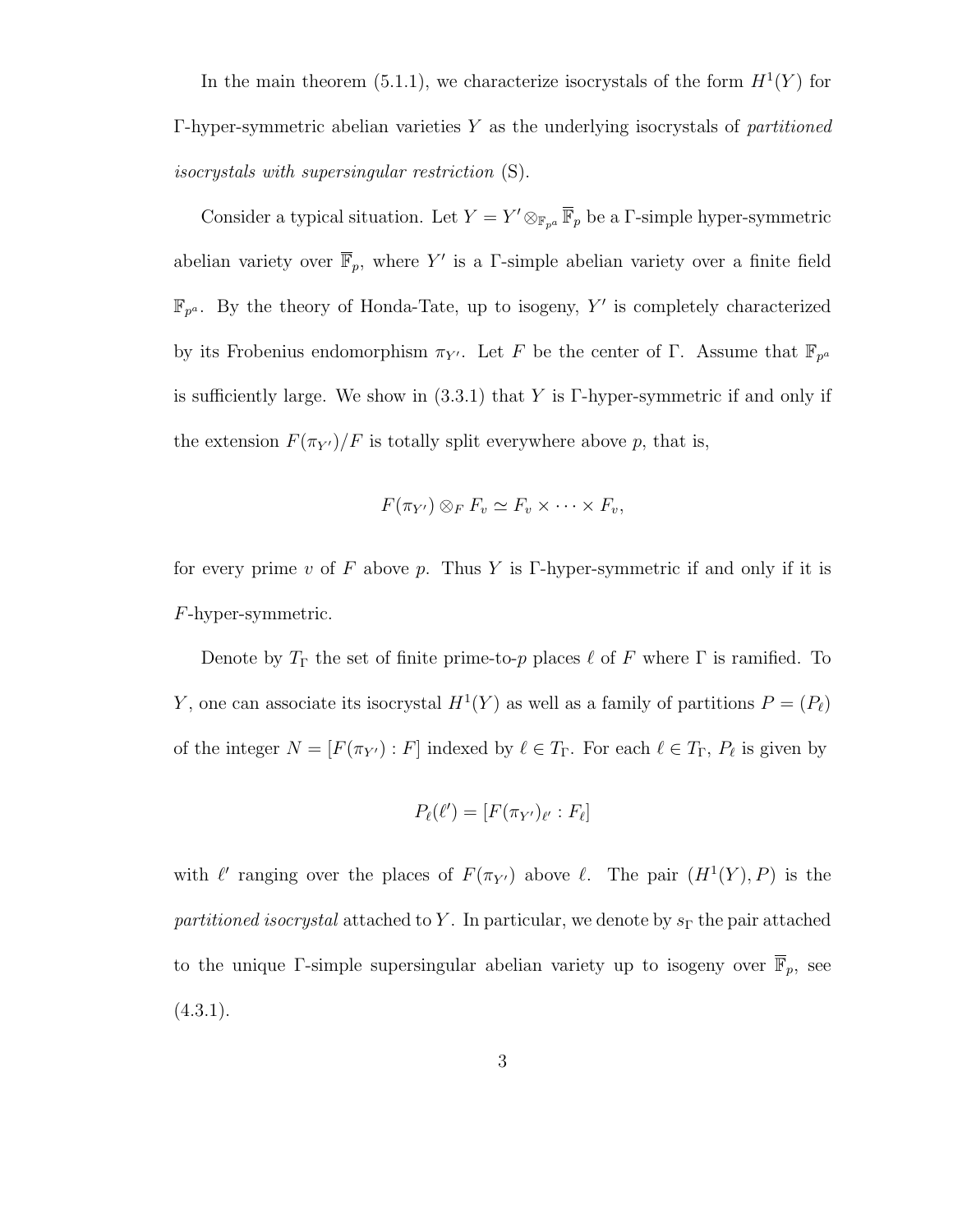To study the pair  $(H^1(Y), P)$ , it is more convenient to consider Y as an Flinear abelian variety equipped with a Γ-action. Write  $\rho : \Gamma \to \text{End}_F(H^1(Y))$ for the ring homomorphism defining the Γ-action induced by functoriality on its isocrystal  $H^1(Y)$ . In essence, the definition (4.2.1) of partitioned isocrystals is a purely combinatorial formulation of the conditions that  $Y$  is  $F$ -hyper-symmetric and  $\rho$  factors through the endomorphism algebra  $\text{End}_F^0(Y)$  of the F-linear abelian variety  $Y$ .

The introduction of supersingular restriction (S) (4.4.1) has its origin in the following example. Assume that  $F$  is a totally real number field. If a  $\Gamma$ -linear isocrystal M contains a slope  $1/2$  component at some place v of F above p, but not all, then there is no  $\Gamma$ -hyper-symmetric abelian variety Y such that  $H^1(Y)$ is isomorphic to M. In the proof of the main theorem  $(5.1.1)$ , we treat specially supersingular abelian varieties and isocrystals containing slope 1/2 components.

Given any pair  $y = (M, P)$  satisfying the supersingular restriction (S) and containing no  $s_{\Gamma}$  component, the construction of a  $\Gamma$ -hyper-symmetric abelian variety Y realizing y goes as follows. Let N be the integer such that  $P = (P_\ell)_{\ell \in T_\Gamma}$  is a family of partitions of N. The Hilbert irreducibility theorem [4] enables us to find a suitable CM extension  $K/F$  of degree N, so that the family of partitions  $(P_{K/F, \ell})_{\ell \in T_{\Gamma}}$  given by

$$
P_{K/F, \ell}(\ell') := [K_{\ell'} : F_{\ell}], \ \ \forall \ \ell' \mid \ell
$$

concide with  $(P_\ell)$ . Then a simple formula (7.1.1) gives directly a  $p^a$ -Weil number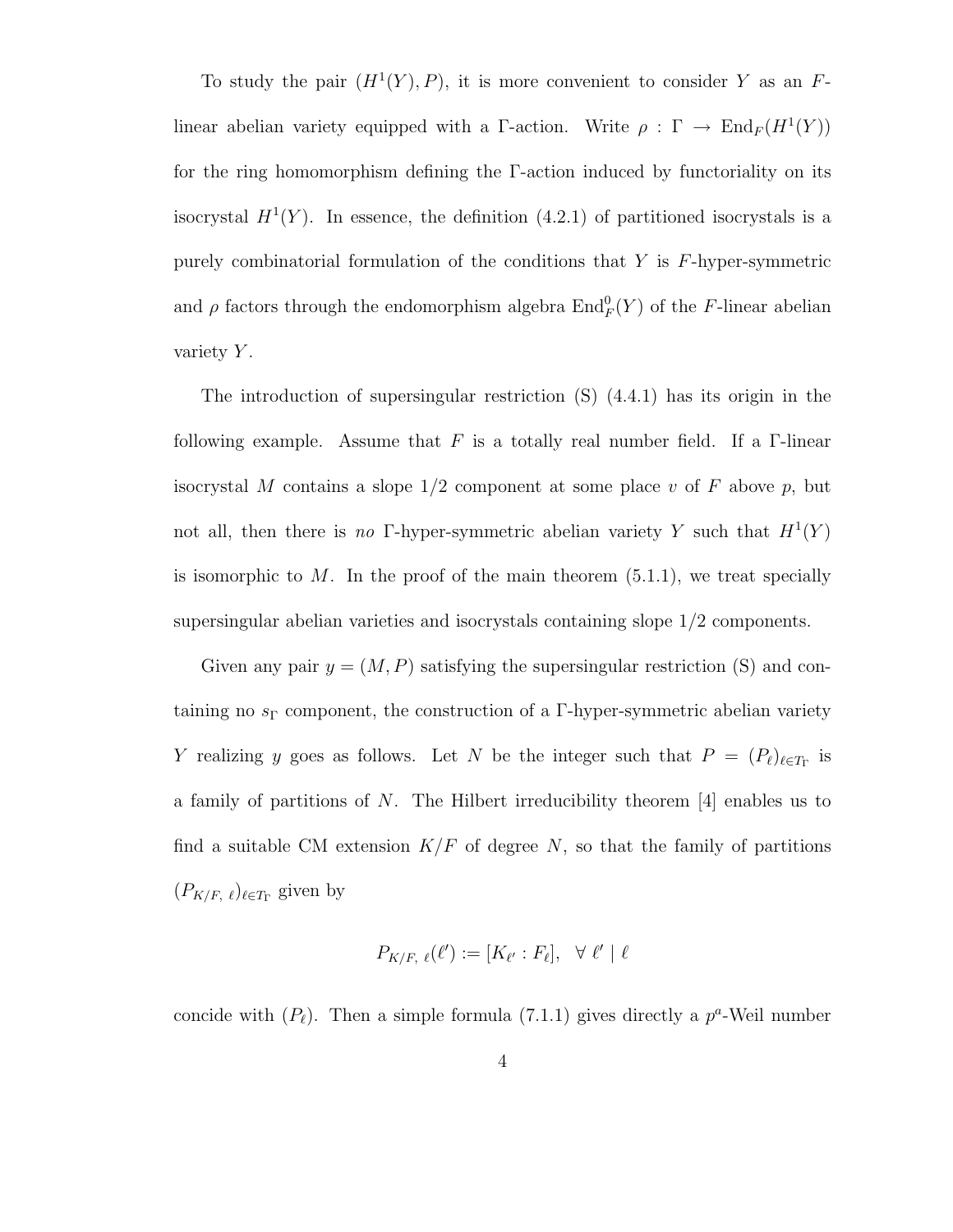$\pi$  for a certain integer  $a \geq 1$ , such that  $K = F(\pi)$  and the slopes of M at a place v of F above p are equal to  $\lambda_w = \text{ord}_w(\pi)/\text{ord}_w(p^a)$ , for  $w|v$ . Let Y' be the unique abelian variety up to Γ-isogeny corresponding to  $\pi$ . For some integer e,  $(Y')^e \otimes_{\mathbb{F}_{p^a}} \overline{\mathbb{F}}_p$  equipped with a suitable polarization is a desired Γ-hyper-symmetric abelian variety.

The organization of this thesis is as follows. In chapter 2 we set up the notations and review the fundamentals of isocrystals with extra structures, Dieudonné's theorem on the classification of isocrystals and the Honda-Tate theory. In chapter 3, we show that every Γ-hyper-symmetric abelian variety is isogenous to an abelian variety defined over  $\overline{\mathbb{F}}_p$  (3.2.1). Then we prove a criterion of hyper-symmetry in terms of endomorphism algebras (3.3.1). In the next chapter, we define partitions and partitioned isocrystals. The main theorem (5.1.1) is stated in chapter 5. Several examples are provided to illustrate how to determine which data of slopes are realizable by hyper-symmetric abelian varieties. The proof of (5.1.1) is divided into two parts. The "only-if" part, in chapter 6, shows that to every Γ-hyper-symmetric abelian variety  $Y$ , one can associate a partitioned isocrystal  $y$ . We prove that  $y$ satisfies the supersingular restriction (S). A key ingredient of the proof is that the characteristic polynomial of the Frobenius endomorphism of  $H^1(Y_{\mathbb{F}_{p^a}})$  has rational coefficients. In chapter 7 we prove the inverse, the "if" part.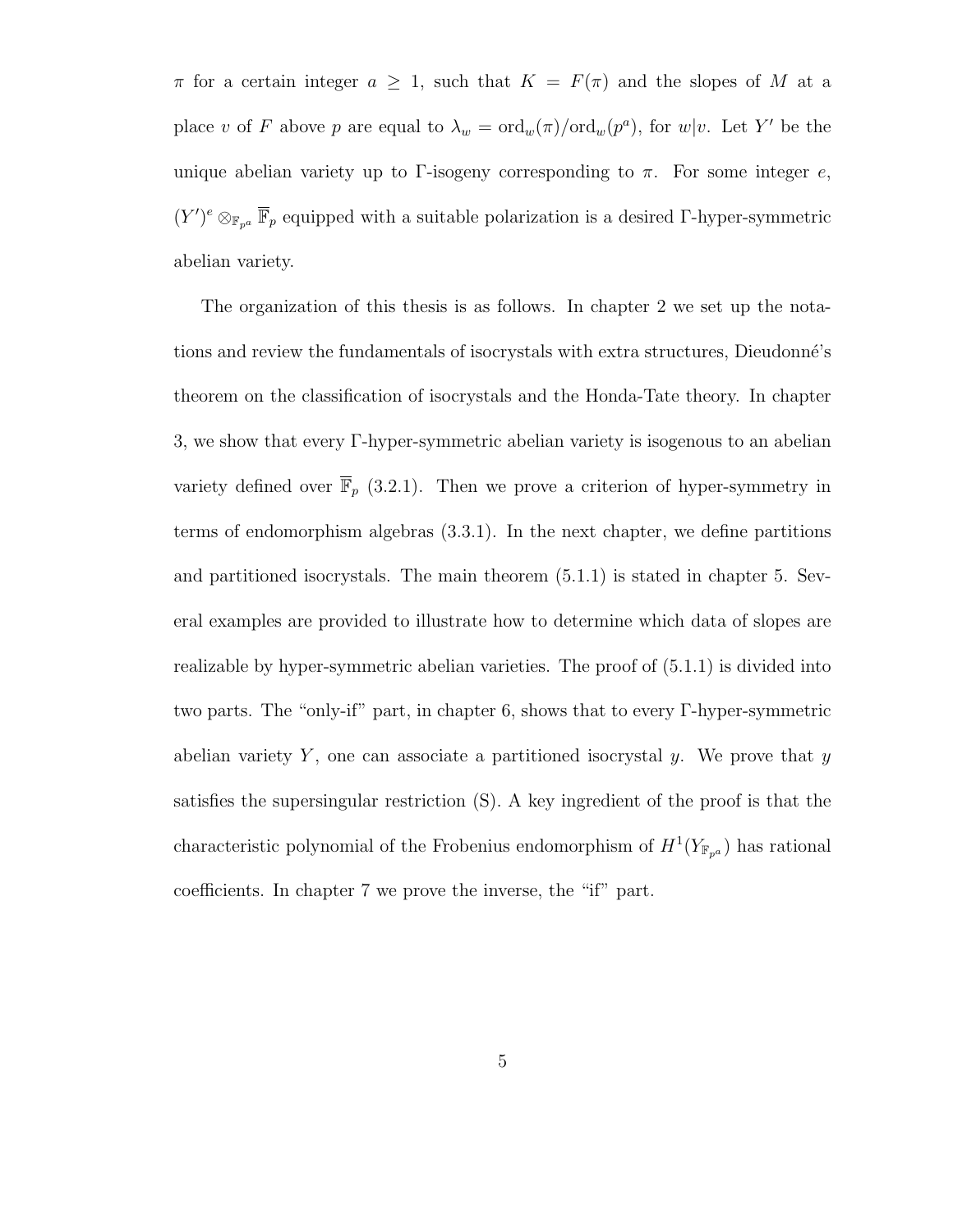### Chapter 2

## Notations and Generalities

Let  $p$  be a prime number fixed once and for all.

### 2.1 The positive simple algebra  $\Gamma$

Let  $\Gamma$  be a positive simple algebra, finite dimensional over the field of rational numbers. We fix a positive involution  $*$  on  $\Gamma$ . Let F be the center of  $\Gamma$ ; F is either a totally real number field or a CM field. Let  $v_1, \dots, v_t$  be the places of F above p. We have

$$
\Gamma\otimes_{\mathbb{Q}}\mathbb{Q}_p=\Gamma_{v_1}\times\cdots\times\Gamma_{v_t}.
$$

Let  $T_{\Gamma}$  denote the following set

$$
T_{\Gamma} = \{ \ell \in \text{Spec}(\mathcal{O}_F) | \ell \nmid p, \ell \neq (0), \text{inv}_{\ell}(\Gamma) \neq 0 \}.
$$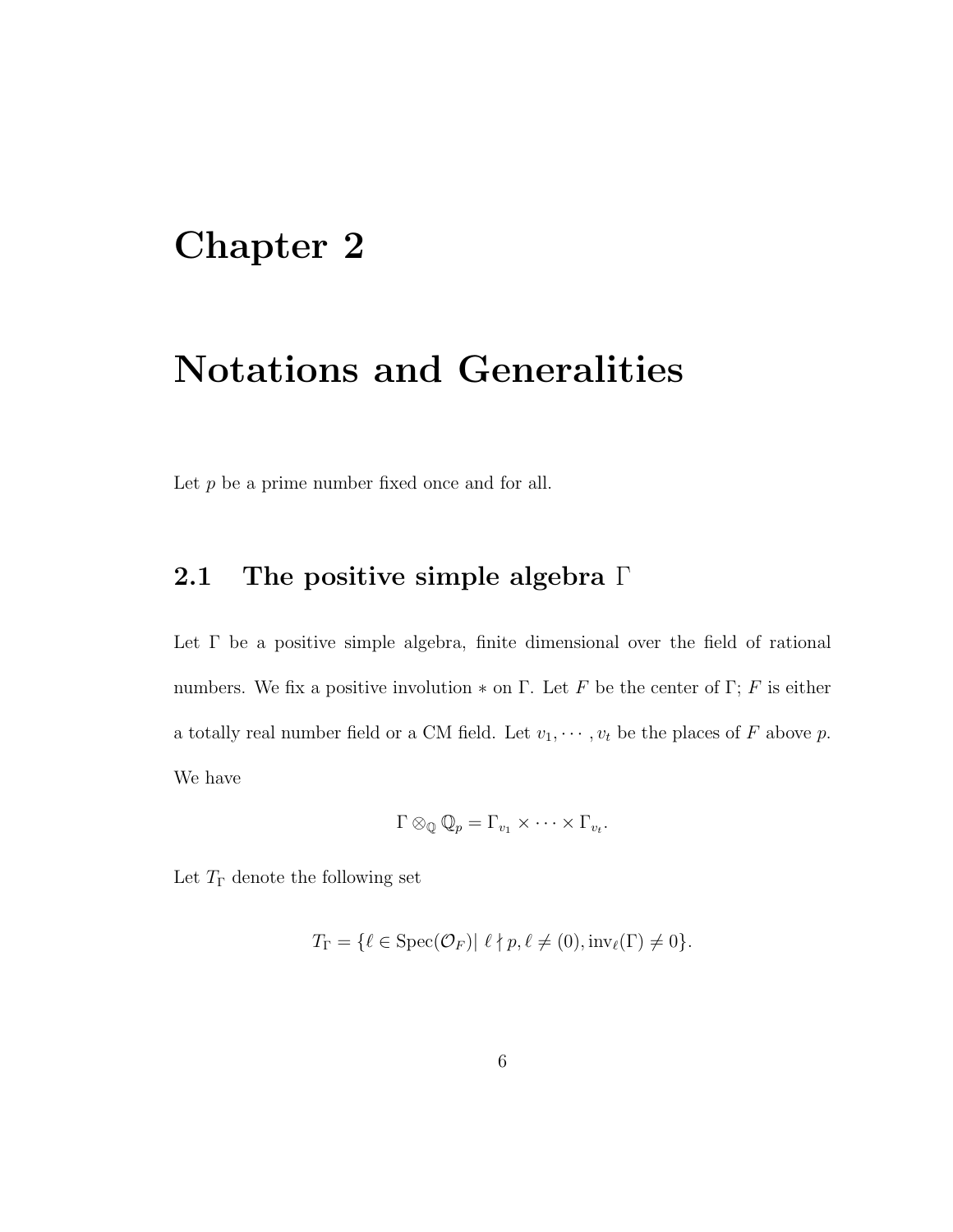#### 2.2 Brauer invariants

Recall the computation of Brauer invariants. Let K be a finite extension of  $\mathbb{Q}_p$ . Let A be a central simple K-algebra of dimension  $d^2$ . By Hasse, A contains a ddimensional unramified extension  $L/K$  such that for an element  $u \in A$ , the vectors  $1, u, \dots, u^{d-1}$  form an L-basis of A, and

$$
\begin{cases}\nua = \sigma(a)u, & \forall a \in L \\
u^d = \alpha \in L\n\end{cases}
$$

where  $\sigma \in \text{Gal}(L/K)$  is the Frobenius automorphism of  $L/K$ . Then we define the Brauer invariant  $inv_K(A) \in Br(K) \simeq \mathbb{Q}/\mathbb{Z}$  as

$$
inv_K(A) = -\text{ord}_L(\alpha)/d,
$$

where ord<sub>L</sub> is the normalized valuation of L, i.e.  $\text{ord}_{\mathbb{L}}(\pi) = 1$ , for a uniformizer  $\pi \in \mathcal{O}_L$ .

#### 2.3 Witt vectors

If k is a perfect field of characteristic p, we denote by  $W(k)$  the ring of Witt vectors of k. Let  $K(k)$  be the fraction field of  $W(k)$ . The Frobenius automorphism of k induces by functoriality an automorphism  $\sigma$  of  $W(k)$ , namely,

$$
\sigma(a_0, a_1, \dots) = (a_0^p, a_1^p, \dots)
$$

for all  $a_0, a_1, \dots \in k$ .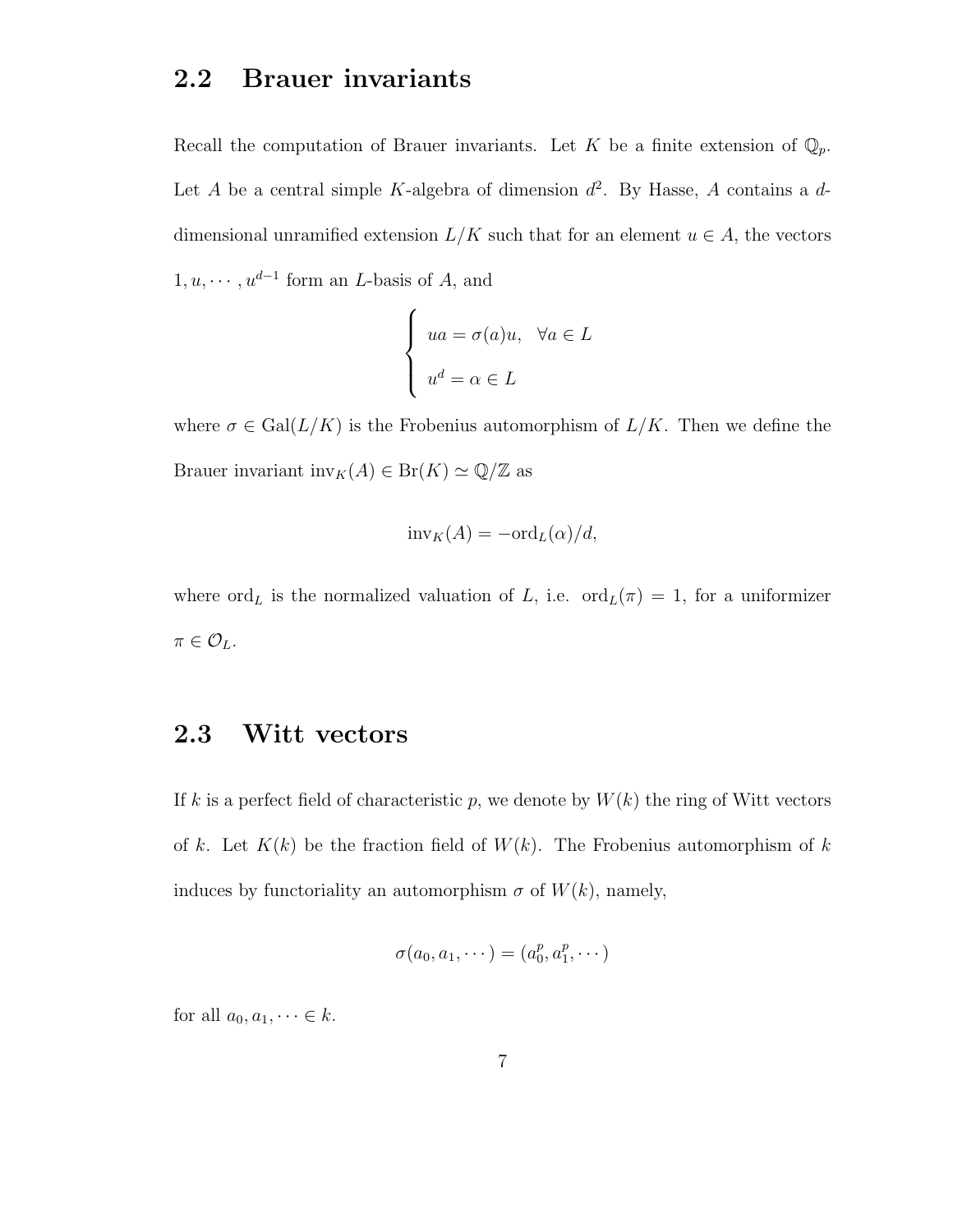#### 2.4 Isocrystals

An *isocrystal* over k is a finite dimensional  $K(k)$ -vector space M equipped with a σ-linear automorphism  $\Phi$ . A morphism  $f : (M, \Phi) \to (M', \Phi')$  is a  $K(k)$ -linear map  $f: M \to M'$  such that  $f\Phi = \Phi'f$ . Isocrystals over k form an abelian category.

#### 2.5 Dieudonné's classfication of isocrystals

Let  $\overline{k}$  be an algebraic closure of k, a perfect field of characteristic p. We have the fundamental theorem of Dieudonné, cf. Kottwitz [8]:

- (1) The category of isocrystals over  $\overline{k}$  is semi-simple.
- (2) A set of representatives of simple objects  $\mathbb{E}_r$  can be given as follows,

$$
\mathbb{E}_r = (K(\overline{k})[T]/(T^b - p^a), T)
$$

where  $r = a/b$  is a rational number with  $(a, b) = 1, b > 0$ . The endomorphism ring of  $\mathbb{E}_r$  is a central division algebra over  $\mathbb{Q}_p$  with Brauer invariant  $-r \in$  $\mathbb{Q}/\mathbb{Z}$ .

(3) Every isocrystal  $M$  over  $k$  admits a unique decomposition

$$
M = \bigoplus_{r \in \mathbb{Q}} M(r)
$$

where  $M(r)$  is the largest sub-isocrystal of *slope* r, i.e.

$$
M(r) \otimes_{K(k)} K(\overline{k}) \simeq \mathbb{E}_{r}^{m_{r}}
$$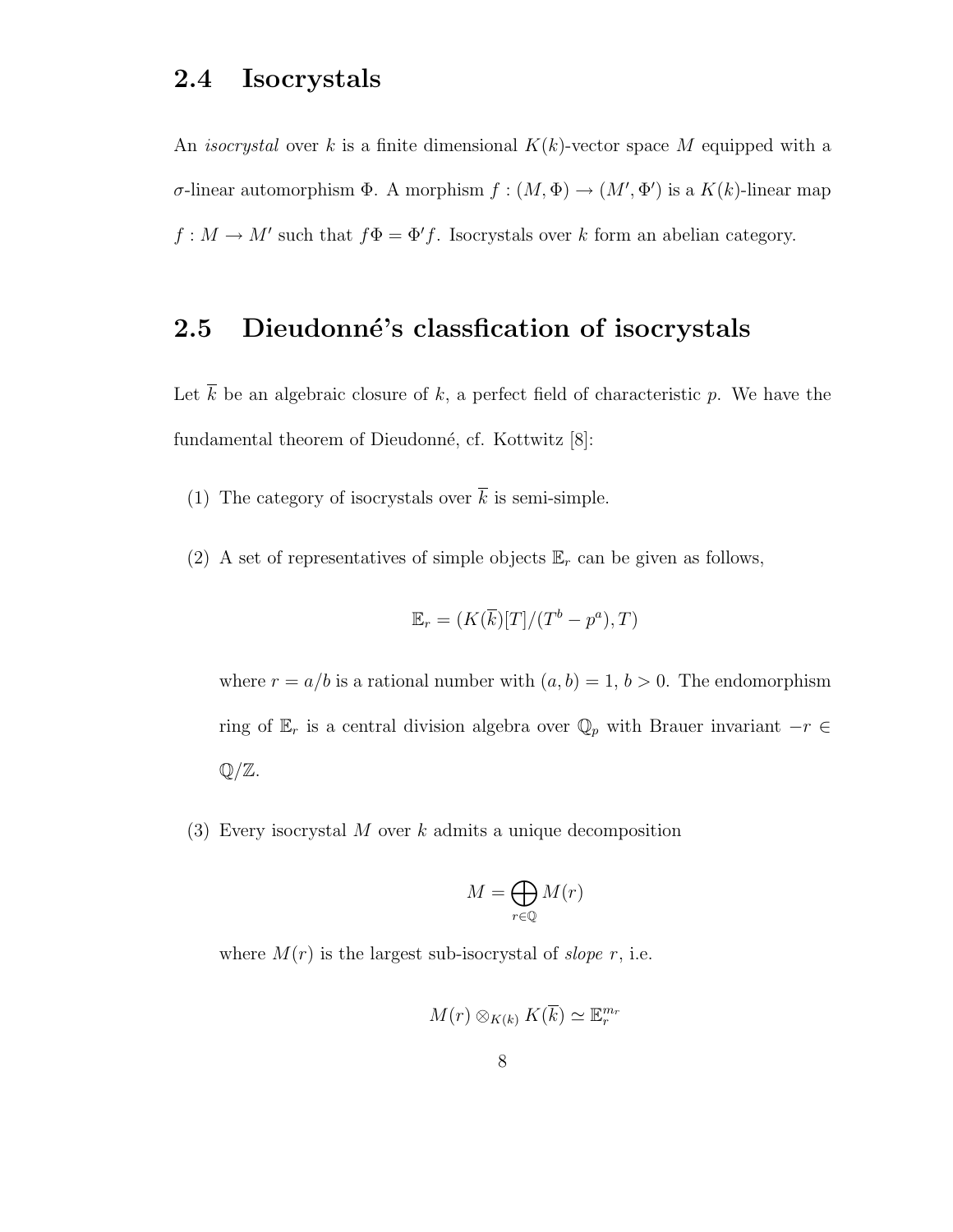for an integer  $m_r$ .

The rational numbers occurred in the decomposition  $M = \bigoplus_{r \in \mathbb{Q}} M(r)$  are called the *slopes* of  $M$ . If all slopes are non-negative, the isocrystal is *effective*.

### 2.6 Polarization

A polarization of weight 1 or simply a polarization of an isocrystal M is a symplectic form  $\psi : M \times M \to K(k)$  such that

$$
\psi(\Phi x, \Phi y) = p\sigma(\psi(x, y))
$$

for all  $x, y \in M$ . The slopes of a polarized isocrystal, arranged in increasing order, are symmetric with respect to 1/2.

#### 2.7 Isocrystals with extra structure

Let  $\Gamma$  be as in (2.1). A  $\Gamma$ -linear isocrystal over k is an isocrystal  $(M, \Phi)$  over k together with a ring homomorphism  $i : \Gamma \to \text{End}(M, \Phi)$ . The following variant of Dieudonné's theorem is proven in Kottwitz [8],

- (1) The category of Γ-linear isocrystals over  $\bar{k}$  is semi-simple. It is equivalent to the direct product of  $\mathcal{C}_v$ , the  $\Gamma_v$ -linear isocrystals over  $\overline{k}$ .
- (2) For each place v of F above p, the simple objects of  $\mathcal{C}_v$  are parametrized by  $r \in \mathbb{Q}$ , whose endomorphism ring is a central division algebra over  $F_v$ , with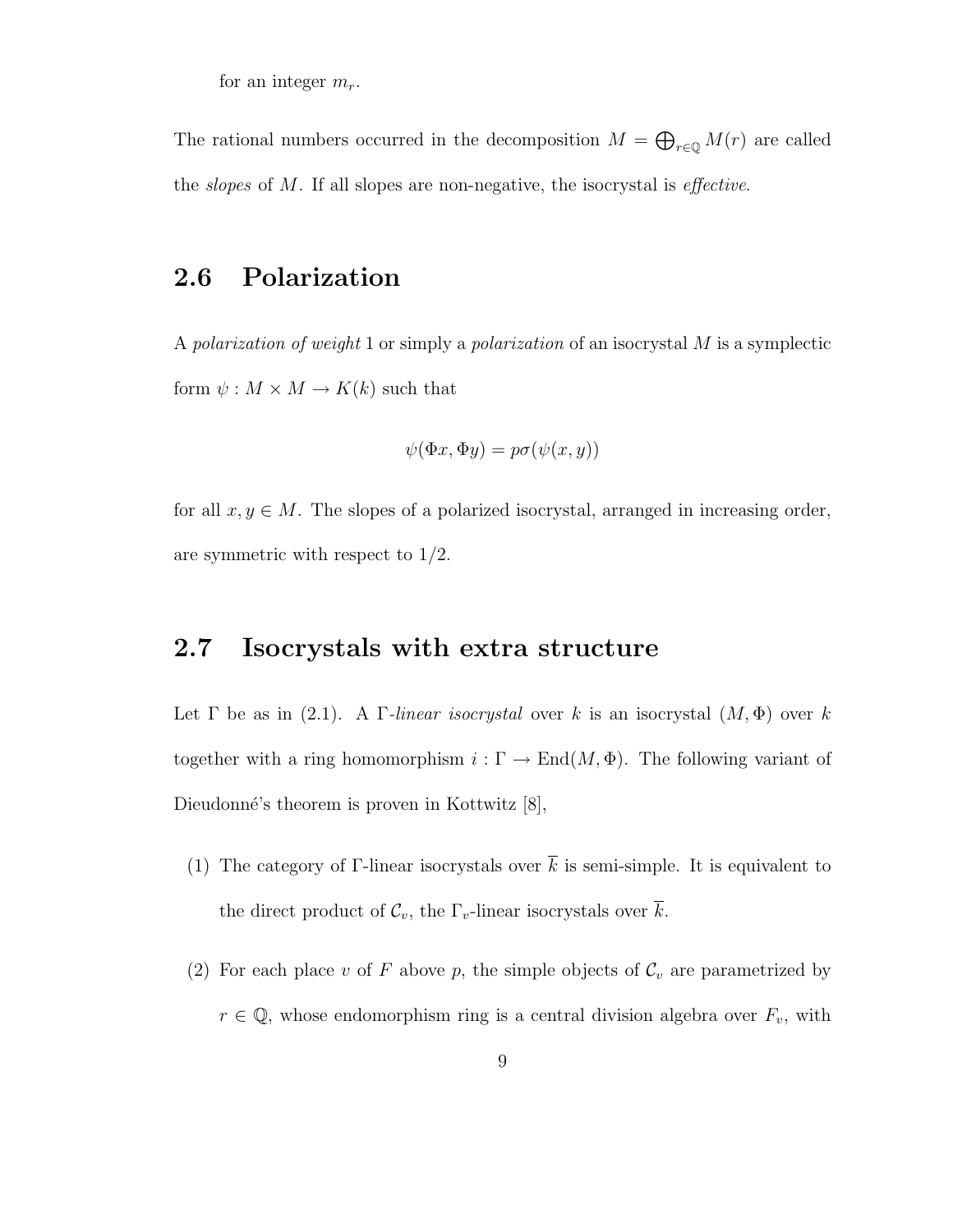Hasse invariant  $-[F_v : \mathbb{Q}_p]r - \text{inv}_v(\Gamma)$  in the Brauer group Br( $F_v$ ).

If M is a Γ-linear isocrystal, and  $M = M_{v_1} \times \cdots \times M_{v_t}$  is the decomposition defined in (1), we call the slopes of  $M_v$  the *slopes of*  $M$  at  $v$  and define the *multiplicity* of a slope  $r$  at  $v$  by

$$
\mathrm{mult}_{M_v}(r) = \mathrm{dim}_{K(k)} M_v(r) / ([F_v : \mathbb{Q}_p][\Gamma : F]^{1/2})
$$

#### 2.8 Γ-linear polarization

A Γ-linear polarized isocrystal is a quadruple  $(M, \Phi, i, \psi)$ , where  $(M, \Phi)$  is an isocrystal,  $i : \Gamma \to \text{End}(M, \Phi)$  is a ring homomorphism, and  $\psi$  is a polarization on M such that

$$
\psi(\gamma x, y) = \psi(x, \gamma^* y)
$$

for all  $\gamma \in \Gamma, x, y \in M$ . If F is a totally real number field, the slopes of M at each place v of F above p, arranged in increasing order, are symmetric about  $1/2$ . If F is a CM field, the slopes at v and  $\overline{v}$  collected together, arranged in increasing order, are symmetric with respect to 1/2.

#### 2.9 Theory of Honda-Tate

Recall that a morphism of abelian varieties  $f : X \to X'$  is an *isogeny* if it is surjective with a finite kernel. Let X be an abelian variety over a finite field  $k = \mathbb{F}_{p^a}$ .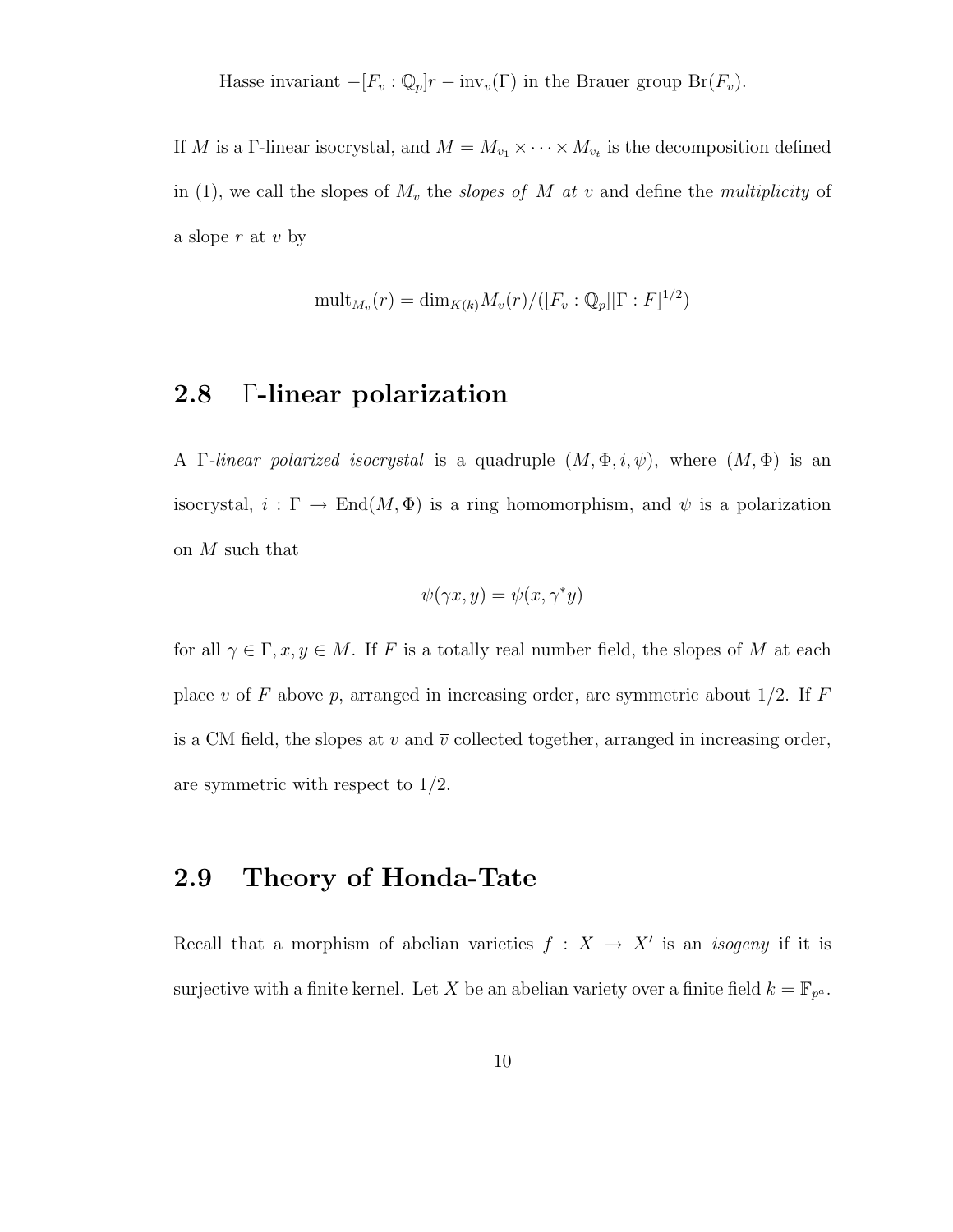The relative Frobenius morphism

$$
F_{X/k}: X \to X^{(p)}
$$

is an isogeny. We call  $\pi_X = F_{X/k}^a$  the *Frobenius endomorphism* of X. If X is a simple abelian variety, the Frobenius endomorphism  $\pi_X$  is a  $p^a$ -Weil number, that is, an algebraic integer  $\pi$  such that for every complex imbedding  $\iota : \mathbb{Q}(\pi) \hookrightarrow \mathbb{C}$ , one has

$$
| \iota(\pi) | = p^{a/2}.
$$

Here is a basic result, due to Honda-Tate [11]:

- (1) The map  $X \mapsto \pi_X$  defines a bijection from the isogeny classes of simple abelian varieties over  $k$  to the conjugacy classes of  $p^a$ -Weil numbers.
- (2) The endomorphism algebra  $\text{End}^0(X_\pi)$  of a simple abelian variety  $X_\pi$  corresponding to  $\pi$  is a central division algebra over  $\mathbb{Q}(\pi)$ . One has

$$
2.\dim(X_{\pi}) = [\mathbb{Q}(\pi):\mathbb{Q}][\mathrm{End}^{0}(X_{\pi}):\mathbb{Q}(\pi)]^{1/2}
$$

.

- (a) If  $a \in 2\mathbb{Z}$ , and  $\pi = p^{a/2}$ , then  $X_{\pi}$  is a supersingular elliptic curve, whose endomorphism algebra is  $D_{p,\infty}$ , the quaternion division algebra over  $\mathbb{Q}$ , ramified exactly at  $p$  and the infinity.
- (b) If  $a \in \mathbb{Z} 2\mathbb{Z}$ , and  $\pi = p^{a/2}$ , then  $X_{\pi} \otimes_k k'$  is isogenous to the product of two supersingular elliptic curves, where  $k'$  is the unique quadratic extension of k.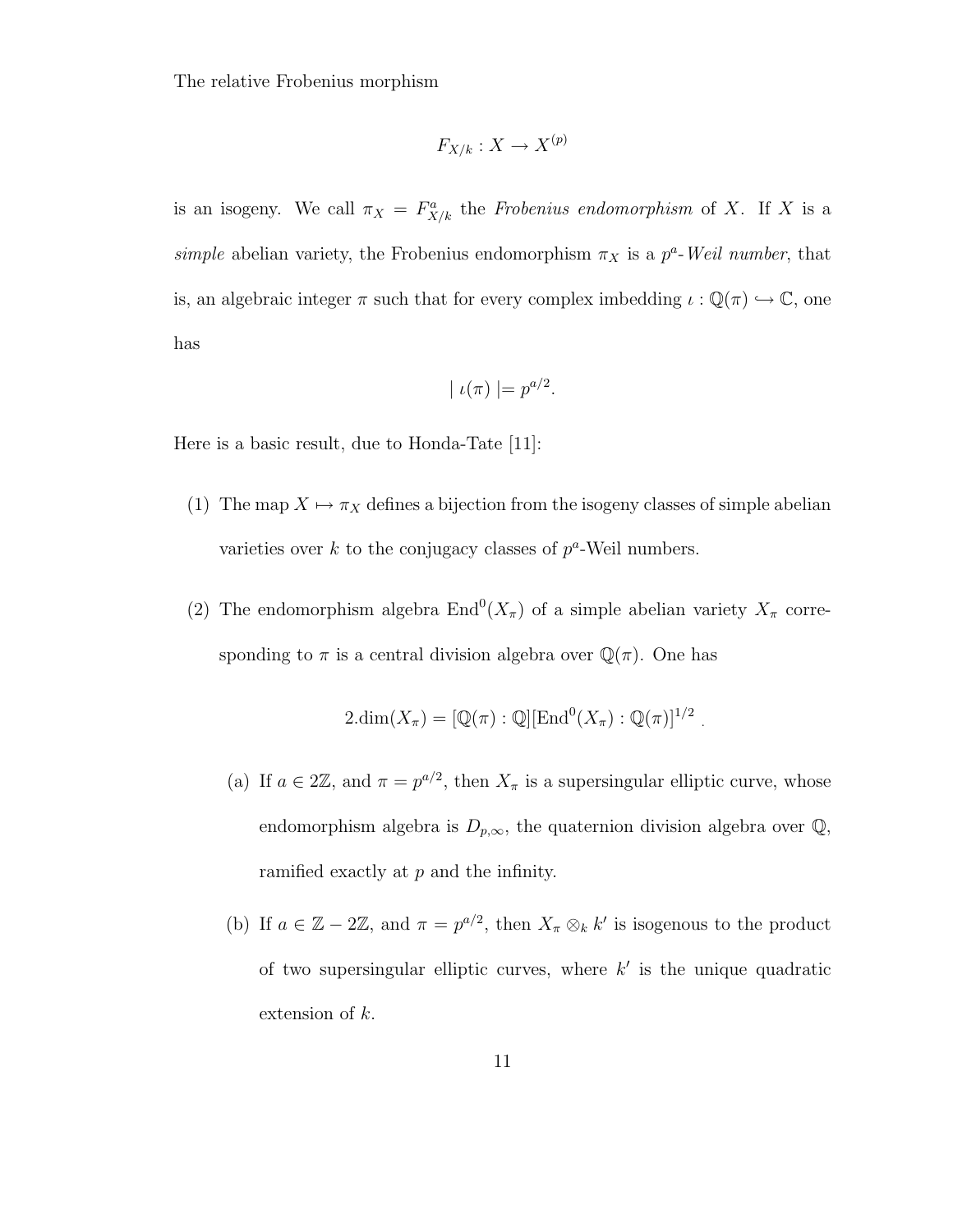(c) If  $\pi$  is totally imaginary, the division algebra  $D = \text{End}^0(X_{\pi})$  is unramified away from p. For a place w of  $\mathbb{Q}(\pi)$  above p, the local invariant of D at w is

$$
inv_w(D) = -\text{ord}_w(\pi)/\text{ord}_w(p^a).
$$

#### 2.10 Γ-linear abelian varieties

A Γ-linear polarized abelian variety is a triple  $(Y, \lambda, i)$  consisting of a polarized abelian variety  $(Y, \lambda)$  and a ring homomorphim  $i : \Gamma \to \text{End}^0(Y)$ . We require that i is compatible with the involution  $*$  and the Rosati involution on  $\text{End}^0(Y)$ associated to the polarization  $\lambda$ . The category of Γ-linear polarized abelian varieties up to isogeny is semi-simple. In particular, any such abelian variety  $Y$  admits a Γ-isotypic decomposition,

$$
Y \sim_{\Gamma\text{-}\mathrm{isog}} Y_1^{e_1} \times \cdots \times Y_r^{e_r}
$$

where each  $Y_i$  is Γ-simple and for different i, j,  $Y_i$  and  $Y_j$  are not Γ-isogenous. For each i, there exist a simple abelian variety  $X_i$  and an integer  $e_i$ , such that  $Y_i \sim_{\text{isog}} X_i^{e_i}$ . We say  $Y_i$  is of type  $X_i$ .

#### 2.11 A dimension relation

Let Y be a Γ-simple abelian variety of type X, i.e.  $Y \sim_{\text{isog}} X^e$ , for an integer e. Let  $Z_0$ , Z be the center of  $\text{End}^0(X)$  and  $\text{End}_\Gamma^0(Y)$ , respectively. There is the following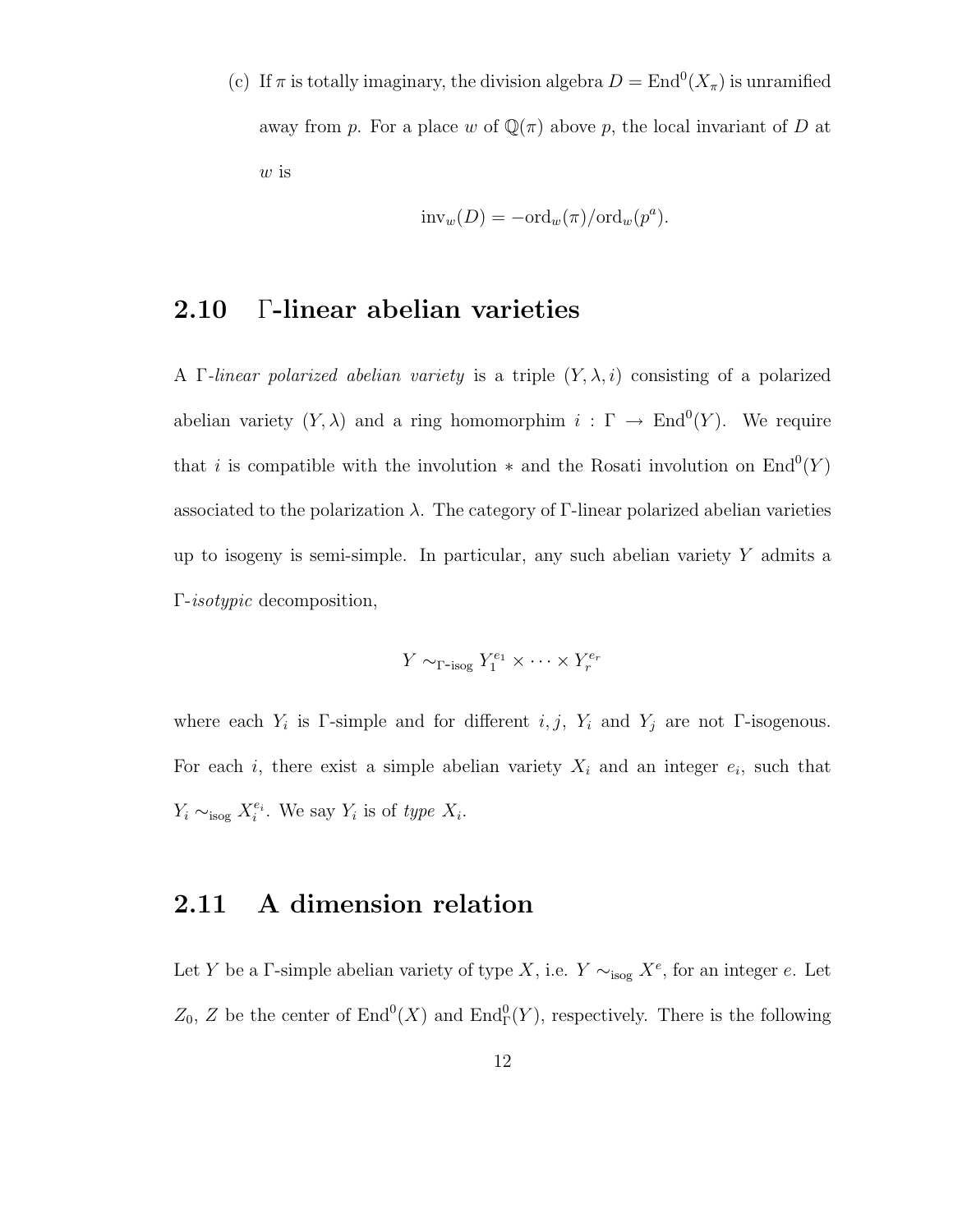relation [8],

$$
e.[\text{End}^0(X):Z_0]^{1/2}[Z_0:\mathbb{Q}]=[\Gamma:F]^{1/2}[\text{End}_\Gamma^0(Y):Z]^{1/2}[Z:\mathbb{Q}].
$$

One deduces that the Q-dimension of any maximal étale sub-algebra of  $\text{End}^0(Y)$ is equal to  $[\Gamma : F]^{1/2}$  times the Q-dimension of any maximal étale sub-algebra of  $\mathrm{End}^0_\Gamma(Y).$ 

#### 2.12 A variant of the Honda-Tate theory

Let  $k = \mathbb{F}_{p^a}$  be a finite field. Kottwitz [8] proved a variant of the theorem of Honda-Tate:

- (1) The map  $Y \mapsto \pi_Y$  is a bijection from the set of isogeny classes of Γ-simple abelian varieties over  $k$  to the  $F$ -conjugacy classes of  $p^a$ -Weil numbers.
- (2) The endomorphism algebra  $\text{End}_{\Gamma}^{0}(Y_{\pi})$  of a *Γ*-simple abelian variety  $Y_{\pi}$  corresponding to  $\pi$  is a central division algebra over  $F(\pi)$ . Let  $X_{\pi}$  be a simple abelian variety up to isogeny corresponding to  $\pi$  as in (2.9);  $Y_{\pi}$  is of type  $X_{\pi}$ . Let  $D = \text{End}^0(X_\pi)$ ,  $C = \text{End}^0_\Gamma(Y_\pi)$ . Then one has the equality

$$
[C] = [D \otimes_{\mathbb{Q}(\pi)} F(\pi)] - [\Gamma \otimes_F F(\pi)]
$$

in the Brauer group of  $F(\pi)$ , and

$$
2.\dim(Y_{\pi}) = [F(\pi) : \mathbb{Q}][\Gamma : F]^{1/2}[C : F(\pi)]^{1/2}.
$$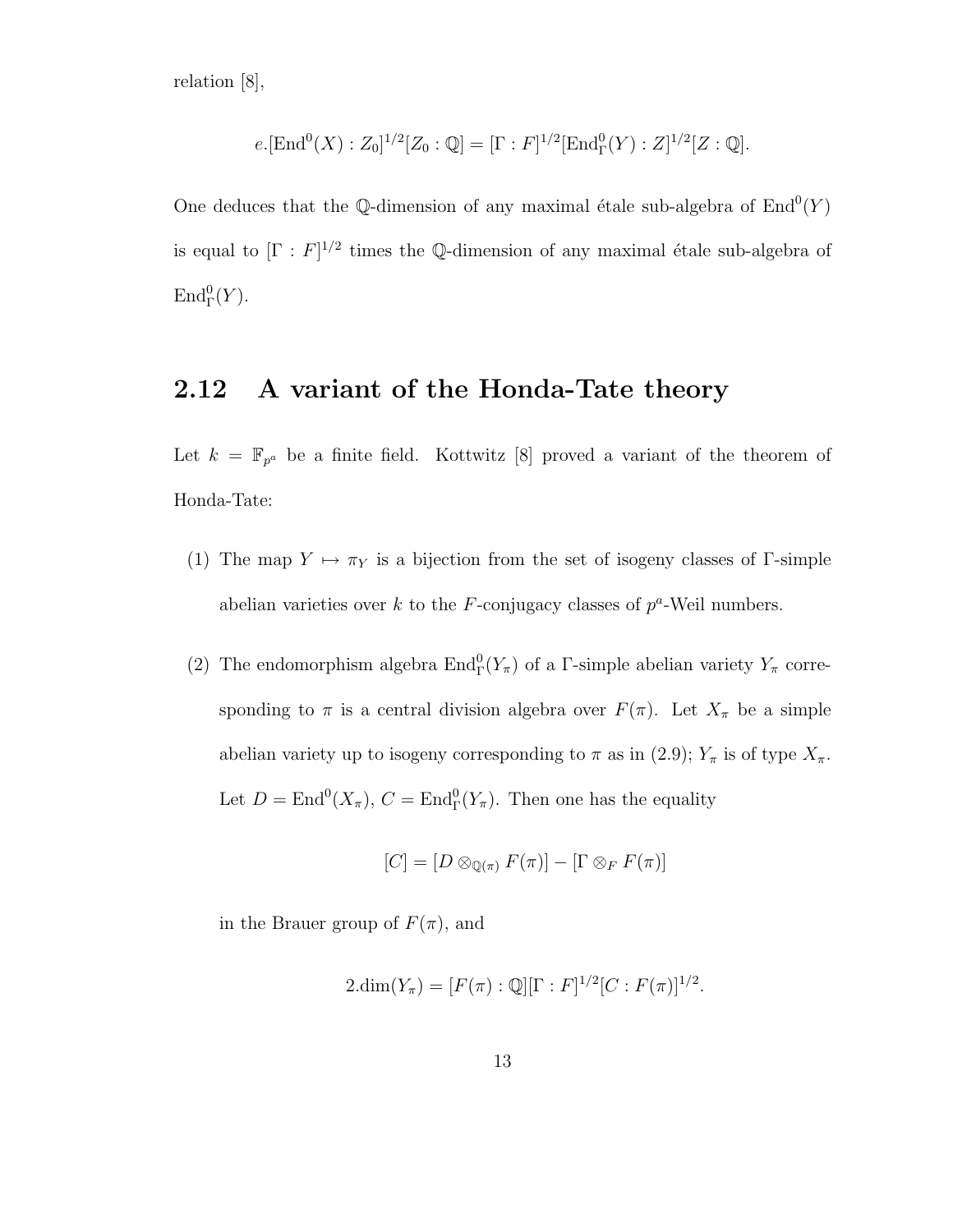### Chapter 3

### A Criterion of Hyper-Symmetry

Let Y be a  $\Gamma$ -linear polarized abelian variety over an algebraically closed field  $k$  of characteristic p, and let  $Y \sim_{\Gamma\text{-}isog} Y_1^{e_1} \times \cdots \times Y_r^{e_r}$  be the  $\Gamma\text{-}isotypic$  decomposition of Y, cf. (2.10). For the rest,  $H^1(Y)$  stands for the first crystalline cohomology of  $Y, H_{\text{crys}}^1(Y/W(k)) \otimes_{\mathbb{Z}} \mathbb{Q}.$ 

#### 3.1 A lemma

**Lemma 3.1.1.** The abelian variety Y is  $\Gamma$ -hyper-symmetric if and only if each  $Y_i$ is  $\Gamma$ -hyper-symmetric and for any place v of  $F$  above p, for different i, j,  $Y_i$  and  $Y_j$ have no common slopes at v.

Proof. This is clear.

 $\Box$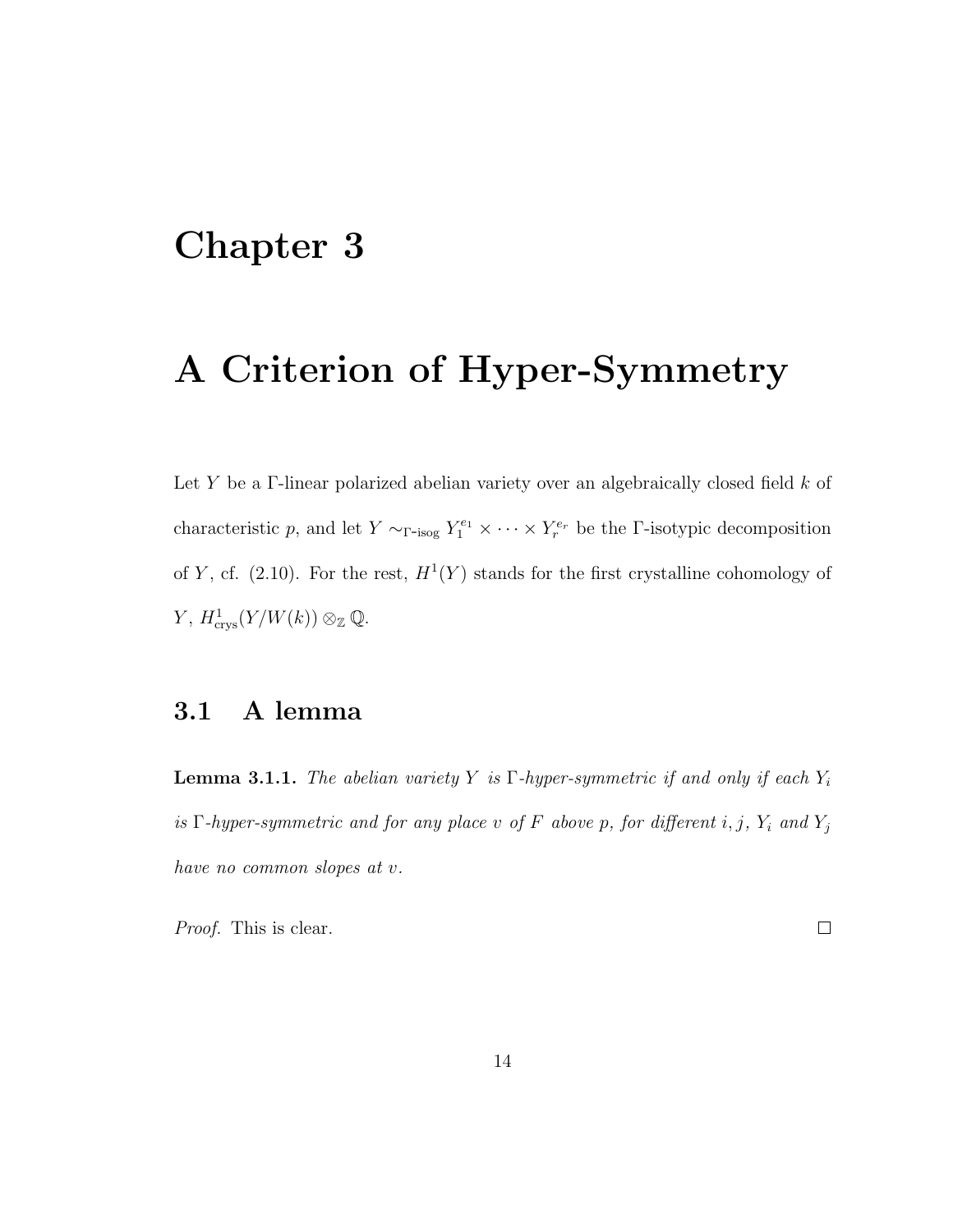#### 3.2 Rigidity

**Proposition 3.2.1.** If Y is  $\Gamma$ -hyper-symmetric, there exists a  $\Gamma$ -hyper-symmetric abelian variety Y' over  $\overline{\mathbb{F}}_p$  such that  $Y' \otimes_{\overline{\mathbb{F}}_p} k$  is  $\Gamma$ -isogenous to Y.

We first prove a weaker result.

**Corollary 3.2.2.** There is a  $\Gamma$ -hyper-symmetric abelian variety Y' over  $\overline{\mathbb{F}}_p$  such that the isocrystal  $H^1(Y' \otimes_{\overline{\mathbb{F}}_p} k)$  is isomorphic to  $H^1(Y)$ .

*Proof.* There is a Γ-linear polarized abelian variety  $Y_K$  over a finitely generated subfield K such that  $Y_K \otimes_K k$  is isomorphic to Y and  $\text{End}(Y_K) = \text{End}(Y)$ .

Choose a scheme  $S$ , irreducible, smooth, of finite type over the prime field, so that, if  $\eta$  denotes the generic point of S,  $k(\eta) = K$ . We may and do assume that  $Y_K$  extends to an abelian scheme  $\mathcal Y$  over S.

By a theorem of Grothendieck-Katz  $[6]$ , the function assigning any point x of S the Newton polygon of the isocrystal  $H^1(\mathcal{Y}_x)$  is constructible. Let S' be the open subset consisting of points  $x$  with the generic Newton polygon, i.e. the same Newton polygon with that of  $H^1(Y)$ . As S' is regular, the canonical homomorphism  $\text{End}(\mathcal{Y}_{S'}) \to \text{End}(Y_K)$  is an isomorphism. So there is a well defined specialization map  $sp: \text{End}(Y_K) \to \text{End}(\mathcal{Y}_t)$  for any point  $t \in S'$ . By the rigidity lemma 6.1 [9], sp is injective. Let t be a closed point of S' and  $\mathcal{Y}_t = \mathcal{Y}_t \otimes_{k(t)} \overline{k(t)}$ . As Y is  $\Gamma$ -hyper-symmetric,  $\text{End}_{\Gamma}^{0}(Y_K) \otimes_{\mathbb{Q}} \mathbb{Q}_p$  and  $\text{End}_{\Gamma}(H^1(\mathcal{Y}_{\bar{t}}))$  have the same dimension.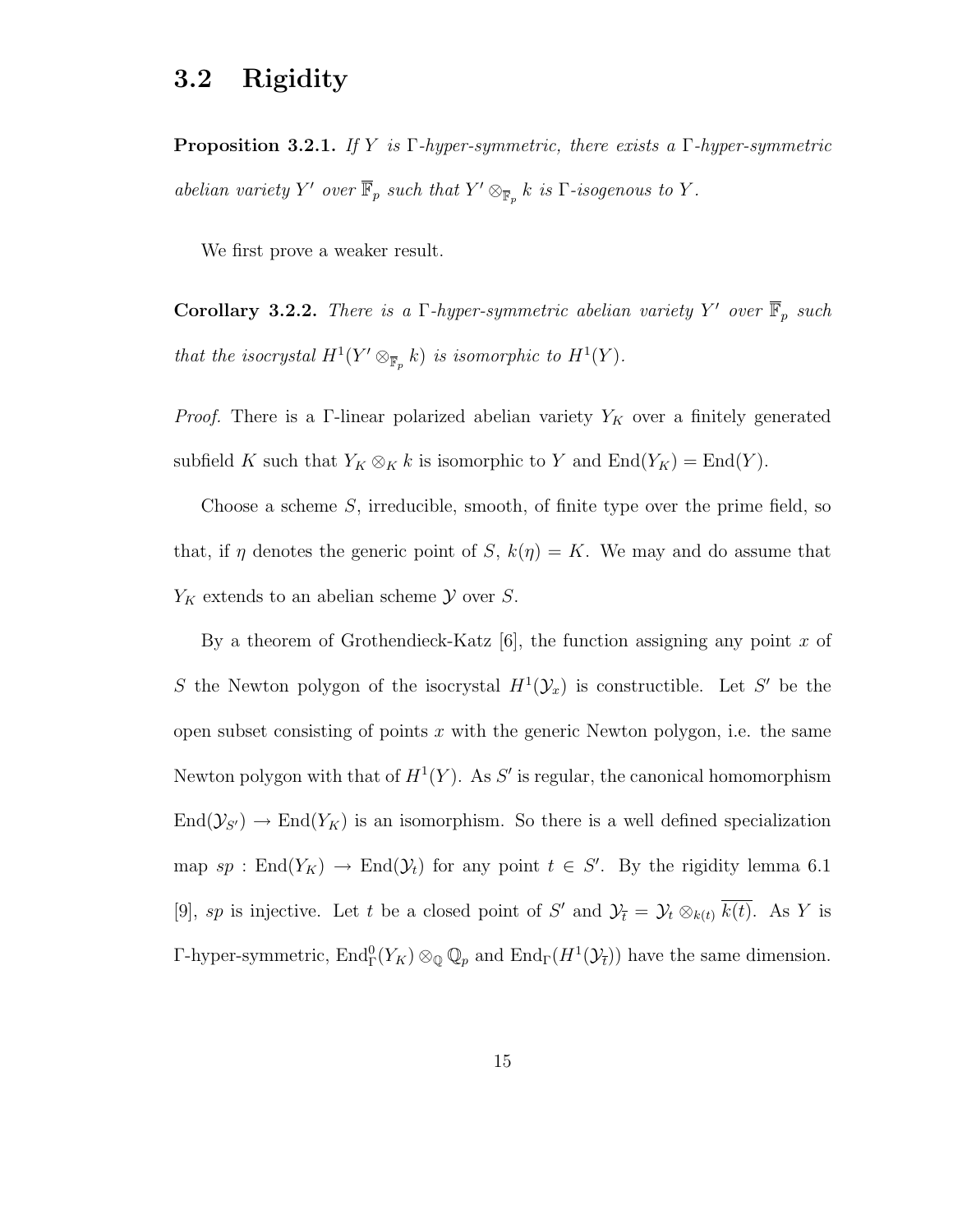Thus the composite map

$$
\text{End}^0_{\Gamma}(Y_K) \otimes_{\mathbb{Q}} \mathbb{Q}_p \hookrightarrow \text{End}^0_{\Gamma}(\mathcal{Y}_{\bar{t}}) \otimes_{\mathbb{Q}} \mathbb{Q}_p \hookrightarrow \text{End}_{\Gamma}(H^1(\mathcal{Y}_{\bar{t}}))
$$

is bijective. It follows that  $\mathcal{Y}_{\bar{t}}$  is a desired  $\Gamma$ -hyper-symmetric abelian variety over  $\overline{k(t)} \simeq \overline{\mathbb{F}}_p.$  $\Box$ 

*Proof. of*  $(3.2.1)$ . Recall that by Grothendieck [10], an abelian variety Y over an algebraically closed field  $k$  of characteristic  $p$  is isogenous to an abelian variety defined over  $\overline{\mathbb{F}}_p$  if and only if Y has sufficiently many complex multiplication, i.e. any maximal étale sub-algebra of  $\text{End}^0(Y)$  has dimension  $2.\text{dim}(Y)$  over  $\mathbb{Q}$ .

We only need to show that Y has sufficiently many complex multiplication. Without loss of generality we assume that Y is  $\Gamma$ -simple of type X, namely, X is simple and  $Y \sim_{\text{isog}} X^e$  for an integer e. Let  $Z_0$ , Z denote respectively the center of  $\text{End}^0(X)$  and  $\text{End}^0_{\Gamma}(Y)$ . The dimension r of any maximal étale sub-algebra of  $\text{End}^0(Y)$  is

$$
e.[\text{End}^0(X):Z_0]^{1/2}[Z_0:\mathbb{Q}],
$$

thus by  $(2.11)$ , is equal to

$$
[\Gamma : F]^{1/2}[\text{End}_{\Gamma}^{0}(Y) : Z]^{1/2}[Z : \mathbb{Q}] = [\Gamma : F]^{1/2}[\text{End}_{\Gamma}(H^{1}(Y)) : E]^{1/2}[E : \mathbb{Q}_{p}],
$$

since Y is Γ-hyper-symmetric. In the above, E denotes the center of  $\text{End}_{\Gamma}(H^1(Y)).$ 

Let Y' be an abelian variety over  $\overline{\mathbb{F}}_p$  as in Corollary (3.2.2). Similarly, the dimension r' of any maximal étale sub-algebra of  $\text{End}^0(Y')$  is equal to

$$
[\Gamma : F]^{1/2}[\text{End}_{\Gamma}(H^1(Y')) : E']^{1/2}[E': \mathbb{Q}_p],
$$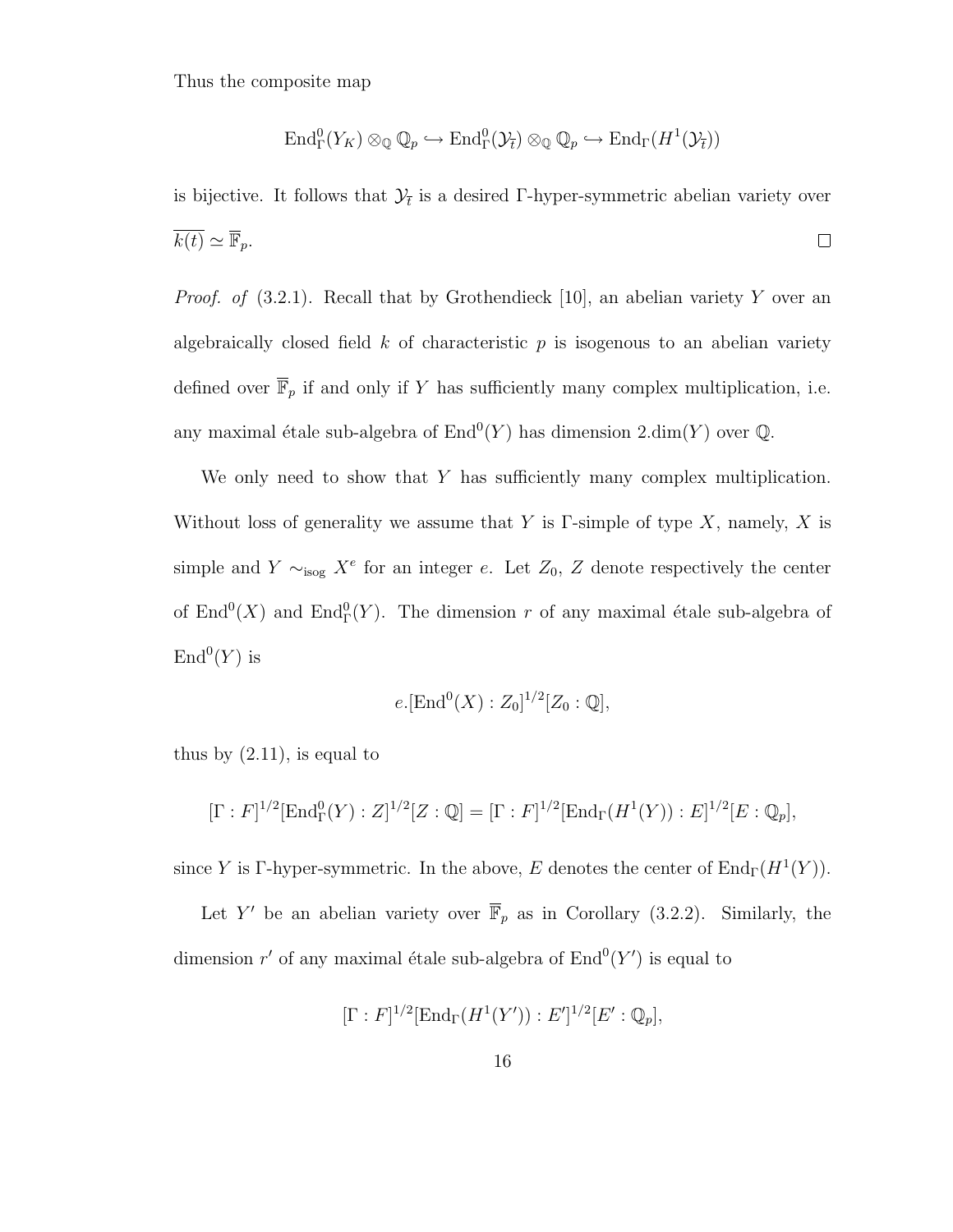where E' is the center of  $\text{End}_{\Gamma}(H^1(Y')).$ 

By the choice of Y', r and r' are equal. As any abelian variety over  $\overline{\mathbb{F}}_p$  has sufficiently many complex multiplication (2.9), we have  $r = r' = 2 \cdot \dim(Y')$ . This finishes the proof.  $\Box$ 

#### 3.3 A criterion of hyper-symmetry

In the following we prove a criterion of Γ-hyper-symmetry in terms of the center Z of  $\mathrm{End}^0_\Gamma(Y)$ .

**Proposition 3.3.1.** A Γ-linear polarized abelian variety Y over  $\overline{\mathbb{F}}_p$  is Γ-hypersymmetric if and only if the  $F_v$ -algebra  $Z \otimes_F F_v$  is completely decomposed, i.e.,  $Z \otimes_F F_v \simeq F_v \times \cdots \times F_v$ , for every place v of F above p.

*Proof.* Let Y' be a  $\Gamma$ -linear polarized abelian variety over a finite field  $\mathbb{F}_{p^a}$ , such that  $Y' \otimes_{\mathbb{F}_{p^a}} \overline{\mathbb{F}}_p \simeq Y$  and  $\text{End}(Y') = \text{End}(Y)$ . The center Z can be identified with  $F(\pi)$ , the sub-algebra generated by the Frobenius endomorphism of Y'. By Tate [11], over  $\mathbb{F}_{p^a}$ , the map

$$
\text{End}^0(Y') \otimes_{\mathbb{Q}} \mathbb{Q}_p \to \text{End}(H^1(Y'))
$$

is bijective.

Hence, the condition for Y to be  $\Gamma$ -hyper-symmetric is equivalent to

$$
End_{\Gamma}(H^1(Y')) = End_{\Gamma}(H^1(Y)).
$$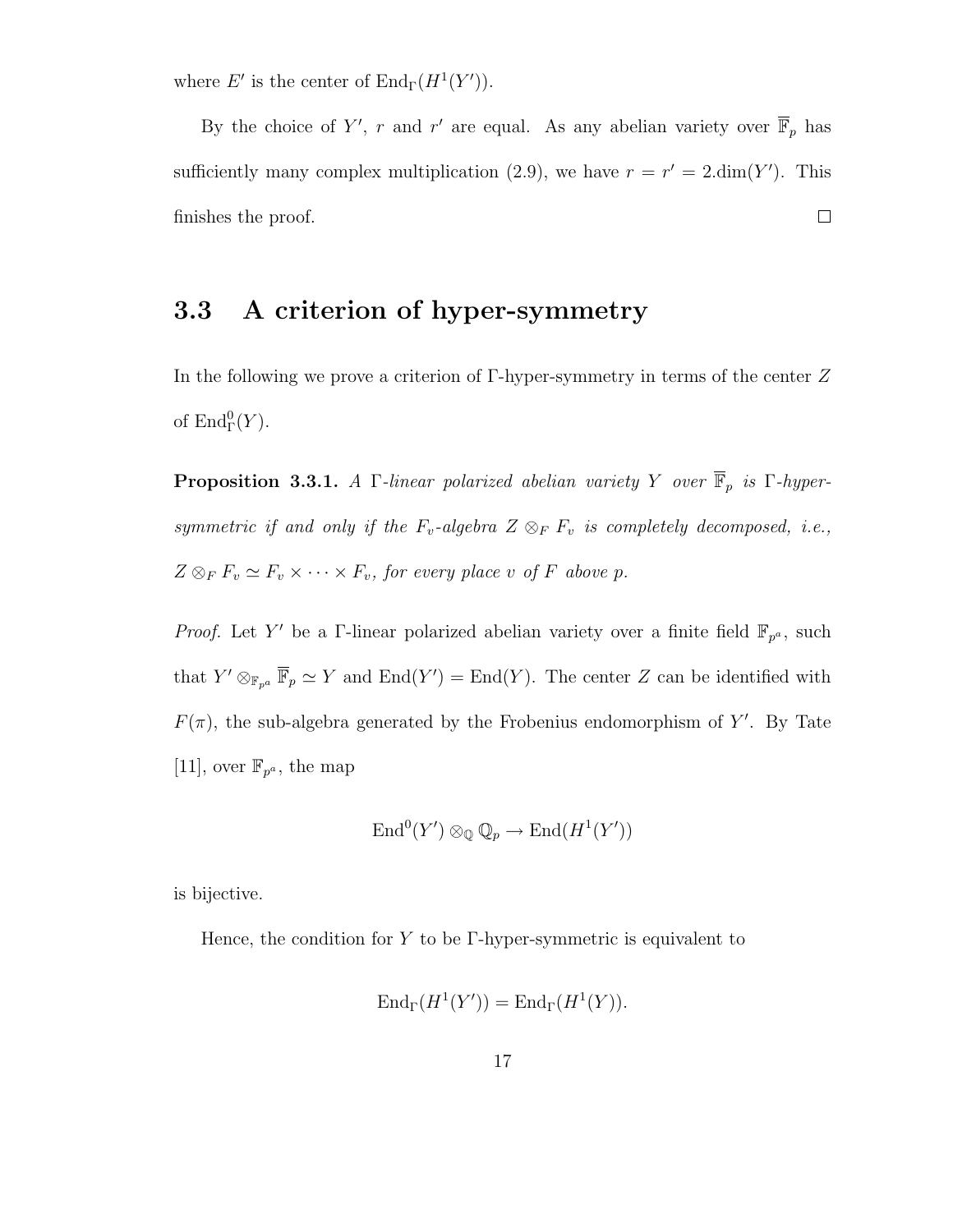Let  $M' := H^1(Y')$ , and  $M' = \bigoplus_{v|p} M'_v$  be the decomposition defined in (2.7). The isocrystal  $M'_v$  is  $\Gamma_v$ -linear and has a decomposition into isotypic components,

$$
M'_v = \bigoplus_{r \in \mathbb{Q}} M'_v(r).
$$

With these decompositions, the condition for Y to be  $\Gamma$ -hyper-symmetric is equivalent to

$$
\mathrm{End}_{\Gamma_v}(M'_v(r)) = \mathrm{End}_{\Gamma_v}(M'_v(r) \otimes_{K(\mathbb{F}_{p^a})} K(\overline{\mathbb{F}}_p)),
$$

for any  $v|p$ , and  $r \in \mathbb{Q}$ .

On the left hand side, the center of  $\text{End}_{\Gamma_v}(M_v'(r))$  is  $F_v(\pi_{v,r})$ , where  $\pi_{v,r}$  stands for the endomorphism  $\pi | M'_v(r)$ . On the right hand side, the center is isomorphic to a direct product  $F_v \times \cdots \times F_v$  with the number of factors equal to the number of  $\Gamma_v$ -simple components of  $M'_v(r) \otimes_{K(\mathbb{F}_{p^a})} K(\overline{\mathbb{F}}_p)$ .

Therefore, if Y is Γ-hyper-symmetric, the F-algebra  $Z = F(\pi)$  is completely decomposed at every place v of F above p. Conversely, if  $Z/F$  is completely decomposed everywhere above  $p$ , any Γ-linear endomorphism  $f$  of the isocrystal  $(H^1(Y), \Phi)$  commutes with the operator  $\pi^{-1}\Phi^a$ , and thus stabilizes the invariant sub-space of  $\pi^{-1}\Phi^a$ , i.e.  $H^1(Y')$ . Hence  $f \in \text{End}_{\Gamma}(H^1(Y'))$ . This implies that Y is  $\Box$ Γ-hyper-symmetric.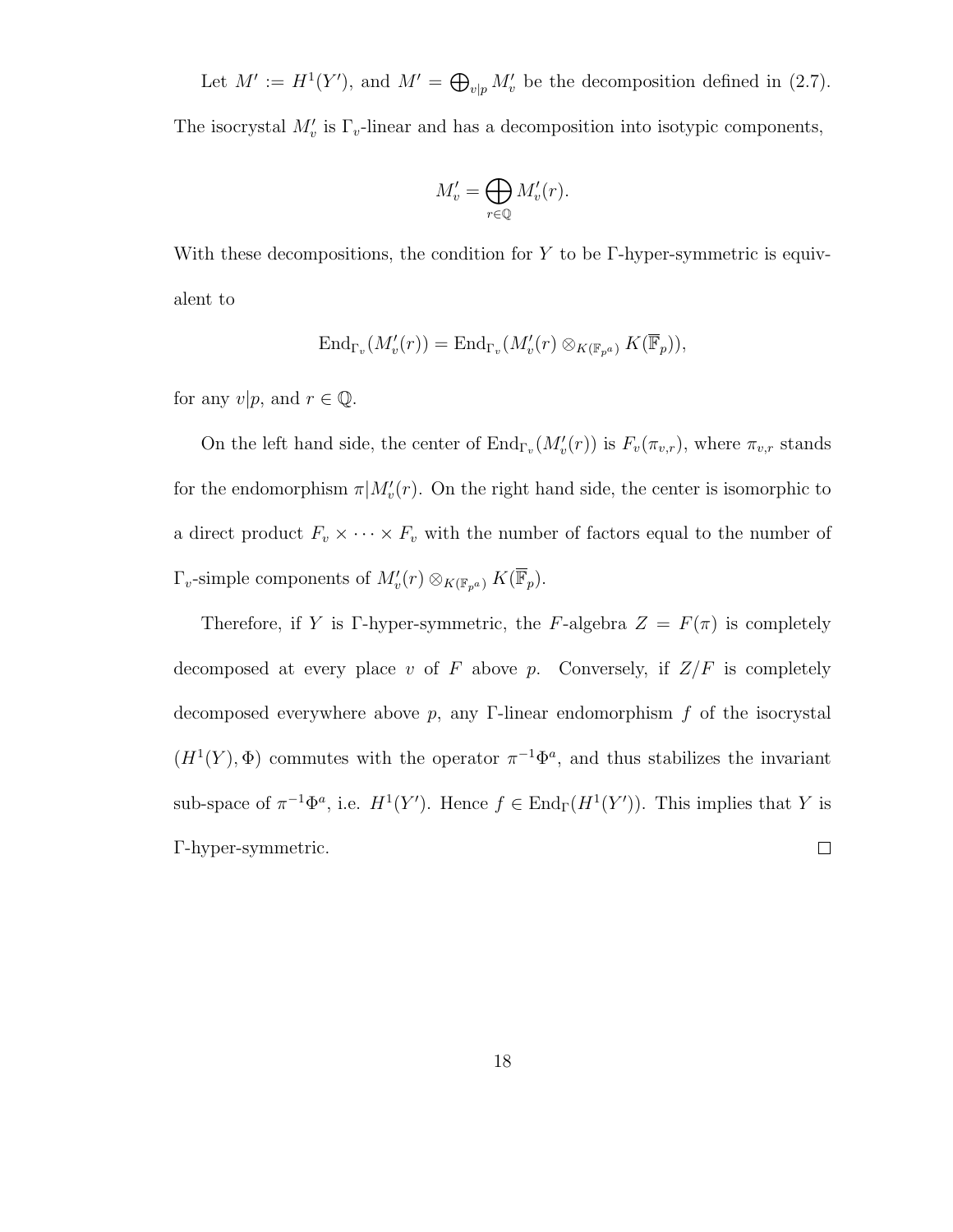### Chapter 4

# Partitions and Partitioned **Isocrystals**

#### 4.1 Partitions

**Definition 4.1.1.** Let  $N$  be a positive integer. A partition of  $N$  with support in a finite set I is a function  $P: I \to \mathbb{Z}_{\geq 0}$ , such that  $\sum_{i \in I} P(i) = N$ .

**Definition 4.1.2.** Let  $f : X \to S$  be a surjective map of sets such that for all  $s \in S$ ,  $f^{-1}(s)$  is finite. An S-partition of N with support in the fibres of f is a function  $P: X \to \mathbb{Z}_{\geq 0}$  such that for each  $s \in S$ ,  $P \mid f^{-1}(s)$  is a partition of N with support in  $f^{-1}(s)$ .

$$
X \xrightarrow{P} \mathbb{Z}_{>0}
$$
\n
$$
f \downarrow
$$
\n
$$
S
$$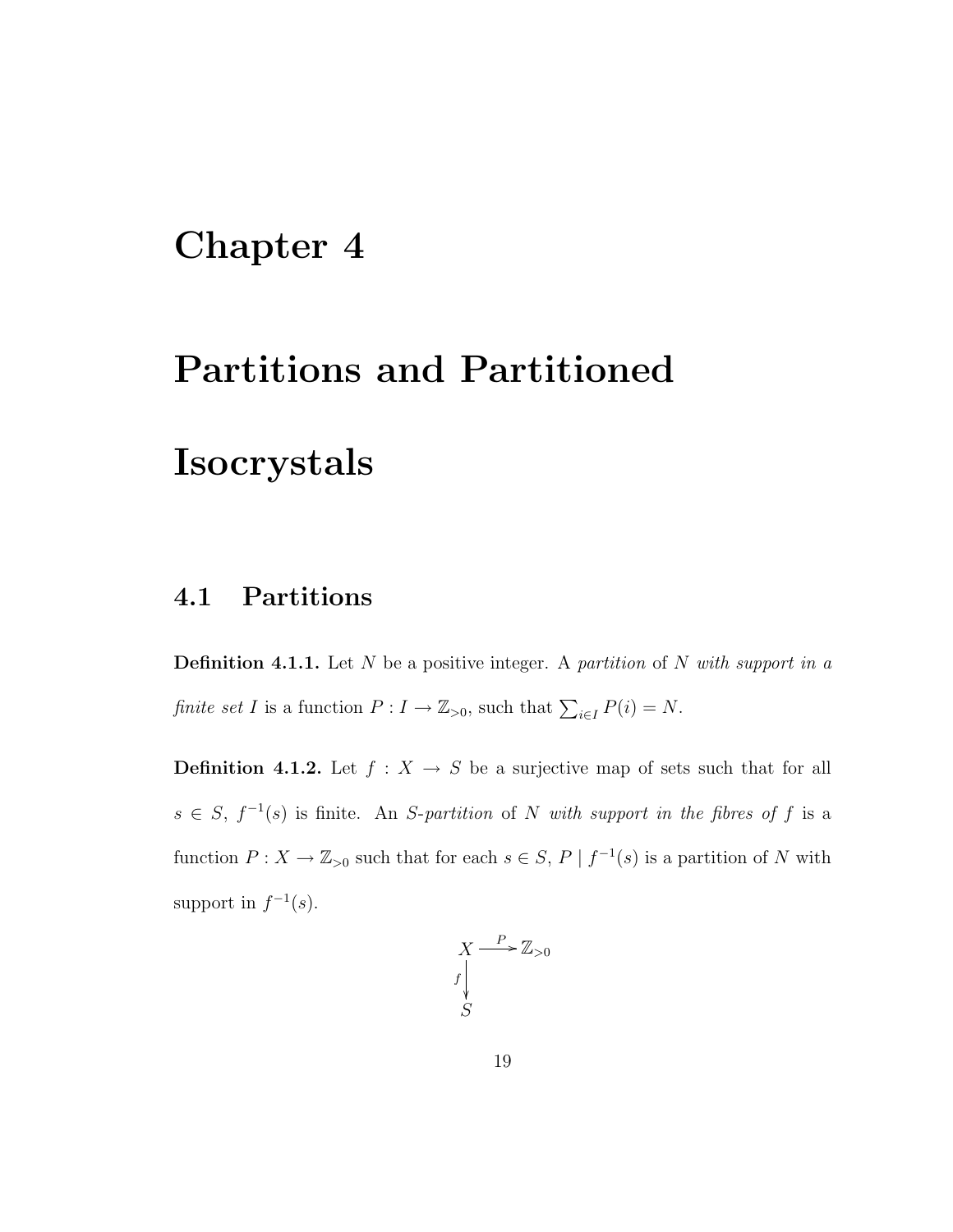**Definition 4.1.3.** Let P be an S-partition of N with structural map  $f: X \to S$ . For any map  $g: S' \to S$ , the *pull-back partition*  $g^*(P) = P \circ p$  is an S'-partition of N, where  $p: X \times_S S' \to X$  is the projection.

**Definition 4.1.4.** Let  $P_i$  be an  $S_i$ -partition of  $N$ ,  $i = 1, 2$ . We say that  $P_1$  is equivalent to  $P_2$  if there exist a bijection  $u : S_1 \rightarrow S_2$  and a u-isomorphism  $g :$  $X_1 \rightarrow X_2$  such that  $P_1 = P_2 \circ g$ .

**Definition 4.1.5.** Consider S-partitions  $P_i$  of  $N_i$ ,  $i = 1, 2$ . Let  $f_i : X_i \to \mathbb{Z}_{>0}$  be the structural maps. The sum  $P_1 \oplus P_2$  is the following S-partition P of  $N_1 + N_2$ ,

$$
X_1 \coprod_{f} X_2 \xrightarrow{P} \mathbb{Z}_{>0}
$$
  

$$
S
$$

where  $P|X_i = P_i$ , and  $f|X_i = f_i$ ,  $i = 1, 2$ .

Example 4.1.6. Let S be a scheme,  $f : X \to S$  a finite étale cover of rank N. We define an  $S\text{-partition }P:X\to \mathbb{Z}_{>0}$  of  $N$  associated to  $f$  by

$$
P(x) = [k(x) : k(f(x))], \forall x \in X.
$$

*Example* 4.1.7. Let F be a number field,  $K/F$  a finite field extension of degree N. Let  $S = \text{Spec}(\mathcal{O}_F)$ ,  $I = \text{Spec}(\mathcal{O}_K)$ , and  $f : I \to S$  the structural morphism. Consider the function  $P_{K/F}: I \to \mathbb{Z}_{>0}$  defined as

$$
P_{K/F}(w) = \begin{cases} [K_w : F_{f(w)}], & \text{if } w \text{ is a finite prime} \\ N, & \text{if } w = (0) \end{cases}
$$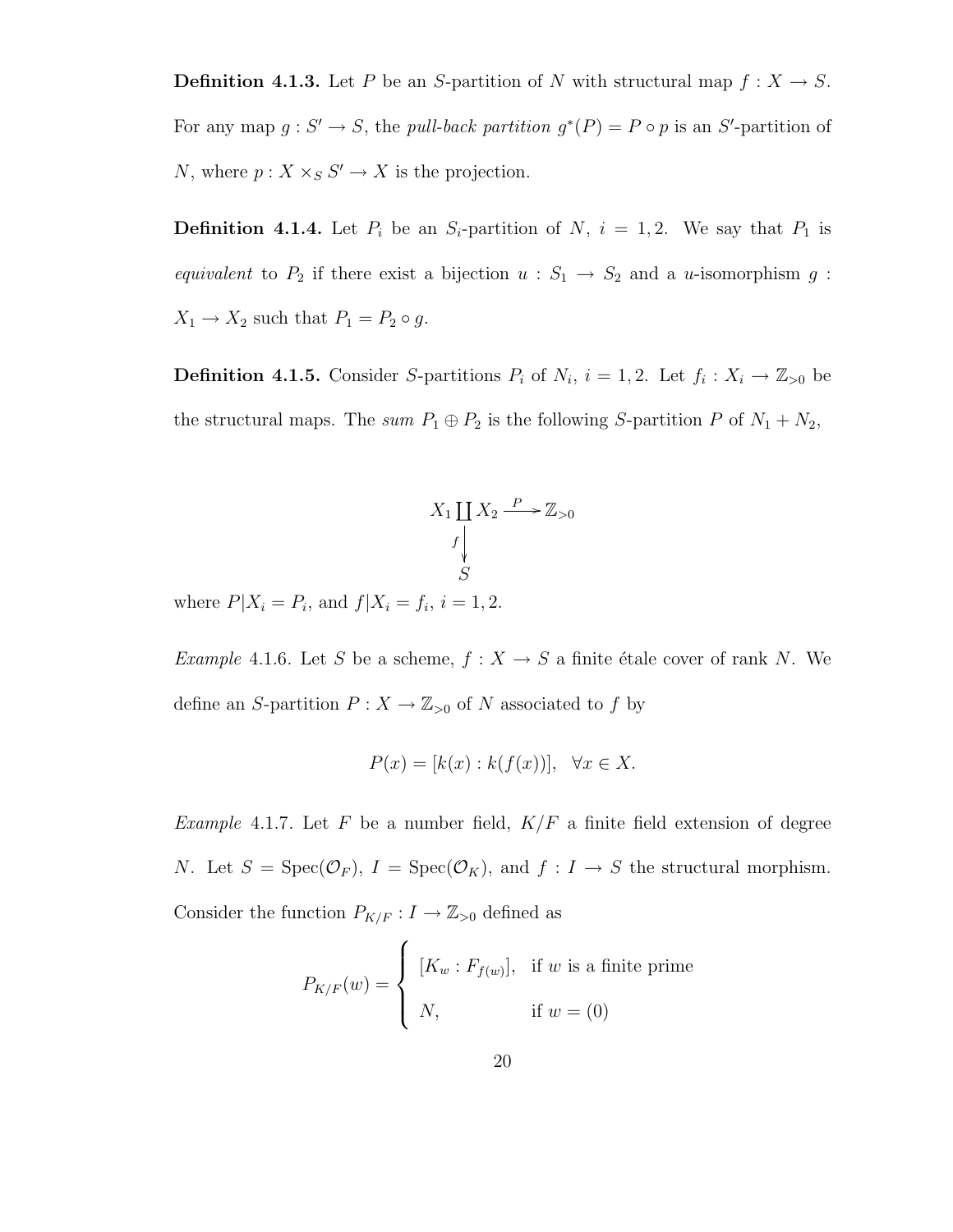This  $P_{K/F}$  defines an S-partition of N. The most interesting case is  $K = F(\pi_Y)$ , the field generated by the Frobenius endomorphism  $\pi_Y$  of a  $\Gamma$ -simple non-super-singular abelian variety Y over a finite field  $k$  (2.12). We study this example in more detail.

(a)  $F$  is totally real,  $K$  is a CM extension.

One has  $[K_w : F_{f(w)}] = [K_{\overline{w}} : F_{f(\overline{w})}]$ , and  $[K_w : F_{f(w)}]$  is an even integer if  $w = \overline{w}$ . Recall that  $T_{\Gamma}$  (2.1) denotes the set of finite prime-to-p places  $\ell$  of F where  $\Gamma$  is ramified. The restriction  $P_{K/F}|T_{\Gamma}$  (4.1.3) is equivalent to a  $T_{\Gamma}$ -partition  ${P_{\ell}: [1, d_{\ell}] \to \mathbb{Z}_{>0}|\ell \in T_{\Gamma}}$  of  $N = [K : F]$ , which satisfies the following property

$$
\begin{cases}\nP_{\ell}(2i-1) = P_{\ell}(2i), & \text{for } i \in [1, c_1(\ell)] \\
P_{\ell}(i) \text{ is even}, & \text{for } i \in [2c_1(\ell)+1, d_{\ell}]\n\end{cases}
$$

where  $d_{\ell} = \text{Card}(f^{-1}(\ell)), 2c_1(\ell) = \text{Card}(\{w \in f^{-1}(\ell) | w \neq \overline{w}\}).$ 

(b)  $F$  is a CM field,  $K$  is a CM extension.

One has  $[K_w: F_{f(w)}] = [K_{\overline{w}}: F_{f(\overline{w})}]$ . The restriction  $P_{K/F}|T_{\Gamma}$  is equivalent to

$$
\{P_{\ell}: [1, d_{\ell}] \to \mathbb{Z}_{>0} | \ell \in T_{\Gamma}\}\
$$

which satisfies the property

$$
\begin{cases}\nP_{\ell}(2i-1) = P_{\ell}(2i), & \text{if } \ell = \overline{\ell}, i \in [1, c_1(\ell)] \\
P_{\ell}(i) = P_{\overline{\ell}}(i), & \text{if } \ell \nmid \overline{\ell}\n\end{cases}
$$

where  $d_{\ell} = \text{Card}(f^{-1}(\ell))$ . If  $\ell = \overline{\ell}$ ,  $2c_1(\ell) := \text{Card}(\{w \in f^{-1}(\ell) | w \neq \overline{w}\})$ .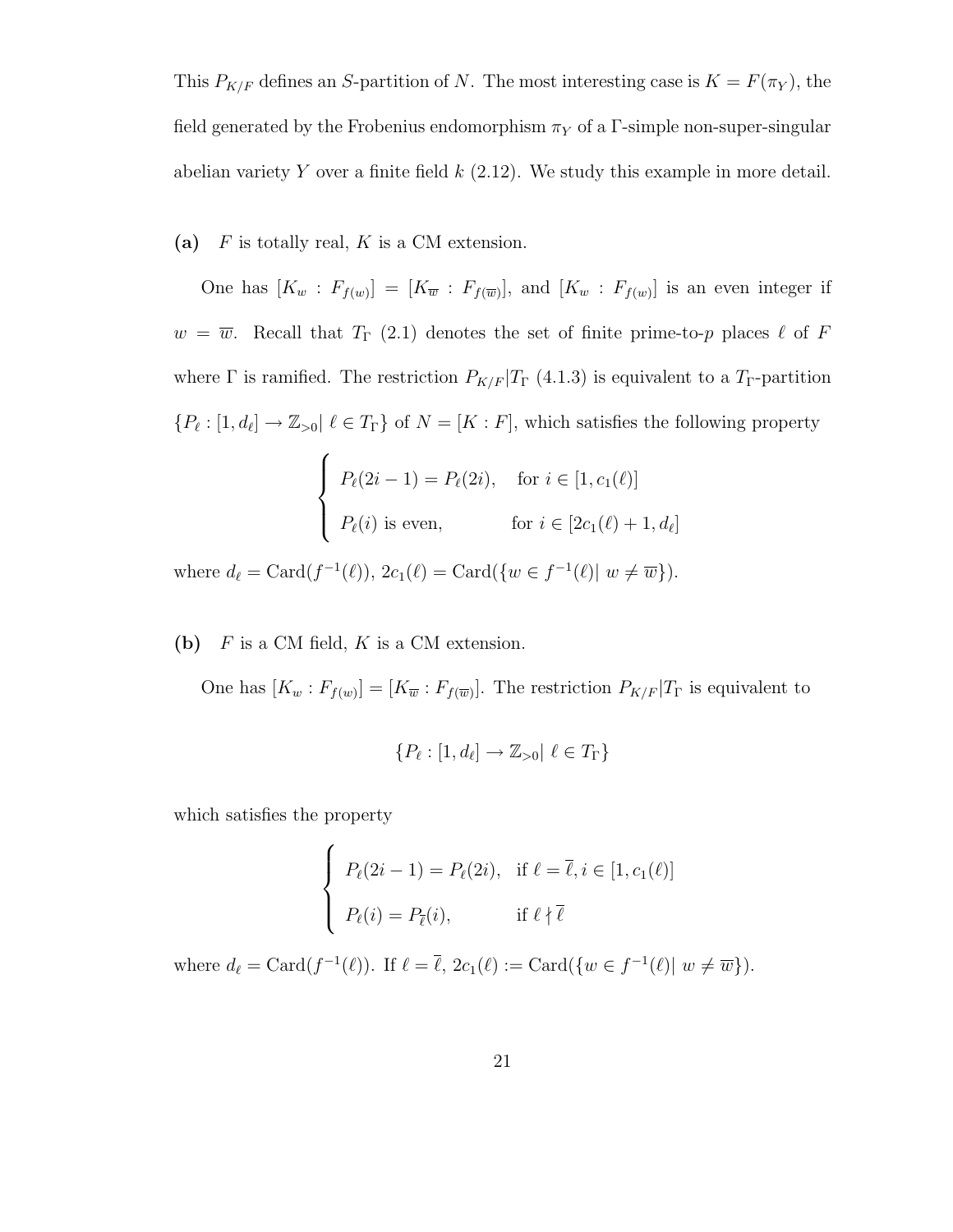**Definition 4.1.8.** A  $T_{\Gamma}$ -partition P of an integer N is said to be of CM-type or a CM-type partition if it is equivalent to the pull-back partition  $P_{K/F}|T_{\Gamma}$  for a CM field  $K$  of degree N over  $F$ .

Partitions of CM-type can be characterized as follows.

**Proposition 4.1.9.** A  $T_{\Gamma}$ -partition  $P = \{P_{\ell}; \ell \in T_{\Gamma}\}\$  of an integer N is of CM-type if and only if it satisfies the properties in  $(4.1.7)$  (a) or (b).

For a proof, we need the following lemma.

**Lemma 4.1.10.** Let D be a number field, T a set of maximal ideals in  $\mathcal{O}_D$ . For any T-partition  $R: I \to \mathbb{Z}_{>0}$  of an integer N with support in the fibres of  $u: I \to T$ ,



there is a finite étale cover  $f_t: X_t \to \text{Spec}(\mathcal{O}_{D_t})$  of rank N, such that the partition associated to  $f_t$  restricted to  $\{t\}$  is equivalent to  $R|u^{-1}(t)$ , for every  $t \in T$ .

*Proof.* Here  $D_t$  denotes a local field, the completion of  $D$  with respect to the t-adic absolute value. For each  $i \in I$ ,  $t = u(i)$ , let  $X_i$  be the unique connected étale cover of  $Spec(\mathcal{O}_{D_t})$  of rank  $R(i)$ . The desired scheme  $X_t$  can be chosen as

$$
X_t = \coprod_{i \in u^{-1}(t)} X_i,
$$

 $\Box$ 

for  $t \in T$ .

Proof. of  $(4.1.9)$ . It remains to prove the "if"-part of the Proposition  $(4.1.9)$ . Let P be a given  $T_{\Gamma}$ -partition of N satisfying the conditions of (4.1.7) (a) or (b).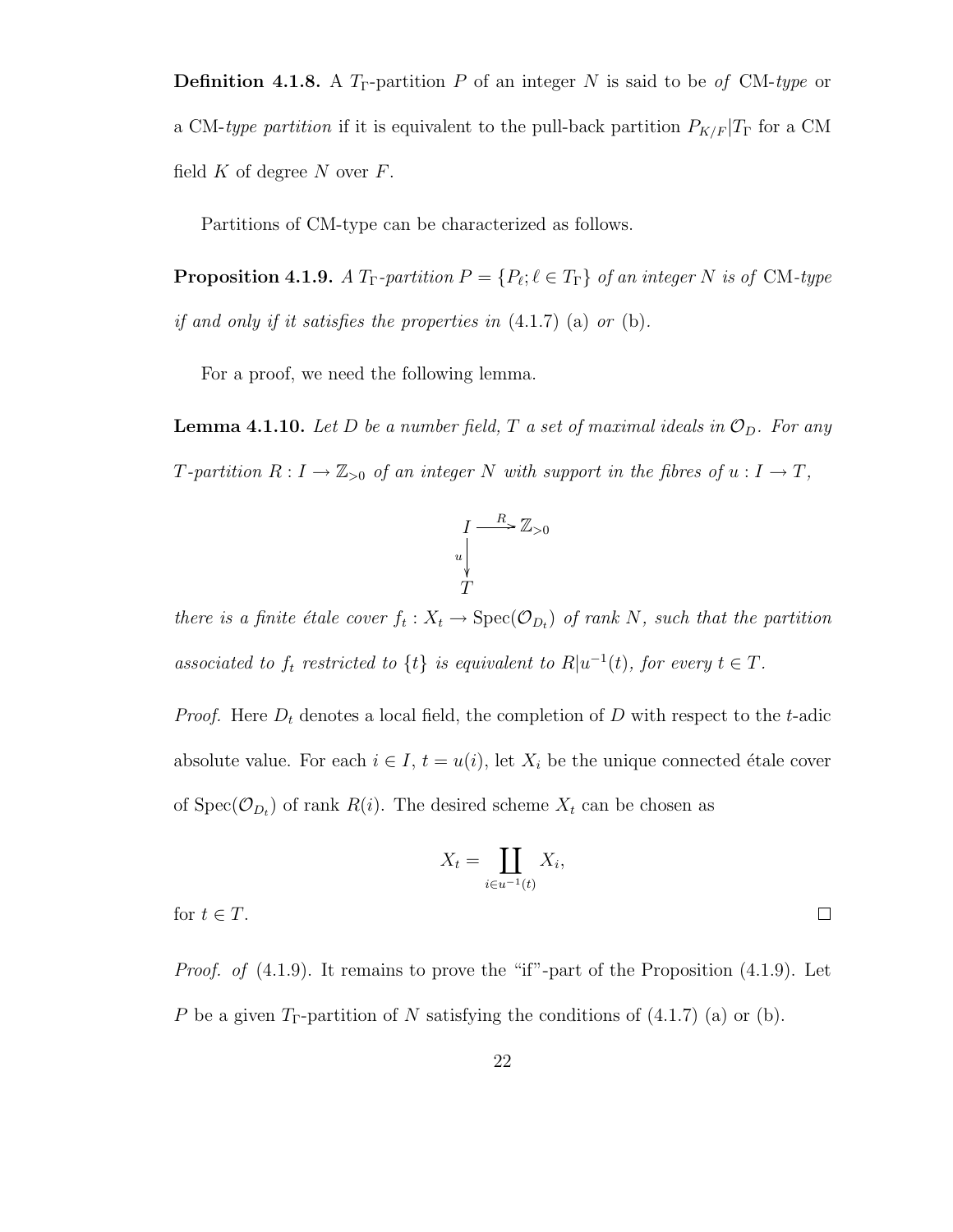(a) Assume first that F is a totally real number field. We define a  $T_{\Gamma}$ -partition R of the integer  $N/2$ ,

$$
R_{\ell}(j) = \begin{cases} P_{\ell}(2j), & j \in [1, c_1(\ell)] \\ P_{\ell}(j + c_1(\ell))/2, & j \in [c_1(\ell) + 1, d_{\ell} - c_1(\ell)]. \end{cases}
$$

For each  $\ell \in T_{\Gamma}$ , let

$$
X_{\ell} = \coprod_{j \in [1, d_{\ell}]} X_j
$$

be the étale cover of  $Spec(\mathcal{O}_{F_{\ell}})$  constructed in Lemma (4.1.10) corresponding to the partition  $R$ . Then by Proposition  $(7.2.3)$ , there exists a totally real extension E of F of degree  $N/2$ , such that  $X_{\ell}$  is isomorphic to the spectrum of  $\mathcal{O}_E \otimes_{\mathcal{O}_F} \mathcal{O}_{F_{\ell}}$ . Define a scheme  $Y_{\ell}$  over  $X_{\ell}$ ,

$$
Y_{\ell} := \coprod_{j \in [1, c_1(\ell)]} (X_j \coprod X_j) \coprod_{j \in [c_1(\ell) + 1, d_{\ell} - c_1(\ell)]} Y_j
$$

where, for  $j \in [c_1(\ell) + 1, d_\ell - c_1(\ell)], Y_j$  denotes the unique connected étale cover of  $X_j$  of rank 2. We apply weak approximation to get a CM quadratic extension K of E, so that for each  $\ell \in T_{\Gamma}$ ,  $Y_{\ell}$  is isomorphic to the spectrum of the ring  $\mathcal{O}_K \otimes_{\mathcal{O}_F} \mathcal{O}_{F_{\ell}}$ . One verifies that  $K$  is a desired solution.

(b) Next assume that  $F$  is totally imaginary. Let  $F_0$  be its maximal totally real subfield, and  $T_0$  be the image of  $T_{\Gamma}$  under the morphism  $Spec(\mathcal{O}_F) \to Spec(\mathcal{O}_{F_0})$ . From the  $T_{\Gamma}$ -partition P we construct a  $T_0$ -partition of R of the same integer N as follows. If  $\ell_0 = \ell \overline{\ell}$  is split in F,

$$
R_{\ell_0}(j) := P_{\ell}(j), \ \ j \in [1, d_{\ell}].
$$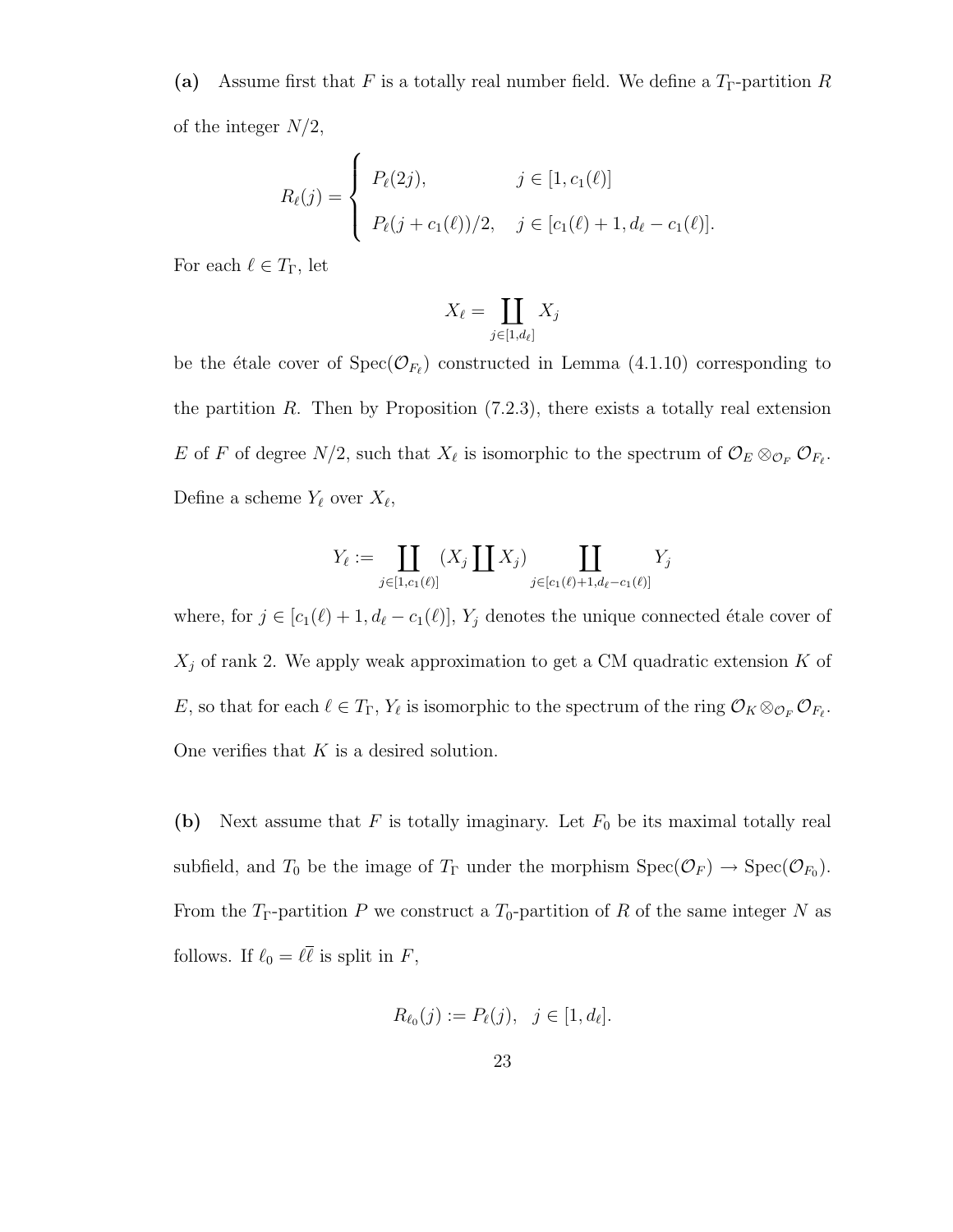If  $\ell_0$  is inert or ramified in  $F, \, \ell_0 = \ell |F_0, \, \ell \in T_\Gamma,$ 

$$
R_{\ell_0}(j) := \begin{cases} 2.P_{\ell}(2j), & j \in [1, c_1(\ell)] \\ P_{\ell}(j + c_1(\ell)), & j \in [c_1(\ell) + 1, d_{\ell} - c_1(\ell)] \end{cases}
$$

By Proposition (7.2.3), for a suitable totally real extension  $E/F_0$  of degree N, one has

(i) if  $\ell_0 = \ell \overline{\ell}$  is split,

$$
E \otimes_{F_0} (F_0)_{\ell_0} \simeq \prod_{j \in [1,d_{\ell}]} E_j,
$$

where  $E_j$  is the unique unramified extension of  $(F_0)_{\ell_0}$  of degree  $R_{\ell_0}(j)$ .

(ii) if  $\ell_0 = \ell |F_0$  is inert or ramified in F,

$$
E \otimes_{F_0} (F_0)_{\ell_0} \simeq \prod_{j \in [1, d_\ell - c_1(\ell)]} E_j
$$

where  $E_j$  is the unique unramified extension of  $F_\ell$  of degree  $R_{\ell_0}(j)/2$ , for  $j \in [1, c_1(\ell)]$ , and is an extension of  $(F_0)_{\ell_0}$  of degree  $R_{\ell_0}(j)$  linearly disjoint with  $F_{\ell}$ , for  $j \in [c_1(\ell) + 1, d_{\ell} - c_1(\ell)].$ 

Form the tensor product  $K := E \otimes_{F_0} F$ . One checks that the  $T_{\Gamma}$ -partition  $P_{K/F}|T_{\Gamma}$ is equivalent to P.  $\Box$ 

#### 4.2 Partitioned isocrystals

**Definition 4.2.1.** A Γ-linear polarized simply partitioned isocrystal x is a pair  $(M, P)$  consisting of a polarized Γ-linear isocrystal M and a T<sub>Γ</sub>-partition of an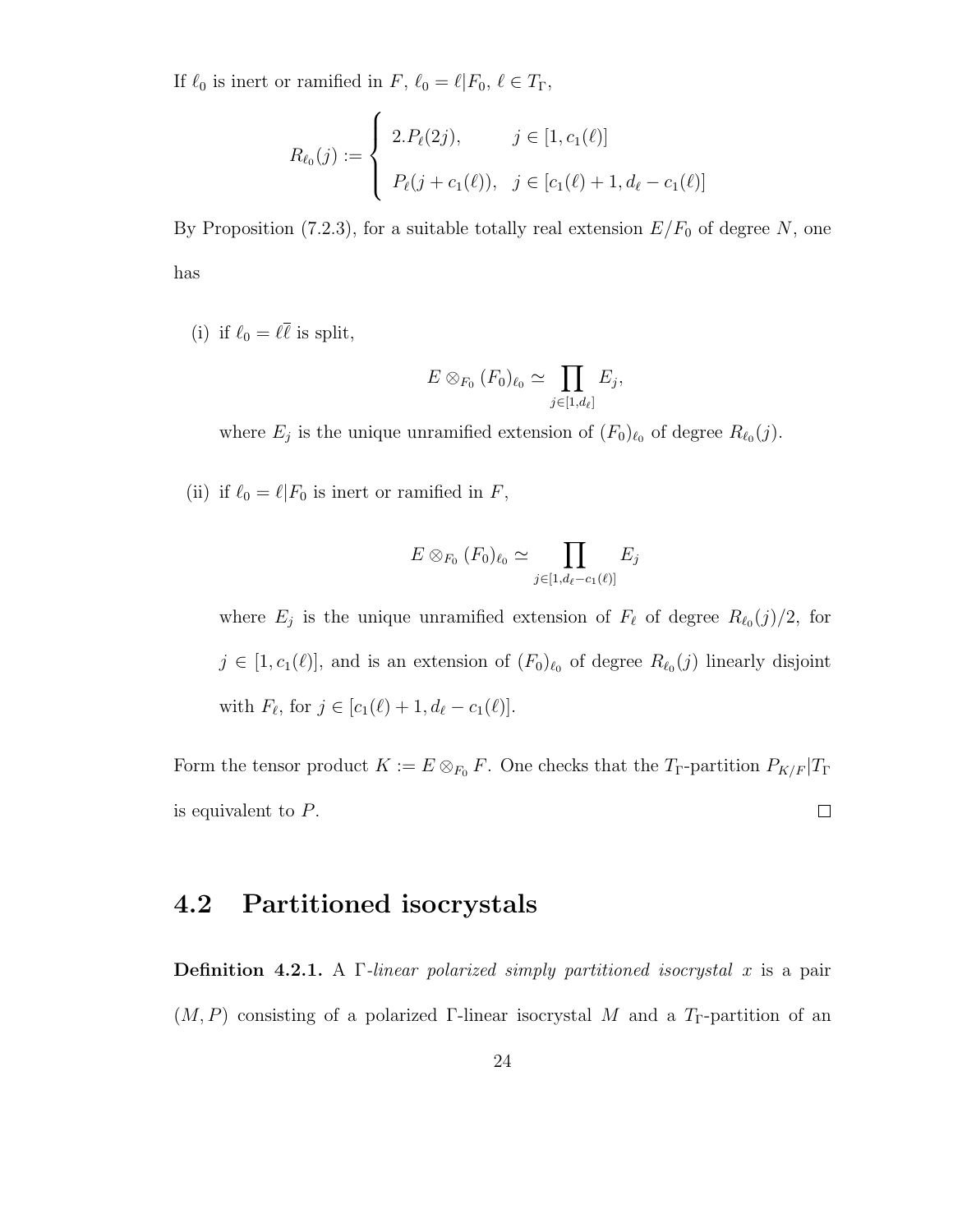integer  $N(x)$ ,  $P: I \to \mathbb{Z}_{>0}$ , with support in the fibres of  $f: I \to T_{\Gamma}$ ,

$$
\begin{array}{c}\nI \longrightarrow Z_{>0} \\
f \downarrow \\
T_{\Gamma}\n\end{array}
$$

which satisfies the following conditions:

(SPI1) There exists a constant  $n(x)$  such that for every place v of F above p, the  $\Gamma_v$ -linear isocrystal  $M_v$  has  $N(x)$  isotypic components, and the multiplicity  $(2.7)$  of each component is equal to  $n(x)$ .

(SPI2) For every  $\ell' \in I$ ,  $n(x)$ .inv $_{f(\ell')}(\Gamma)P(\ell') = 0$  in  $\mathbb{Q}/\mathbb{Z}$ .

We shorten Γ-linear polarized simply partitioned isocrystal to simply partitioned *isocrystal* if this causes no confusion. We call  $M$  the underlying isocrystal,  $P$  the defining partition of  $x = (M, P)$ . The dimension, slopes, multiplicity  $n(x)$ , Newton polygon, and polarization of x will be understood to be those of  $M$ .

**Definition 4.2.2.** Two simply partitioned isocrystals  $x, y$  are said to be *equivalent* if their isocrystals are isomorphic and their partitions are equivalent (4.1.4).

**Definition 4.2.3.** Let  $x = (M, P)$  be a simply partitioned isocrystal. For any non-negative integer a, we define the scalar multiple a.x to be  $(M^a, P)$ ; a.x is a simply partitioned isocrystal. If  $a \ge 1$ , then  $N(a.x) = N(x)$ ,  $n(a.x) = a.n(x)$ . If there exist an integer  $a > 1$  and a simply partitioned isocrystal y such that  $x = a.y$ , then  $x$  is called *divisible*.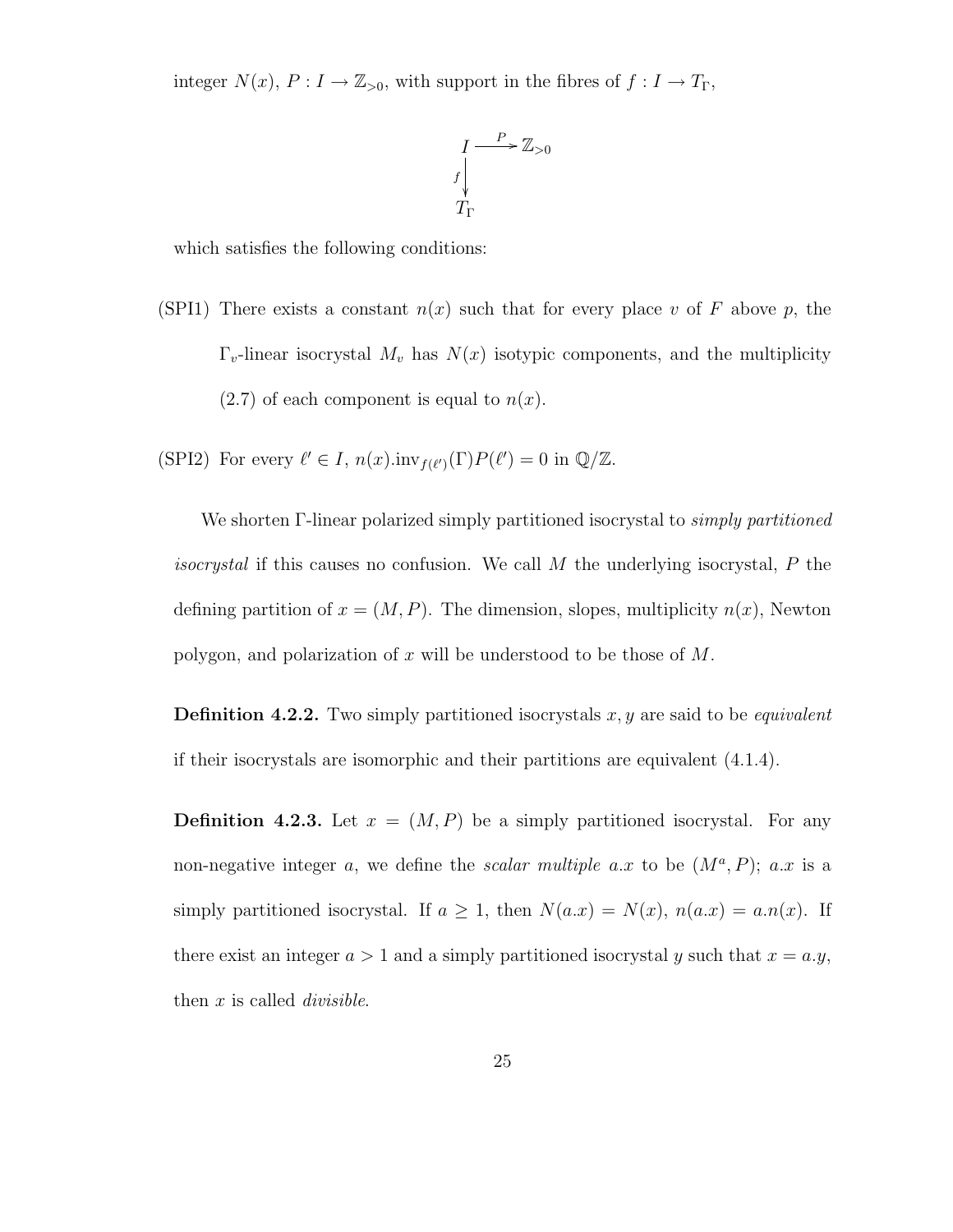**Definition 4.2.4.** There is a partially defined sum operation on the set of simply partitioned isocrystals. Suppose that the simply partitioned isocrystals  $x_i =$  $(M_i, P_i), i = 1, 2$ , satisfy the following assumptions:

- (1) Their multiplicities are equal  $n(x_1) = n(x_2)$ .
- (2) For any place v of F above p,  $(M_1)_v$  and  $(M_2)_v$  have no common slopes.

Then we define the sum  $x_1 + x_2$  to be the pair  $(M_1 \oplus M_2, P_1 \oplus P_2)$ , see (4.1.5);  $x_1 + x_2$  is a simply partitioned isocrystal.

One verifies that if  $x_1 + x_2$  is defined, then  $x_2 + x_1$  is also defined and

$$
x_1 + x_2 = x_2 + x_1.
$$

If  $x_1 + x_2$  and  $(x_1 + x_2) + x_3$  are both defined, then  $x_2 + x_3$  and  $x_1 + (x_2 + x_3)$  are also defined, and the associativity holds, i.e.

$$
(x_1 + x_2) + x_3 = x_1 + (x_2 + x_3).
$$

Definition 4.2.5. A Γ-linear polarized partitioned isocrystal is a finite collection of simply partitioned isocrystals  $x = \{x_a : a \in A\}$ , such that the following conditions are satisfied.

- (PI1) For each pair  $a, b \in A$ , and each place v of F above p,  $(x_a)_v$  and  $(x_b)_v$  have no common slopes.
- (PI2) The multiplicities  $n(x_a)$  are distinct, for  $a \in A$ .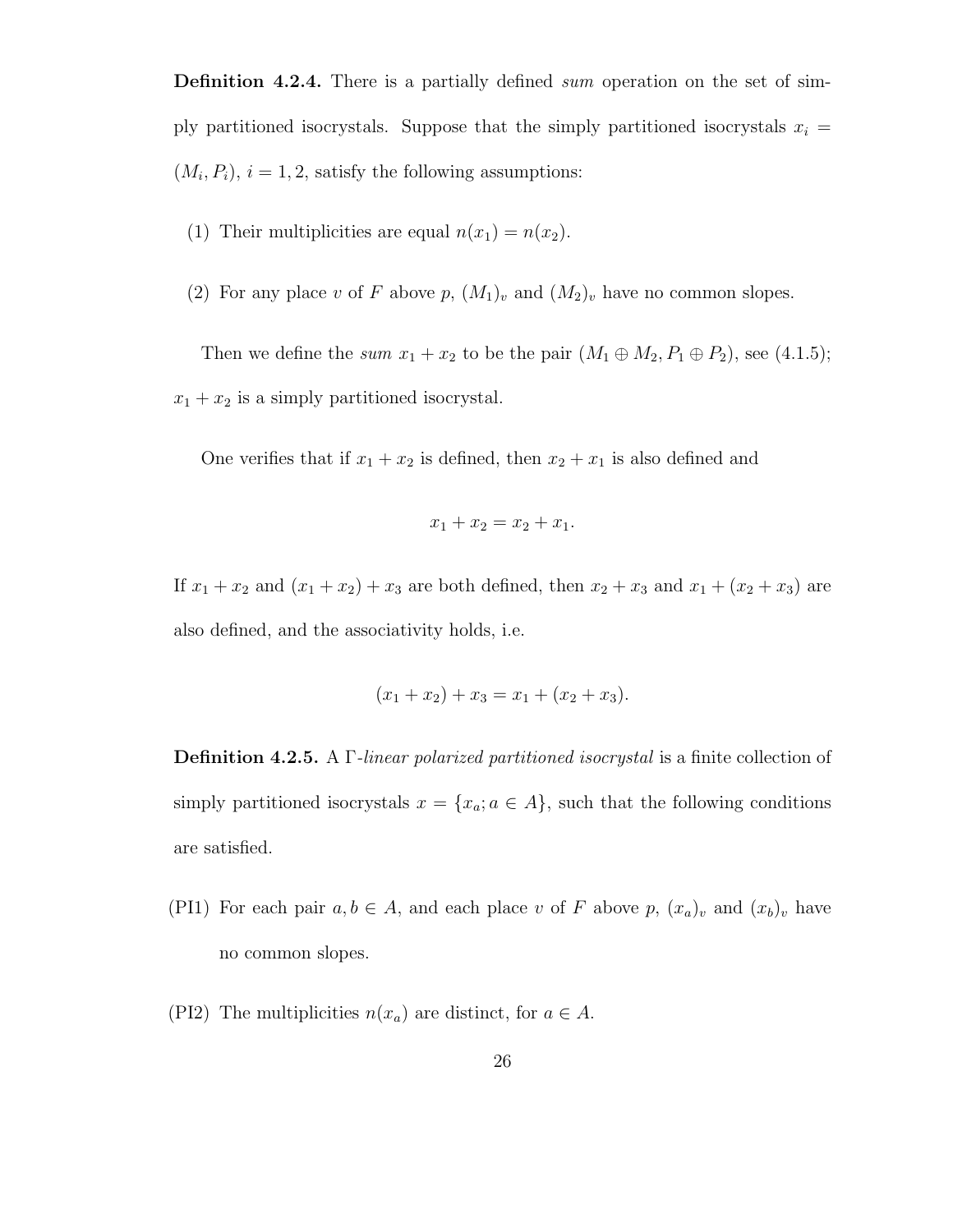We call x a partitioned isocrystal if no confusion arises. Each  $x_a$  is called a component of x. The direct sum of the underlying isocrystals of  $x_a$ ,  $M = \bigoplus_{a \in A} M_a$ , is called the *underlying isocrystal* of  $x$ .

**Definition 4.2.6.** Two partitioned isocrystals  $x = \{x_a; a \in A\}$  and  $y = \{y_b; b \in B\}$ are equivalent if there exists a bijection  $u : A \to B$  such that each  $x_a$  is equivalent to  $y_{u(a)}$ .

Up to equivalence, every partitioned isocrystal  $x = \{x_a : a \in A\}$  can be naturally indexed by the multiplicities of its simple components, cf. (PI2) (4.2.5).

**Definition 4.2.7.** Let  $x = \{x_a : a \in A\}$  be a partitioned isocrystal (4.2.5). For any non-negative integer h, we define the scalar multiple h.x to be  $\{h.x_a; a \in A\}$ . A partitioned isocrystal is *divisible* if  $x = h \cdot y$  for some integer  $h > 1$  and a partitioned isocrystal  $y$ , cf.  $(4.2.3)$ .

Definition 4.2.8. The sum operation defined for simply partitioned isocrystals can be extended to partitioned isocrystals. Given two partitioned isocrystals  $x =$  ${x_a; a \in A}$ ,  $y = {y_b; b \in B}$  satisfying the following restriction,

(N) For each pair  $a \in A$ ,  $b \in B$ , and for each place v of F above p,  $x_a$  and  $y_b$  have no common slopes at v.

we define their *joint*,  $s = x \vee y$ , another partitioned isocrystal, as follows. Let C be the finite set of positive integers c such that either x or y or both has a component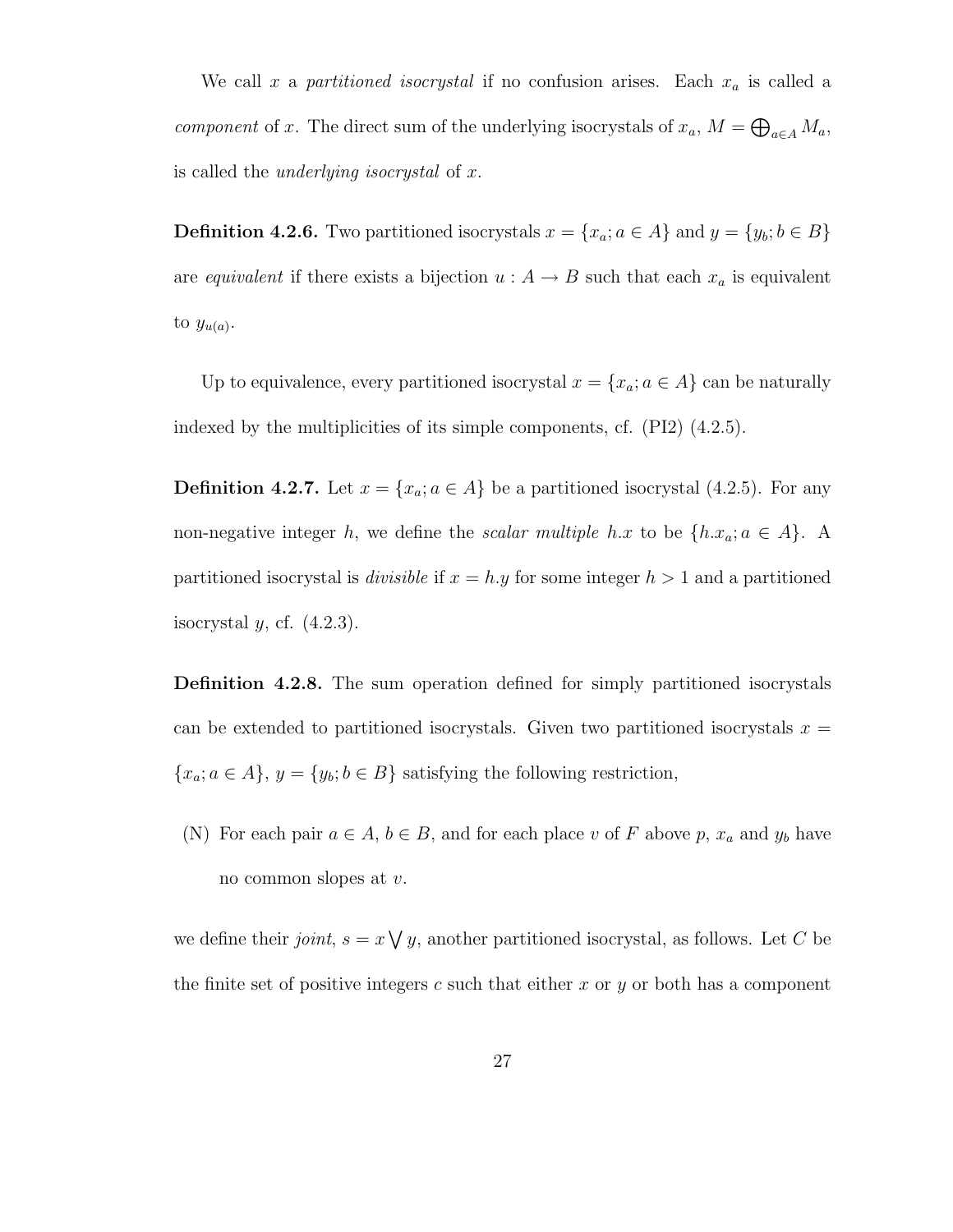whose multiplicity is c. This set  $C$  will parametrize the components of s. In other words, we have

$$
s = \{s_c; c \in C\}
$$

- (i) If exactly one of the x, y has a component with multiplicity c, say  $n(x_a) = c$ , one defines  $s_c$  to be  $x_a$ .
- (ii) If both x and y have components, say  $x_a, y_b$ , such that  $n(x_a) = n(y_b) = c$ , one defines  $s_c$  to be the sum  $x_a + y_b$  (4.2.4).

Whenever it is defined, the joint operation is clearly commutative and associative up to canonical equivalence.

#### 4.3 A simply partitioned isocrystal  $s_{\Gamma}$

**Definition 4.3.1.** We define  $s_{\Gamma}$  to be the simply partitioned isocrystal  $(H^1(A), P)$ associated to the unique  $\Gamma$ -simple super-singular abelian variety A up to isogeny over  $\overline{\mathbb{F}}_p$ . The partition P is the unique T<sub>Γ</sub>-partition of 1, i.e.  $P(\ell) = 1$ , for any  $\ell \in T_\Gamma.$ 

$$
T_{\Gamma} \xrightarrow{P} \mathbb{Z}_{>0}
$$
  

$$
\downarrow d \qquad T_{\Gamma}
$$

At every place v of F above p,  $s_{\Gamma}$  is isotypic of slope 1/2 and its multiplicity  $n(s_{\Gamma})$ is equal to the order  $e_{\Gamma}$  of the class  $[D_{p,\infty} \otimes_{\mathbb{Q}} F] - [\Gamma]$  in  $Br(F)$ , see (6.2.1).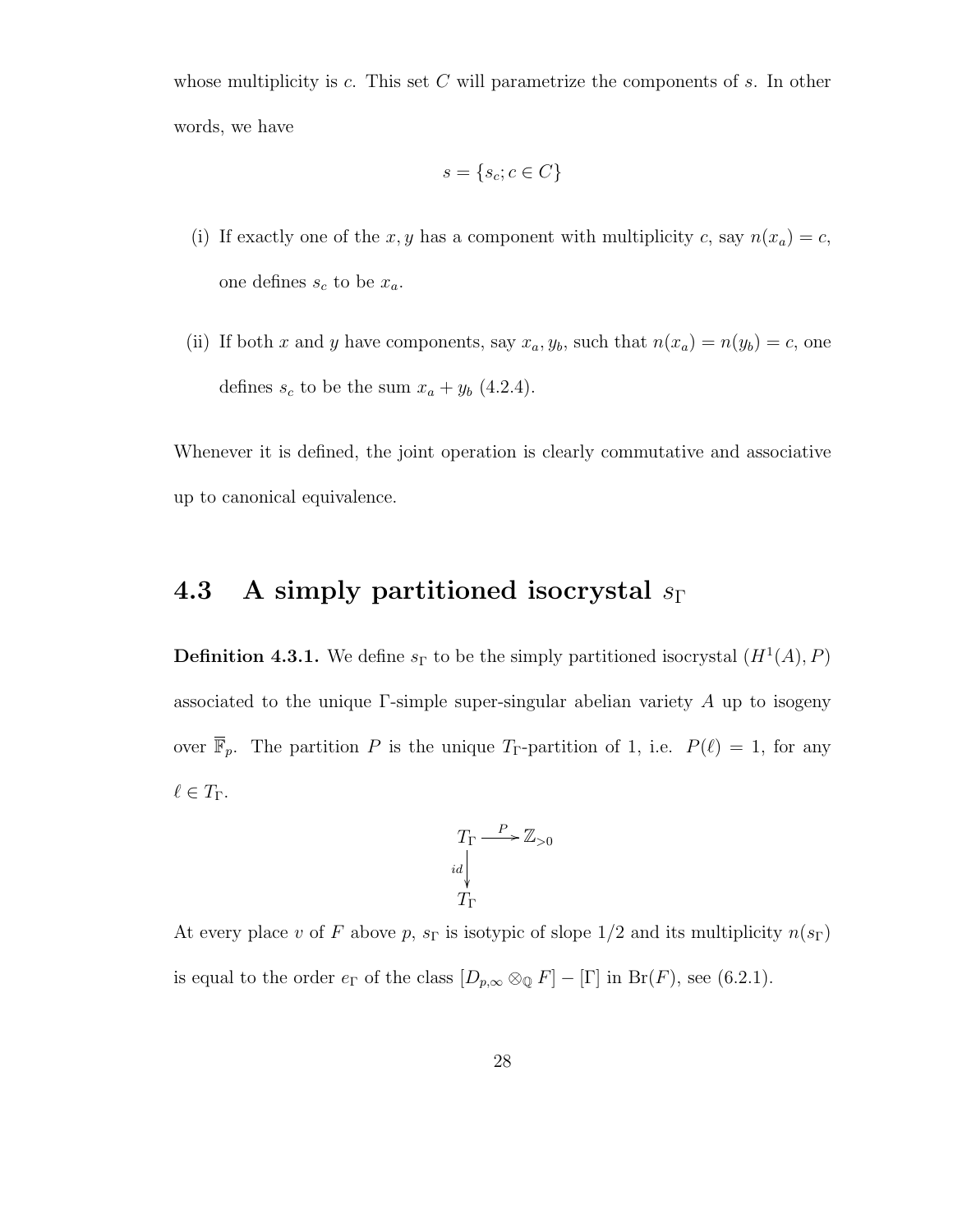#### 4.4 Partitioned isocrystals with (S)-Restriction

**Definition 4.4.1.** A partitioned isocrystal  $x = \{x_a : a \in A\}$  is said to satisfy the su*persingular restriction* (S) if there exist an integer  $h \geq 0$  and a partitioned isocrystal  $y = \{y_b; b \in B\}$  such that

(S1)  $x = h.s_\Gamma \bigvee y,$ 

(S2) if F is totally real, y contains no slope  $1/2$  part,

(S3) the partition  $P_b$  of each component  $y_b = (M_b, P_b)$  is of CM-type (4.1.8).

For simplicity we call  $x$  an  $(S)$ -restricted partitioned isocrystal.

*Remarks* 4.4.2. (a). When  $h \geq 1$ , the condition (S1) implies that for every place v of F above p, y has no slope  $1/2$  component at v, see (4.2.8).

(b). The condition (S3) is a purely combinatorial condition, see the characterization of CM-type partitions in (4.1.9).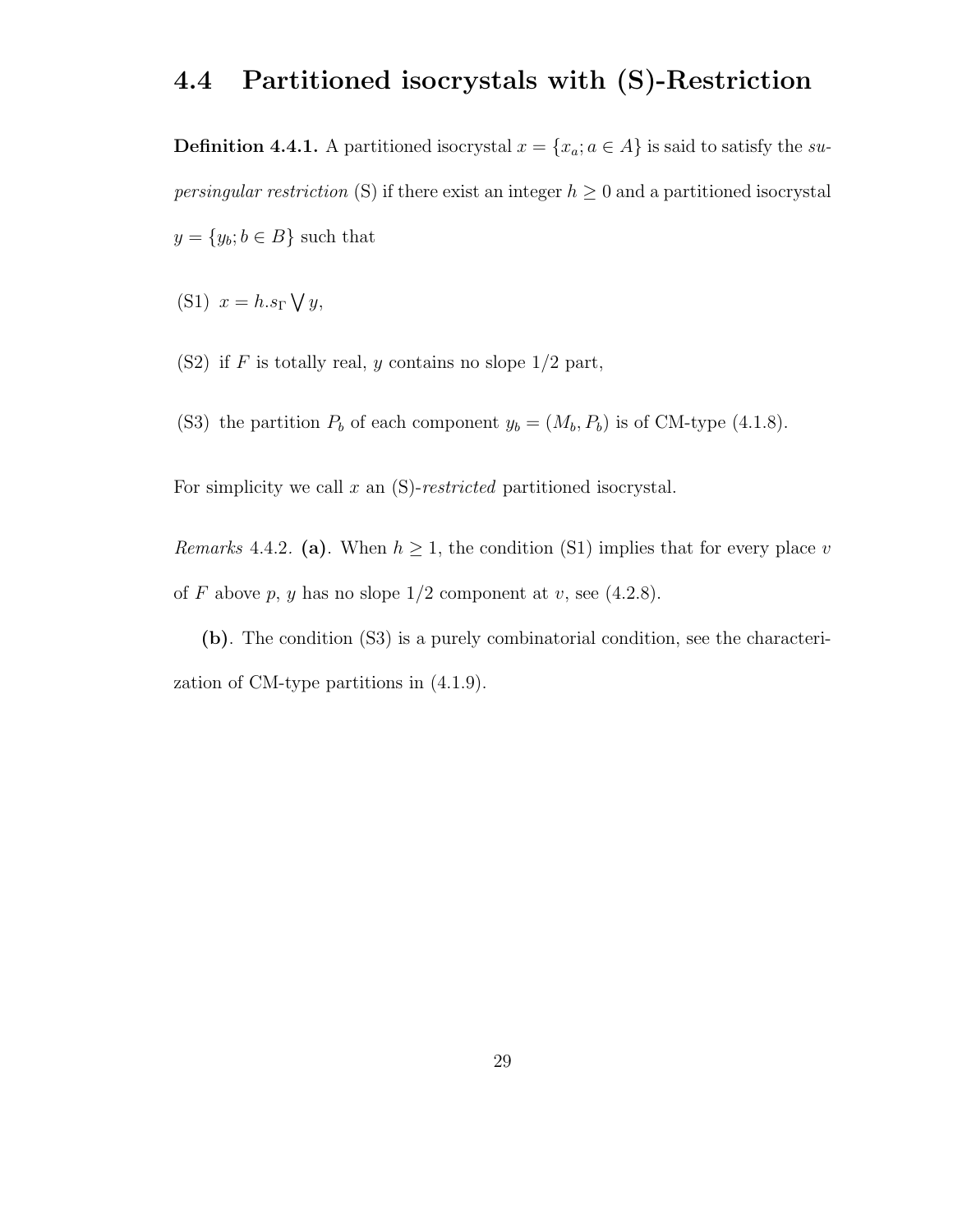### Chapter 5

### Main Theorem and Examples

For the rest of the paper, all abelian varieties and isocrystals are defined over  $\overline{\mathbb{F}}_p.$ 

Now we formulate our criterion for a Γ-linear polarized isocrystal to be realizable by a Γ-hyper-symmetric abelian variety.

#### 5.1 Statement of the main theorem

**Theorem 5.1.1.** An effective  $\Gamma$ -linear polarized isocrystal M is isomorphic to the Dieudonné isocrystal  $H^1(Y)$  of a  $\Gamma$ -hyper-symmetric abelian variety Y if and only if M underlies an (S)-restricted partitioned isocrystal.

The theorem will be proven in the next two sections. Here we apply it to some examples of simple algebras  $\Gamma$  for which we work out explicitly the slopes and multiplicities of the Γ-hyper-symmetric abelian varieties. Note that the multiplicity is defined in (2.7).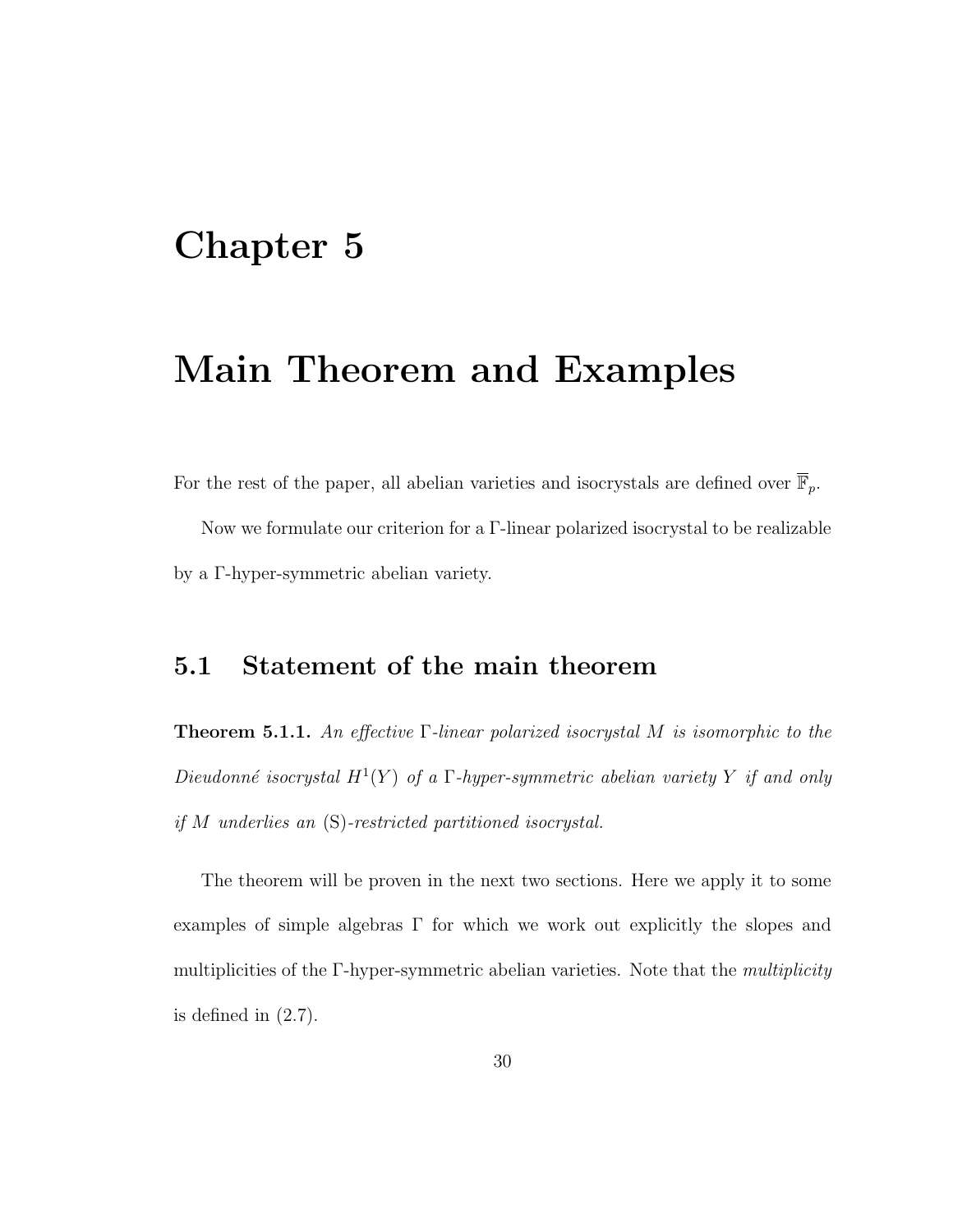#### 5.2 Examples

Example 5.2.1. (Siegel)  $\Gamma = \mathbb{Q}$ . As  $T_{\Gamma}$  is empty, the supersingular restriction (S) is reduced to (S1) and (S2). A non-divisible simply partitioned isocrystal without slope 1/2 component is called balanced in the terminology of Chai-Oort [1]. In general, any simply partitioned isocrystal  $x$  can be expressed uniquely as

$$
x = h.s_{\Gamma} + m.y
$$

with integers  $h, m \geq 0$  and a balanced isocrystal y. One deduces that any Newton polygon of the form

$$
\rho_0.(1/2) + \sum_{i \in [1,t]} (\rho_i.(\lambda_i) + \rho_i.(1 - \lambda_i))
$$

can be realized by a hyper-symmetric abelian variety, where  $\lambda_i \in [0, 1/2)$  are pairwise distinct slopes,  $\rho_0 = \text{mult}(1/2)$ ,  $\rho_i = \text{mult}(\lambda_i)$  are multiplicities. This example recovers the Proposition (2.5) of Chai-Oort [1].

*Example* 5.2.2. Let F be a real quadratic field split at p,  $p = v_1v_2$ . The following slope data

$$
\begin{cases}\n2.(1/2), & \text{at } v_1 \\
1.(0) + 1.(1), & \text{at } v_2\n\end{cases}
$$

admit no hyper-symmetric point.

*Example* 5.2.3. Let  $\Gamma = F$  be a totally real field of degree d over Q. The restriction (S) is reduced to (S1) and (S2).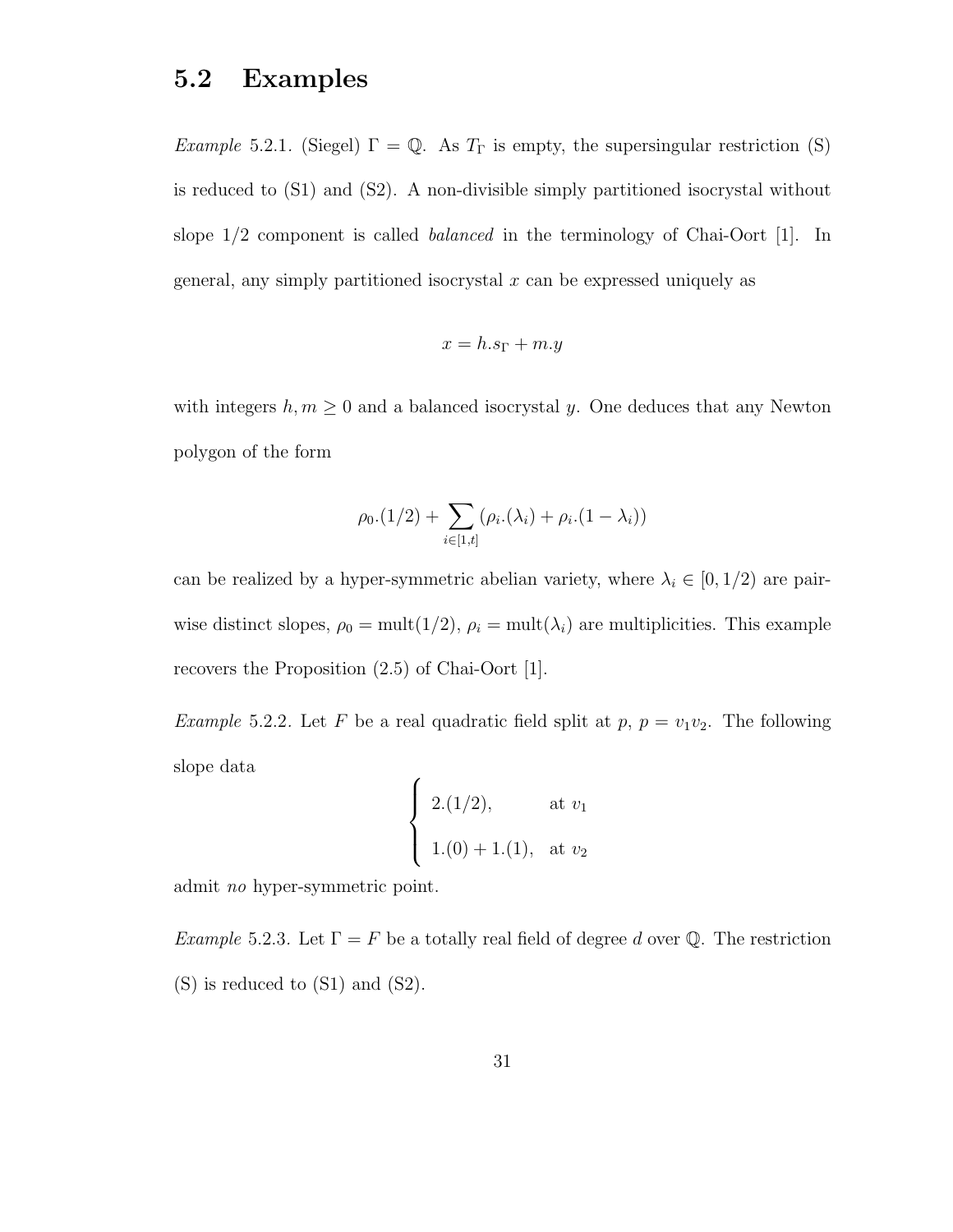The isocrystal  $s_F$  is isotypic of slope  $1/2$  at every place v of F. The multiplicity is  $n(s_F) = e_F$ , the order of the class  $[D_{p,\infty} \otimes_{\mathbb{Q}} F]$  in the Brauer group of F, cf.  $(6.2.1).$ 

Any simply partitioned isocrystal y without slope  $1/2$  component can be decomposed as a finite sum

$$
y=y_1+\cdots+y_n,
$$

where each  $y_i$  has two isotypic components at every place  $v|p$ .

Let z be one of the  $y_i$ 's, and let  $\{\lambda_v, 1-\lambda_v\}$  be the two slopes of z at v. Then the multiplicity  $n(z)$  is a common multiple of the denominators of  $[F_v : \mathbb{Q}_p] \lambda_v$ , where v runs over the places of  $F$  above  $p$ .

As a consequence, an  $F\text{-linear polarized isocrytal }M$  of dimension  $2d$  over  $K(\overline{\mathbb{F}}_p)$ is realizable by an  $F$ -hyper-symmetric abelian variety over  $\overline{\mathbb{F}}_p$  if and only if the slopes of  $M$  has exactly one of the following two patterns:

- (i) At every place  $v|p$ , there is only one slope  $1/2$  with multiplicity 2.
- (ii) At every place  $v|p$ , there are two slopes  $\{\lambda_v, 1 \lambda_v\}$ , each of multiplicity 1. These  $\lambda_v$  are such that  $[F_v : \mathbb{Q}_p] \lambda_v \in \mathbb{Z}$ .

Example 5.2.4. Let  $\Gamma = F$  be a CM field,  $[F : \mathbb{Q}] = 2d$ . The restriction (S) is reduced to (S1).

The isocrystal  $s_F$  is isotypic of slope  $1/2$  at every place v of F above p. The multiplicity is  $n(s_F) = e_F$ , the order of the class  $[D_{p,\infty} \otimes_{\mathbb{Q}} F]$  in the Brauer group of  $F$ .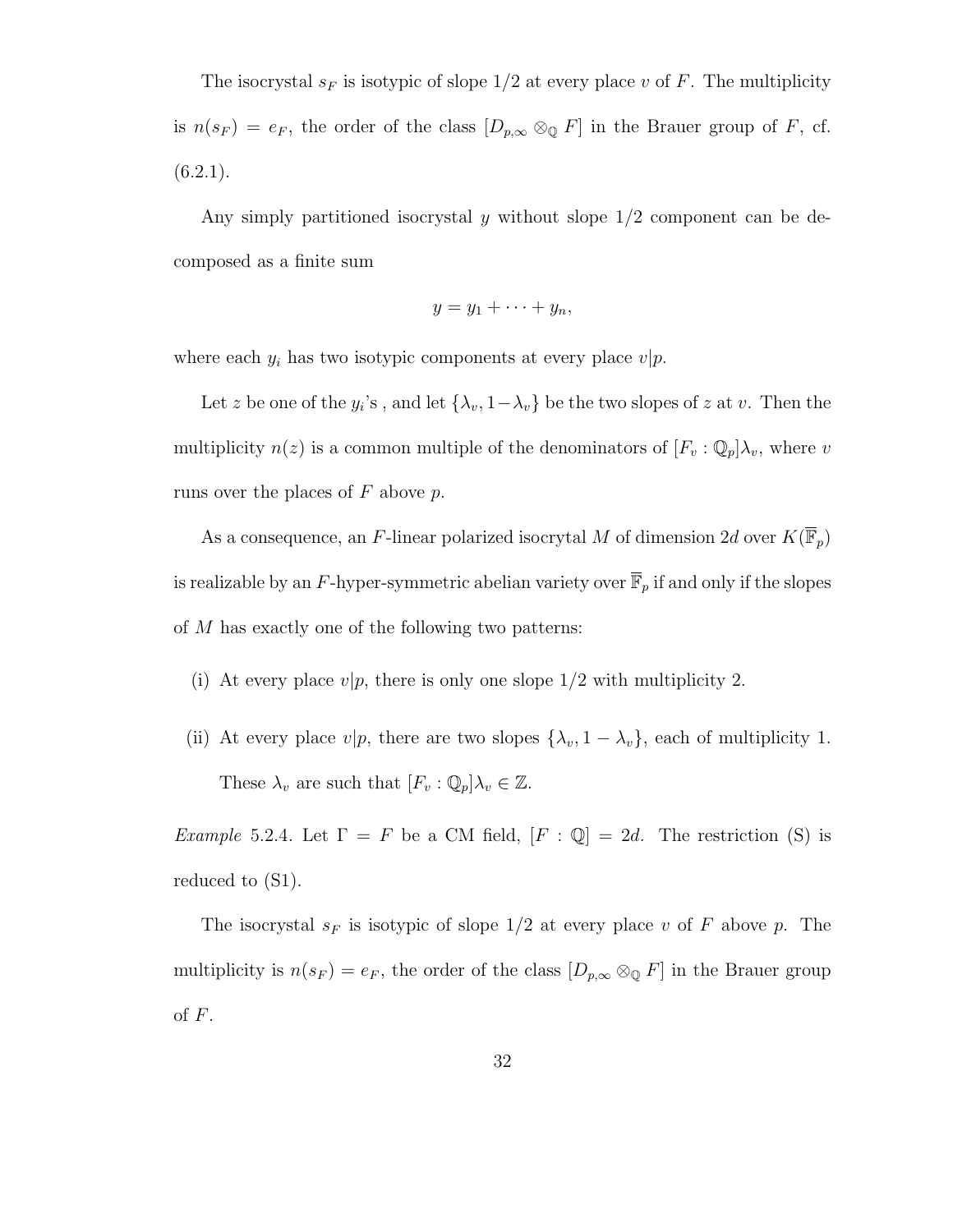Any (S)-restricted simply partitioned isocrystal y is decomposed as a finite sum

$$
y=y_1+\cdots+y_n,
$$

where each  $y_i$  has either one or two isotypic components. More explicitly, for a fixed  $z=y_i,$ 

- (i) if z has one isotypic component at every place  $v|p$ , the slopes are such that  $\lambda_v + \lambda_{\overline{v}} = 1$ . In particular,  $\lambda_v = 1/2$ , if  $v = \overline{v}$ . The multiplicity  $n(z)$  is a multiple of the common denominator of  $[F_v : \mathbb{Q}_p] \lambda_v$ , for  $v|p$ .
- (ii) if z has two isotypic components at every place  $v|p$ ,
	- (a) if  $v = \overline{v}$ , the slopes are  $\{\lambda_v, 1 \lambda_v\}$ , with  $\lambda_v \in [0, 1/2)$ .
	- (b) if  $v \neq \overline{v}$ , the slopes are either

$$
\begin{cases}\n\lambda_v, 1 - \lambda_v, & \text{at } v \\
\lambda_{\overline{v}}, 1 - \lambda_{\overline{v}}, & \text{at } \overline{v} \\
\mu_v, \nu_v, & \text{at } v\n\end{cases}
$$
\nor

\n
$$
\begin{cases}\n\mu_v, \nu_v, & \text{at } v \\
1 - \mu_v, 1 - \nu_v, & \text{at } \overline{v} \\
\text{with } \lambda_v, \lambda_{\overline{v}} \in [0, 1/2), \mu_v \neq \nu_v \in [0, 1].\n\end{cases}
$$

Example 5.2.5. Let  $\Gamma$  be a definite quaternion division algebra over  $\mathbb Q$ . We assume that  $\Gamma$  is ramified exactly at the infinity and a prime  $\ell$  different from p. Hence  $T_{\Gamma} = \{\ell\}$  and  $inv_{\ell}(\Gamma) = 1/2$ .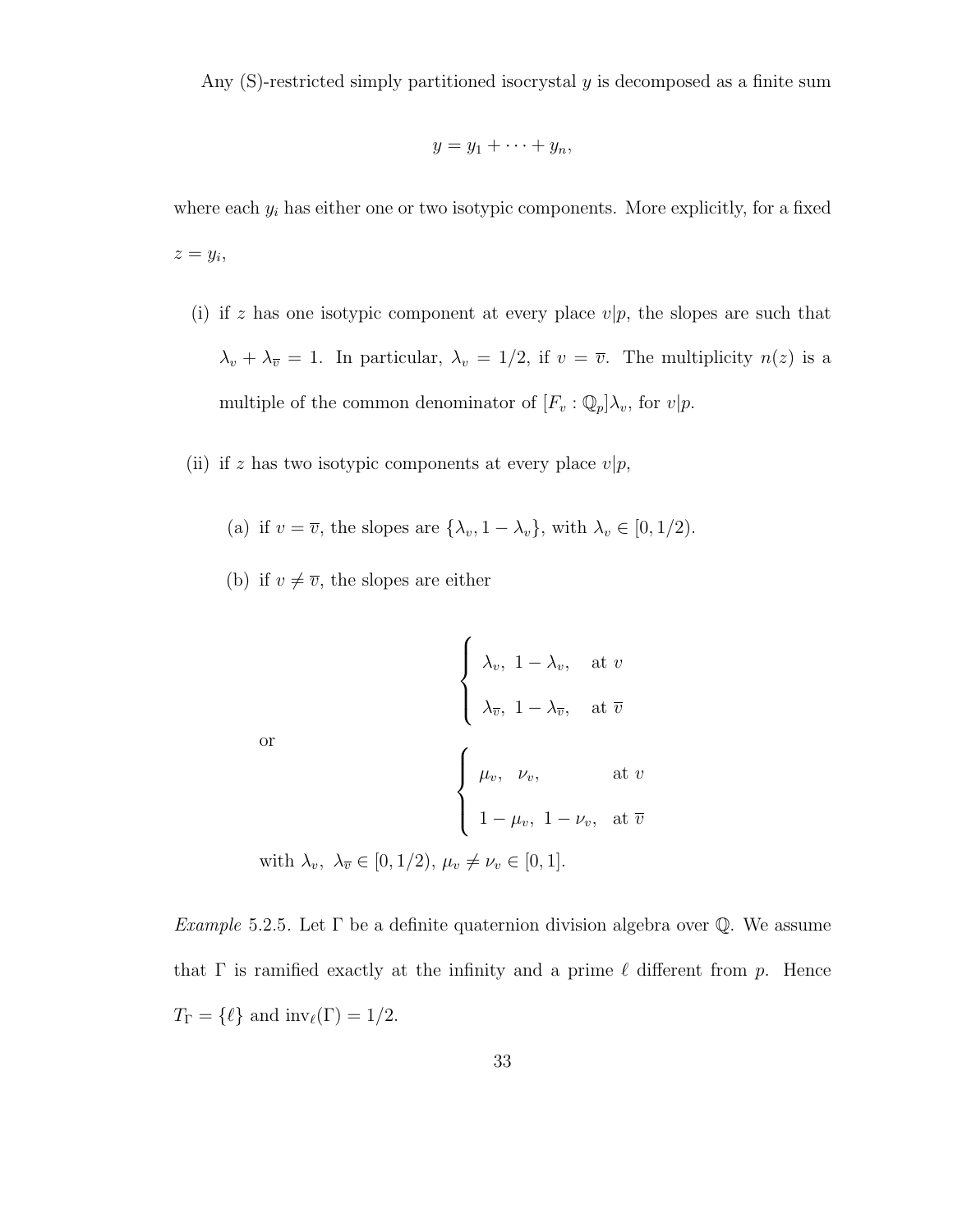The partitioned isocrystal  $s_{\Gamma}$  is isotypic of slope 1/2 with multiplicity  $n(s_{\Gamma}) = 2$ ,

because the order  $e_{\Gamma}$  of the class  $[D_{p,\infty}] - [\Gamma]$  in the Brauer group of  $\mathbb Q$  is 2.

Let  $y$  be a simply partitioned isocrystal without slope  $1/2$  component. Let

$$
P_{\ell}: [1, d_{\ell}] \to \mathbb{Z}_{>0}
$$

be the defining partition of y. The condition  $(SPI2)$  says that

$$
n(y).P_{\ell}(i).1/2 \in \mathbb{Z}, \text{ for all } i \in [1, d_{\ell}].
$$

If y is  $(S)$ -restricted, then by  $(S3)$ , its partition is of the following form

$$
\begin{cases}\nP_{\ell}(2i-1) = P_{\ell}(2i), & i \in [1, c_1(\ell)] \\
P_{\ell}(i) \text{ is even}, & i \in [2c_1(\ell) + 1, d_{\ell}]\n\end{cases}
$$

for some integer  $c_1(\ell) \in \mathbb{Z}_{\geq 0}$ .

Now let M be any effective Γ-linear polarized isocrystal satisfying the condition (SPI1) and without slope  $1/2$  component. We claim that M underlies an  $(S)$ restricted simply partitioned isocrystal y. In fact, one can choose  $y = (M, P_l)$ , where  $d_{\ell} = 1$ ,  $P_{\ell}(1) = N(y)$ , and  $N(y)$  is the number of isotypic components of M. Note that  $N(y)$  is an even integer because M is polarized and has no slope  $1/2$ component.

With this choice of partition  $P_l$ , the simply partitioned isocrystal y decomposes as a finite sum

$$
y=y_1+\cdots+y_m,
$$

where each  $y_i$  has exactly two isotypic components with slopes  $\{\lambda_i, 1 - \lambda_i\}$ . The multiplicity  $n(y)$  is a multiple of the common denominator of the  $\lambda_i$ 's.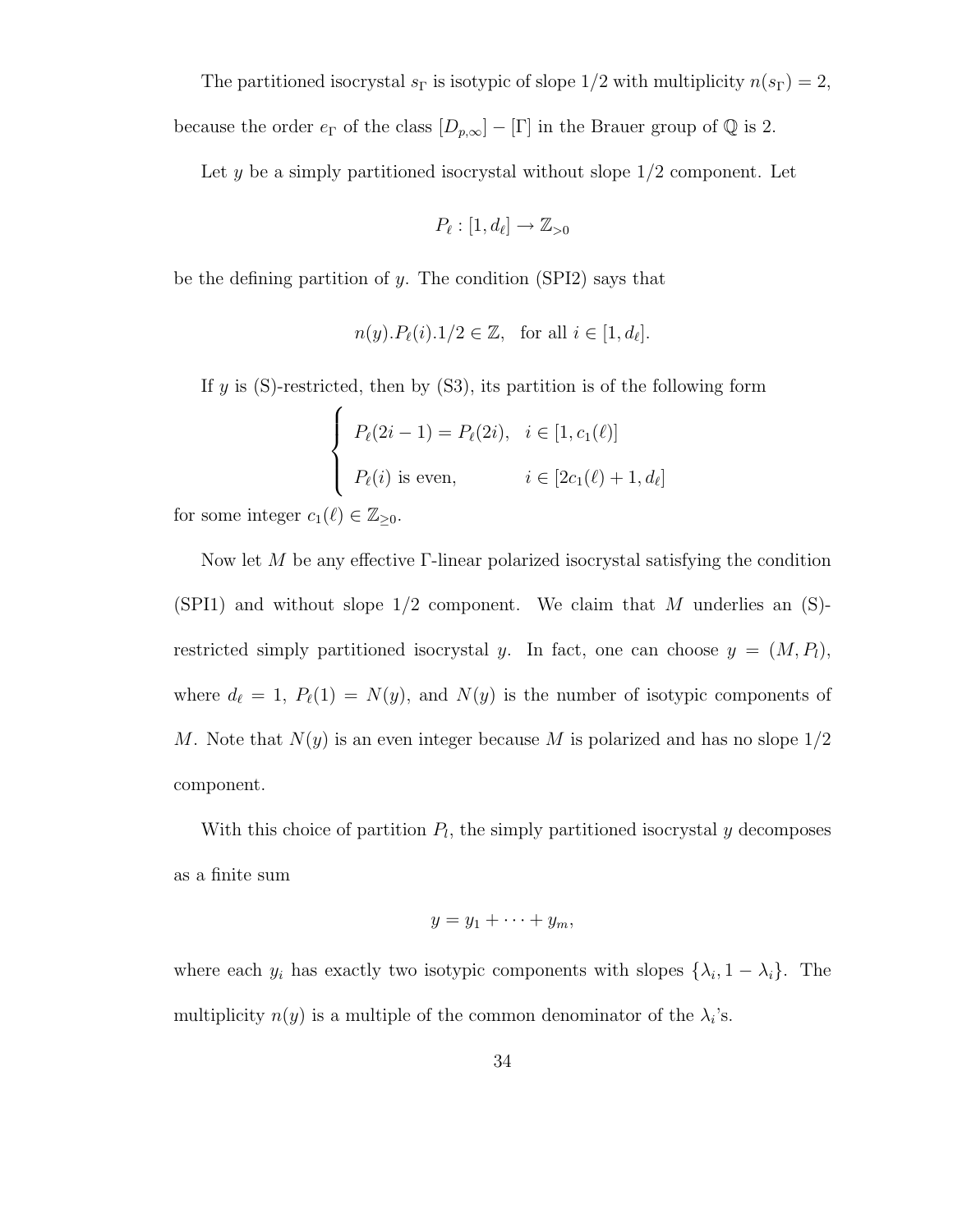For example, let us work out the slopes and multiplicities of all (S)-restricted partitioned isocrystals of dimension 12 over  $K(\overline{\mathbb{F}}_p)$ . There are exactly five Newton polygons which are realizable by 6-dimensional Γ-hyper-symmetric abelian varieties:

a.  $3.(1/2)$ . b.  $1.(0) + 1.(1) + 2.(1/2)$ . c.  $2.(0) + 2.(1) + 1.(1/2)$ . d.  $3.(0) + 3.(1)$ . e.  $1.(1/3) + 1.(2/3)$ .

The above notation, for example,  $1.(0) + 1.(1) + 2.(1/2)$  means that the slopes are  $\{0, 1, 1/2\}$ , with multiplicities  $\{1, 1, 2\}$ , respectively.

Example 5.2.6. Let F be a CM field, and  $\Gamma$  be a positive central division algebra over F. We make the following assumptions on  $\Gamma$ ,

- (i)  $[F: \mathbb{Q}] = 4; [F_{v_1} : \mathbb{Q}_p] = 2, [F_{v_2} : \mathbb{Q}_p] = [F_{\overline{v_2}} : \mathbb{Q}_p] = 1, v_1, v_2, \overline{v_2}$  are above p.
- (ii)  $\Gamma$  is ramified exactly at  $v_1$  and a finite prime-to-p place  $\ell, \ell = \ell$ ; inv<sub>v<sub>1</sub></sub> $(\Gamma) = 1/3$ ,  $inv_{\ell}(\Gamma) = 2/3.$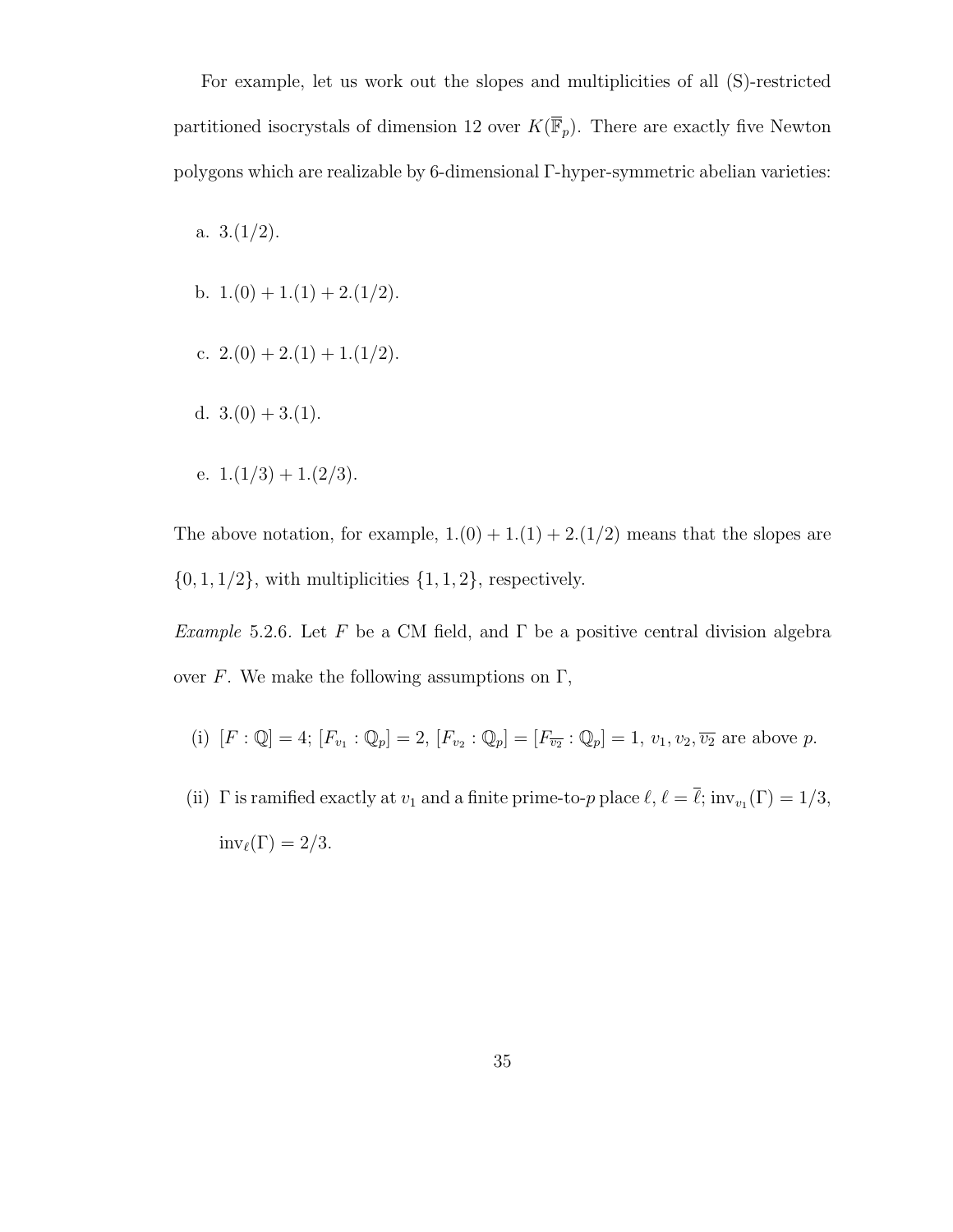The Brauer class  $c = [D_{p,\infty} \otimes_{\mathbb{Q}} F] - [\Gamma] \in \text{Br}(F)$  has local invariants

$$
\text{inv}_{\nu}(c) = \begin{cases}\n-1/3, & \text{if } \nu = v_1 \\
-1/2, & \text{if } \nu = v_2, \overline{v_2} \\
-2/3, & \text{if } \nu = \ell \\
0, & \text{otherwise}\n\end{cases}
$$

Hence the order of c, as well as the multiplicity  $n(s_{\Gamma})$ , is equal to 6.

Let y be a simply partitioned isocrystal. Let  $N(y)$  be the number of isotypic components,  $n(y)$  the multiplicity of y at each place  $v \in \{v_1, v_2, \overline{v_2}\}$ . Denote by  $P_\ell$ the defining partition of  $y$ 

$$
P_{\ell}: [1, d_{\ell}] \to \mathbb{Z}_{>0}.
$$

In this case, the condition (SPI2) says that

$$
n(y)P_{\ell}(i).2/3 \in \mathbb{Z}, \text{ for all } i \in [1, d_{\ell}].
$$

If y is (S)-restricted, then by (4.1.9), its partition  $P_l$  satisfies the condition

$$
P_{\ell}(2i - 1) = P_{\ell}(2i), \ \ \forall \ i \in [1, c_1(\ell)],
$$

for some integer  $c_1(\ell)$ , with  $0 \leq 2c_1(\ell) \leq d_{\ell}$ .

We give another example of Newton polygon which admits no hyper-symmetric point.

$$
\xi = \begin{cases}\n1.(0) + 1.(1), & \text{at } v_1 \\
1.(0) + 1.(1), & \text{at } v_2 \\
1.(0) + 1.(1), & \text{at } \overline{v_2}\n\end{cases}
$$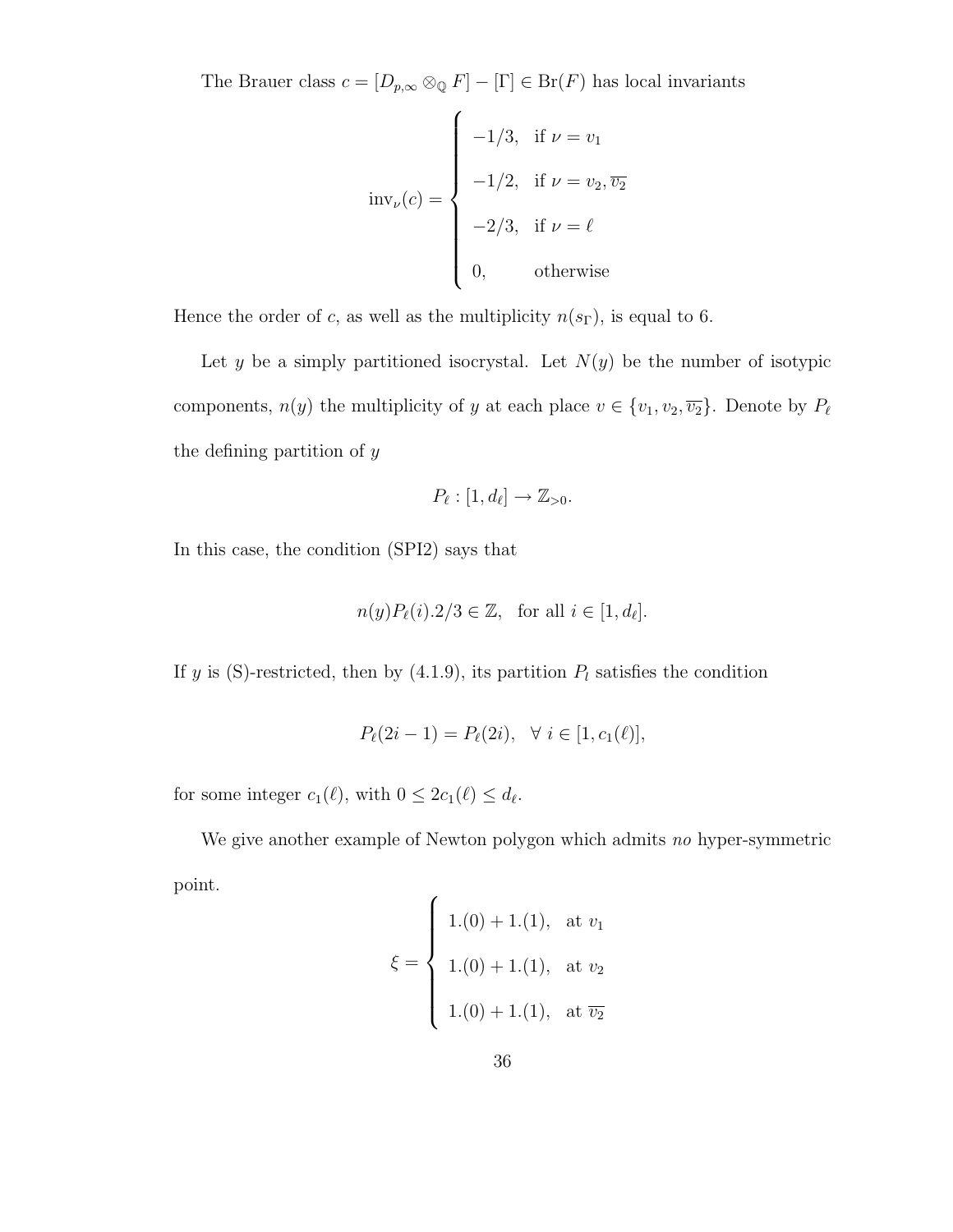Note that if M has  $\xi$  as Newton polygon, then

$$
\dim_{K(\overline{\mathbb{F}}_p)}(M_{v_1}) = 12, \quad \dim_{K(\overline{\mathbb{F}}_p)}(M_{v_2}) = \dim_{K(\overline{\mathbb{F}}_p)}(M_{\overline{v_2}}) = 6.
$$

At each place  $v \in \{v_1, v_2, \overline{v_2}\}, M$  has  $N = 2$  isotypic components, the multiplicity of every isotypic component is  $n = 1$ . But there is no partition  $P_\ell$  of  $N = 2$ , such that  $n.P_{\ell}(i).2/3 \in \mathbb{Z}$ .

Now we compute the Newton polygons of all (S)-restricted partitioned isocrystals of dimension 72 over  $K(\overline{\mathbb{F}}_p)$ . By (S1), we can write  $x = h.s_{\Gamma} \setminus y$ . Note that the dimension of  $s_{\Gamma}$  is 72. One has either  $x = s_{\Gamma}$  or  $x = y$ . Consider the case  $x = y$ and write

$$
y = \{y_b; b \in B\},\
$$

where  $y_b$  are the simple components of y. Comparing the dimension of  $y_b$  and y, one has

$$
72 = [\Gamma : F]^{1/2} [F : \mathbb{Q}] \sum_{b \in B} N(y_b) n(y_b),
$$

where  $N(y_b)$  denotes the number of isotypic components,  $n(y_b)$  the multiplicity, of  $y_b$  at each place of F above p. Since  $[\Gamma : F]^{1/2} = 3$ ,  $[F : \mathbb{Q}] = 4$ , this equation is reduced to

$$
6 = \sum_{b \in B} N(y_b) n(y_b).
$$

One verifies that this condition forces that y is simply partitioned,  $N(y) = 2$ , and  $n(y) = 3$ . Here we list all the realizable Newton polygons as follows.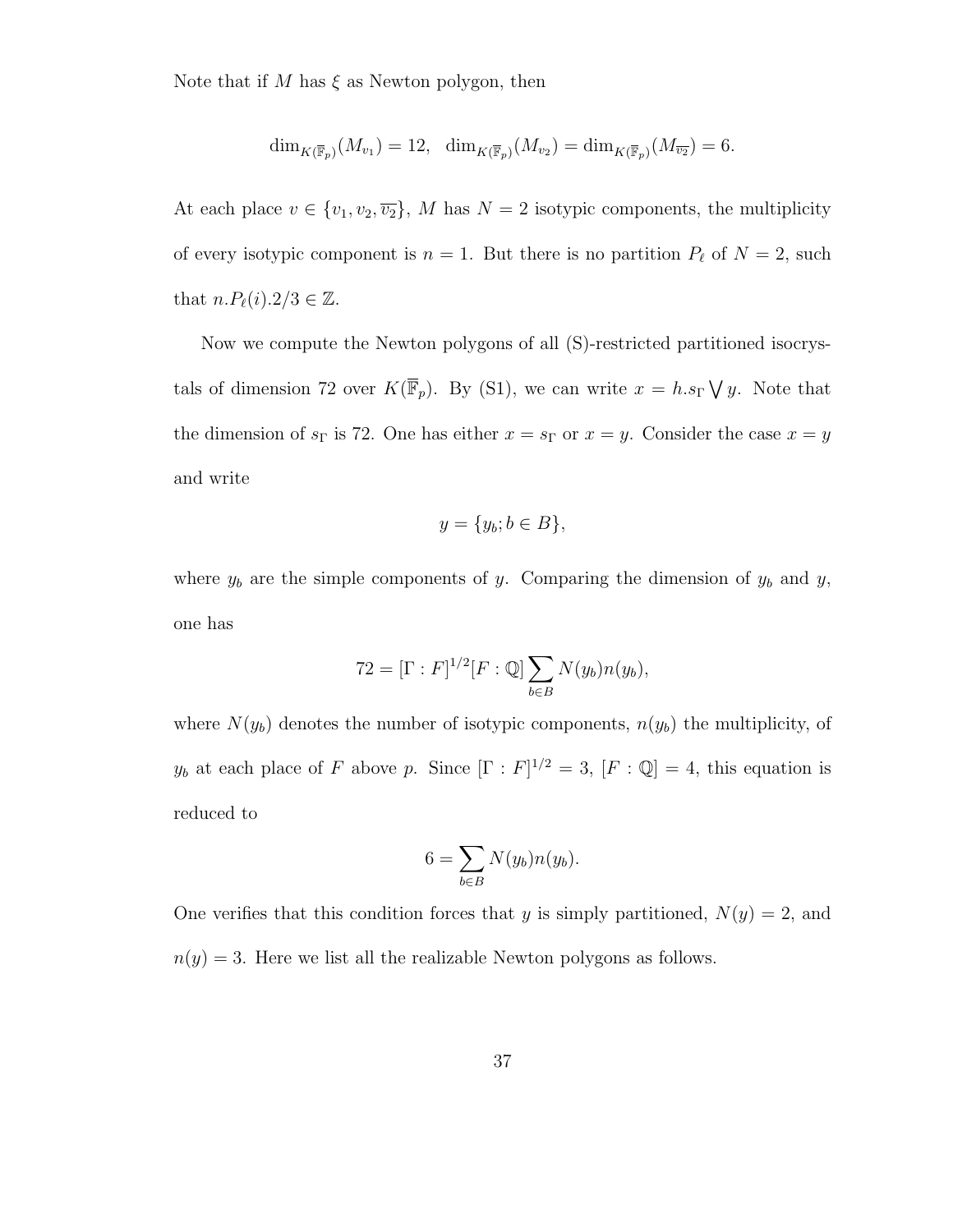(i) The slopes at  $v_1$  are one of:

$$
\begin{cases}\n0, 1 \\
1/3, 2/3 \\
1/6, 5/6\n\end{cases}
$$

(ii) The slopes at  $v_2, \overline{v_2},$  in this order, are one of:

$$
\left\{\begin{array}{lll} 0,&1;&1/3,2/3 \\[0.2cm] 0,&1/3;&1,2/3 \\[0.2cm] 0,&2/3;&1,1/3 \\[0.2cm] 1,&1/3;&0,2/3 \\[0.2cm] 1,&2/3;&0,1/3 \\[0.2cm] 1/3,2/3;&0,1 \end{array}\right.
$$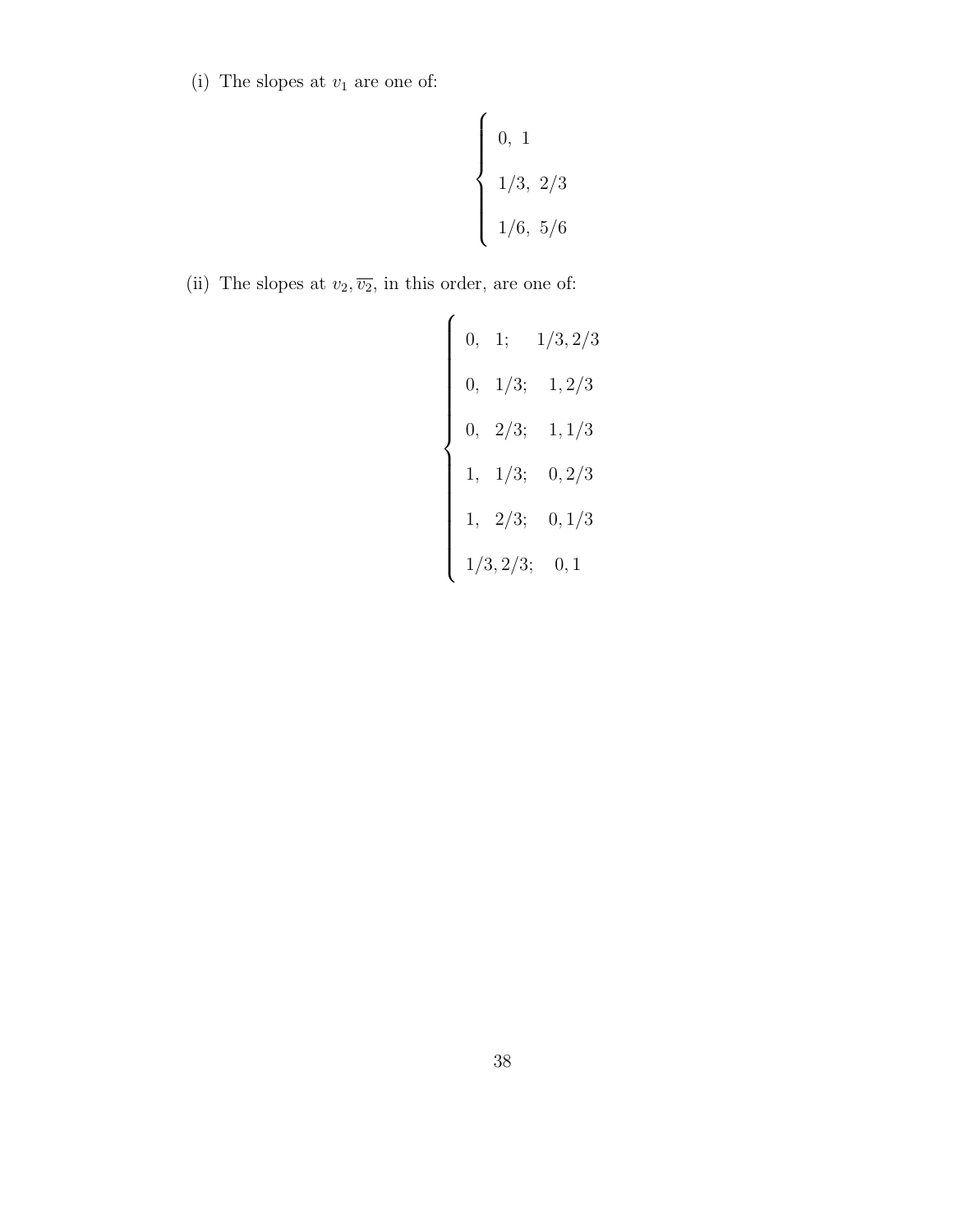### Chapter 6

# Proof of the "only-if" part of (5.1.1)

#### 6.1 Semi-simplicity of the Frobenius action

The following lemma is certainly well known and an analogous statement for  $\ell$ -adic cohomology can be found in Mumford's book on abelian varieties.

**Lemma 6.1.1.** If X is an abelian variety over a finite field  $k$ , the Frobenius endomorphism  $\pi$  acts in a semi-simple way on the isocrystal  $H^1(X)$ .

*Proof.* We may and do assume that X is a simple abelian variety. Let  $\pi = s + n$ be the Jordan decomposition of  $\pi$  considered as a linear endomorphism of  $H^1(X)$ . By Katz-Messing [7], the characterisic polynomial  $\det(T - \pi | H^1(X))$  has rational coefficients. Hence we can find a polynomial  $f(T) \in \mathbb{Q}[T]$  without constant term,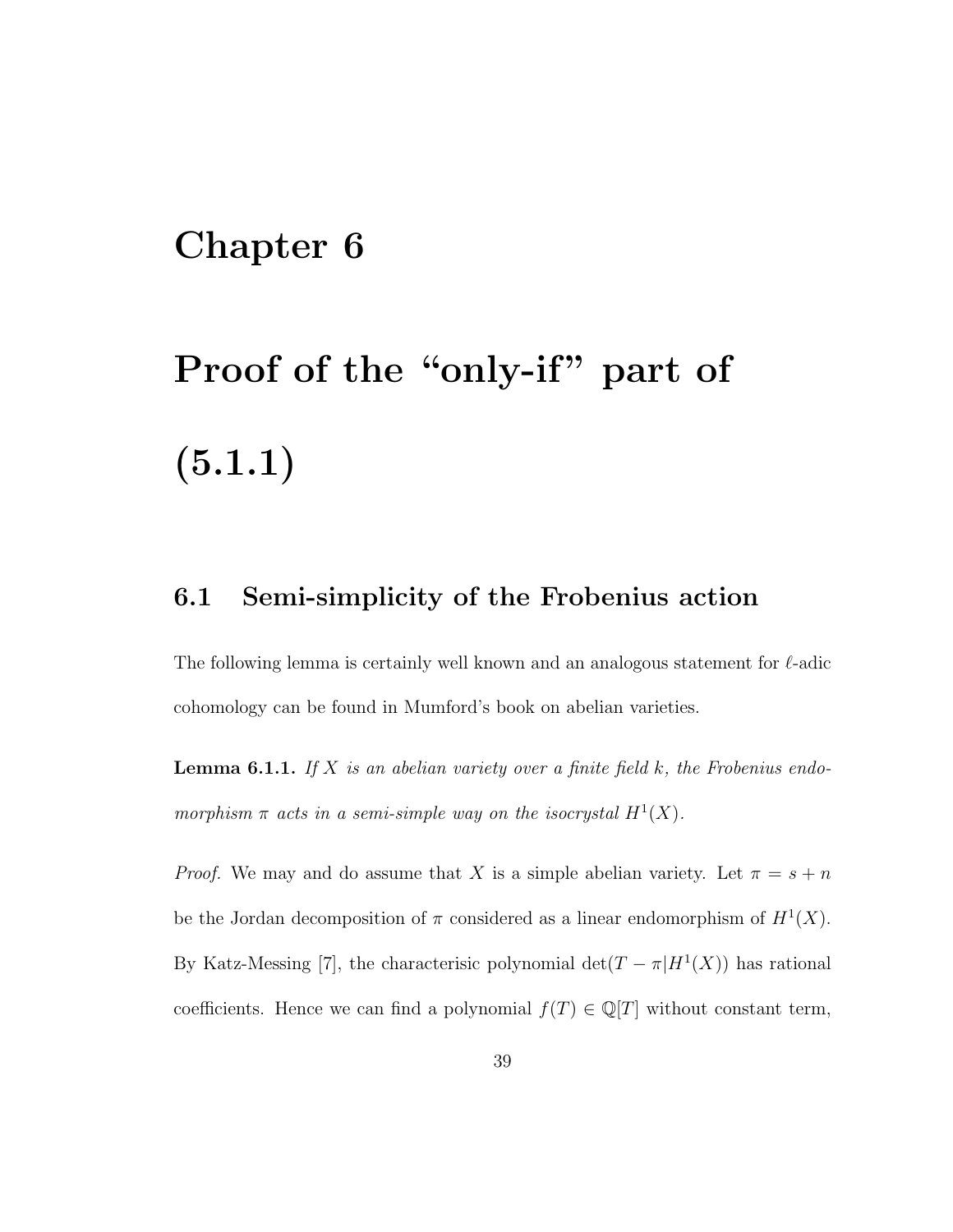such that the nilponent part  $n = f(\pi)$ . The image of  $\ell n$ , for a sufficiently divisible integer  $\ell$ , is a proper sub-abelian variety of X, thus equal to 0.  $\Box$ 

#### 6.2 Proof of the only-if part

Given a Γ-hyper-symmetric abelian variety Y, we let  $Y \sim_{\Gamma\text{-isog}} Y_1^{e_1} \times \cdots \times Y_r^{e_r}$ be the Γ-isotypic decomposition. By (3.1.1), for the only-if part, we only need to show that each  $H^1(Y_i)$  underlies an (S)-restricted partitioned isocrystal  $x_i$ . Indeed, if this is proved,  $H^1(Y)$  is isomorphic to the underlying isocrystal of  $x =$  ${e_1.x_1} \vee \cdots \vee {e_r.x_r}.$ 

From now on, we assume that Y is Γ-simple. Let  $q = p^a$  and  $Y_{\mathbb{F}_q}$  be a Γ-linear polarized abelian variety over  $\mathbb{F}_q$  such that  $Y_{\mathbb{F}_q} \otimes_{\mathbb{F}_q} \overline{\mathbb{F}}_p \simeq Y$ . Suppose that a is sufficiently divisible. The abelian variety  $Y_{\mathbb{F}_q}$  is Γ-simple, therefore,  $Y_{\mathbb{F}_q} \sim_{\text{isog}} X_{\mathbb{F}_q}^s$ , for some  $X_{\mathbb{F}_q}$  simple over  $\mathbb{F}_q$ . Let  $\pi$  denote the Frobenius endomorphism of  $Y_{\mathbb{F}_q}$  as well as that of  $X_{\mathbb{F}_q}$ . Let  $K = F(\pi)$ .

**Proposition 6.2.1.** The pair  $x = (H^1(Y), P_{K/F} | T_{\Gamma})$  associated to the  $\Gamma$ -simple hyper-symmetric abelian variety  $Y$  is a simply partitioned isocrystal satisfying the supersingular restriction (S). More explicitly,

- (a) if  $\pi$  is totally real, then  $x = s_{\Gamma}$  is isotypic of slope 1/2 with multiplicity  $n(s_{\Gamma})$ equal to the order of the Brauer class  $[D_{p,\infty} \otimes_{\mathbb{Q}} F] - [\Gamma]$  in  $\text{Br}(F)$ .
- (b) if  $\pi$  is totally imaginary, then x has  $N(x) = [K : F]$  isotypic components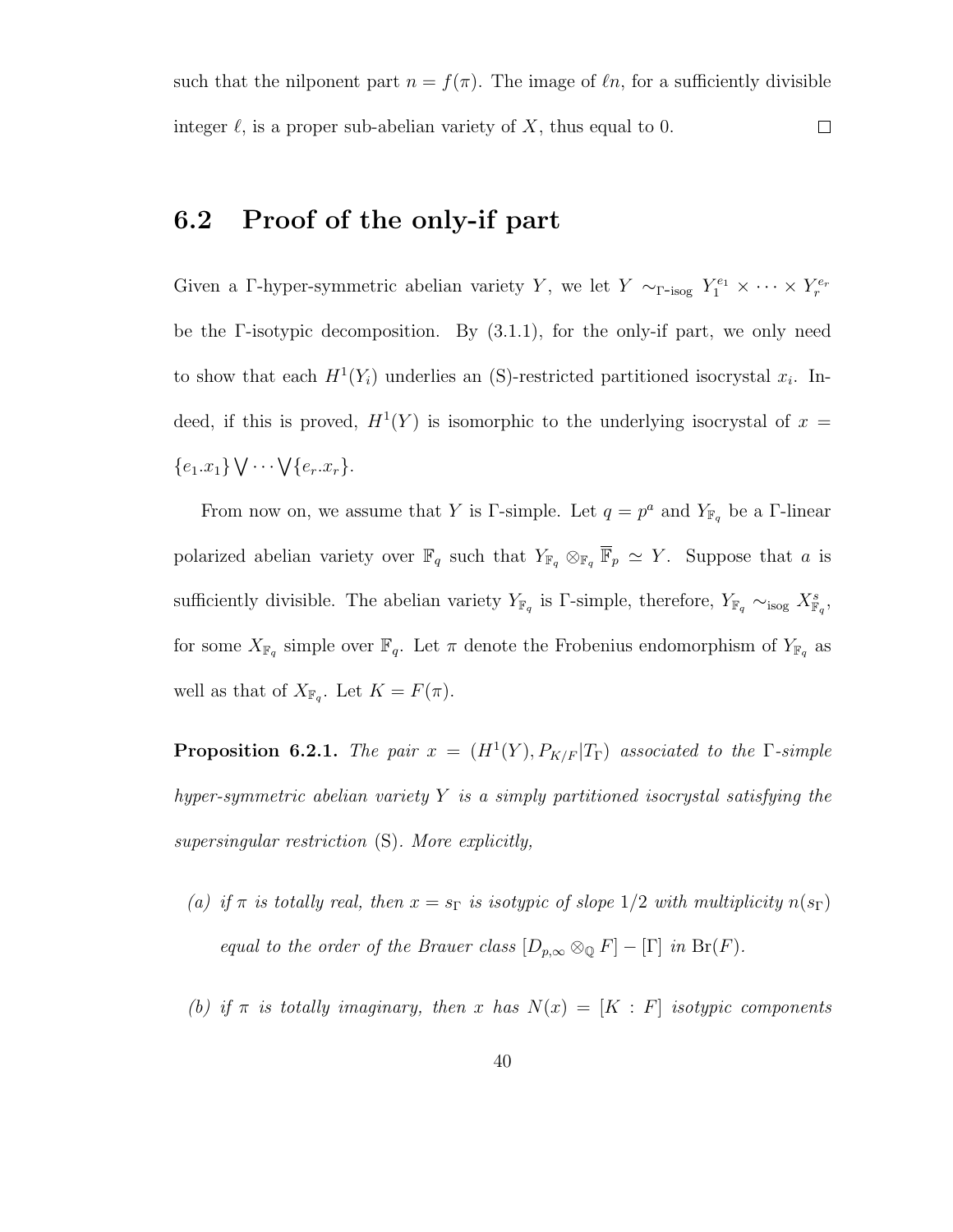at every place v of F above p, the multiplicity  $n(x)$  is the order of the class  $\left[\text{End}^0_\Gamma(Y)\right]$  in  $\text{Br}(K)$ .

*Proof.* Let  $N = [F(\pi) : F]$  and denote by P the T<sub>Γ</sub>-partition  $P_{K/F}|T_{\Gamma}$  of N. Let  $C := \text{End}_{\Gamma}^0(Y_{\mathbb{F}_q})$  and  $L_v := F_v \otimes_{\mathbb{Q}_p} K(\mathbb{F}_q)$ . Decompose

$$
H^1(Y_{\mathbb{F}_q}) = \bigoplus_{v|p} M_v
$$

as in  $(2.7)$ . Each  $M_v$  is a free  $L_v$ -module, by  $(6.1.1)$  and Lemma 11.5 [8]. We consider the characterisitic polynomial  $f_v(T)$  of  $\pi$  as an  $L_v$ -linear transformation of  $M_v$ . Since Y is Γ-hyper-symmetric, by  $(3.3.1)$ ,

$$
f_v(T) = \prod_{w|v} (T - \iota_w(\pi))^{n_w}
$$

is a product of linear polynomials, where  $\iota_w : F(\pi) \hookrightarrow F_v$  denote the F-embeddings of  $F(\pi)$  into  $F_v$  indexed by the places w. Thus the characterisitic polynomial  $f(T) = \det(T - \pi | H^1(Y_{\mathbb{F}_q}))$  of the  $K(\mathbb{F}_q)$ -linear endomorphism  $\pi$  can be factored as

$$
\prod_{v} \text{Norm}_{L_v/K(\mathbb{F}_q)} f_v(T) = \prod_{v} \prod_{w} \text{Norm}_{F_v/\mathbb{Q}_p}(T - \iota_w(\pi))^{n_w}.
$$

Since the Q-embeddings  $\iota_u$  of  $F(\pi)$  into  $\overline{\mathbb{Q}}_p$  are one-to-one correspondence with the set of triples  $u = (v, w, \tau)$  consisting of a place v of F above p, a place w of  $F(\pi)$ above v, and a  $\mathbb{Q}_p$ -linear homomorphism  $\tau : F_v \hookrightarrow \overline{\mathbb{Q}}_p$ , we can rewrite  $f(T)$  as

$$
f(T) = \prod_{u} (T - \iota_u(\pi))^{n_w}.
$$

By Katz-Messing [7], the polynomial  $f(T) \in \mathbb{Z}[T]$ , so  $n_w = n$  is independent of the place w, and thus, is equal to  $2.\dim(Y)/[F(\pi):\mathbb{Q}]$ . Because  $f_v(T)$  has N different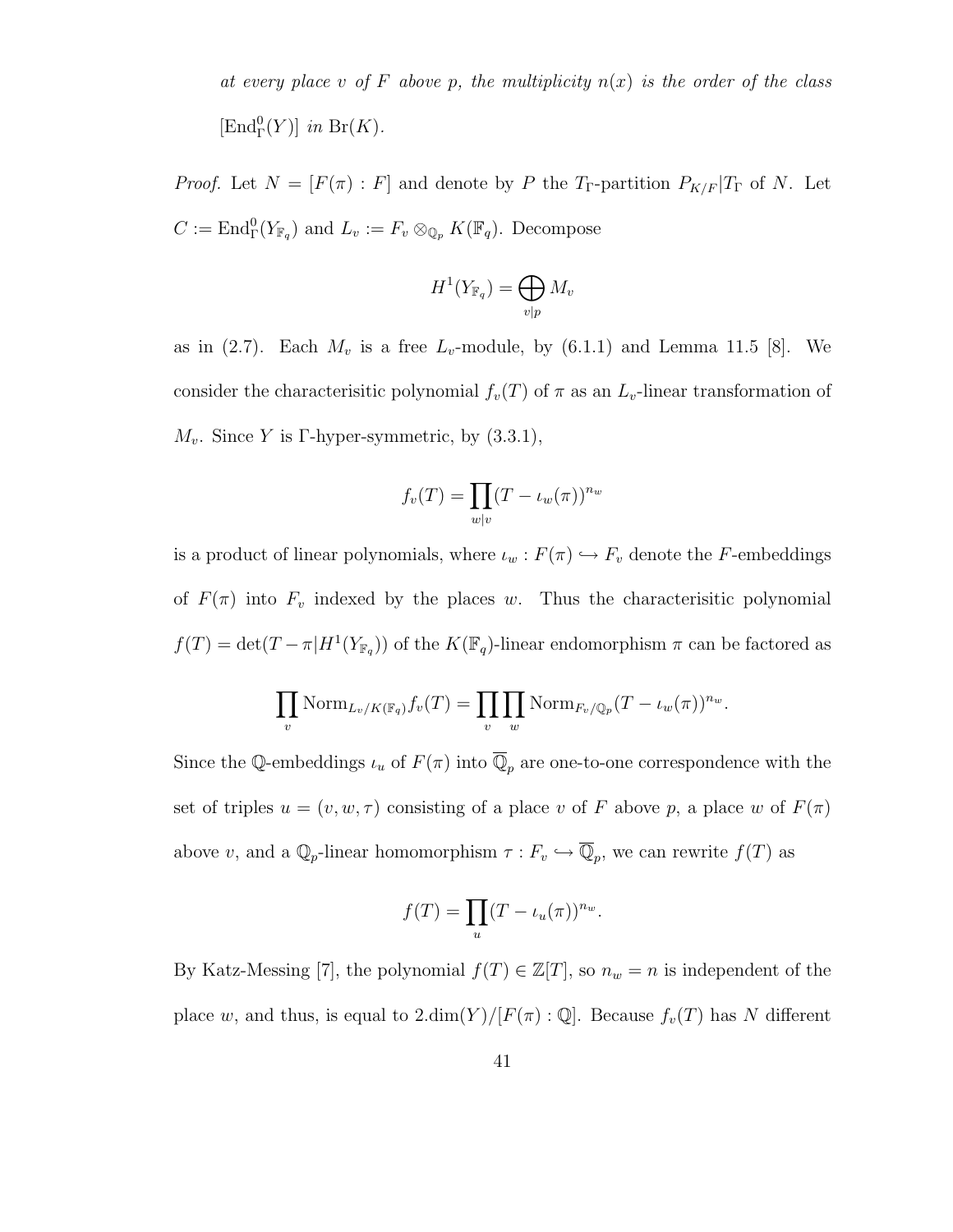irreducible factors, i.e.  $T - \iota_w(\pi)$ ,  $H^1(Y)$  has N isotypic components at every place v of F above  $p$  [8]. By the dimension formula in  $(2.12)$ , the multiplicity of each isotypic component is equal to

$$
[L_v:K(\mathbb{F}_q)]n/([\Gamma:F]^{1/2}[F_v:\mathbb{Q}_p])=\mathrm{order}([C]).
$$

Observe that for every place  $\ell'$  of K above a place  $\ell \in T_{\Gamma}$ , the local invariant of C at  $\ell'$  is

$$
inv_{\ell'}(C) = -inv_{\ell}(\Gamma)[K_{\ell'} : F_{\ell}].
$$

It certainly follows that  $order([C])inv_{\ell}(\Gamma)P(\ell') = 0$  in  $\mathbb{Q}/\mathbb{Z}$ .

If now  $\pi = q^{1/2}$  is a totally real algebraic number, then, since we have assumed that a is sufficiently divisible,  $X_{\mathbb{F}_q}$  is a super-singular elliptic curve. The isocrystal  $H<sup>1</sup>(Y)$  underlies the simply partitioned isocrystal  $s_{\Gamma}$  (4.3.1). At every place v of F above  $p, s_{\Gamma}$  is isotypic of slope  $1/2$ .

If  $\pi$  is totally imaginary, the field  $K = F(\pi)$  is a CM extension of F; so the condition  $(S3)$  is a priori satisfied. In case that F is a totally real number field, the slopes of  $H^1(Y)$  at a place v of F above p, if arranged in increasing order, are symmetric with respect to 1/2. As there are  $N = [K : F]$  of them, and N is even,  $H<sup>1</sup>(Y)$  contains no slope  $1/2$  component. The proof is now complete.  $\Box$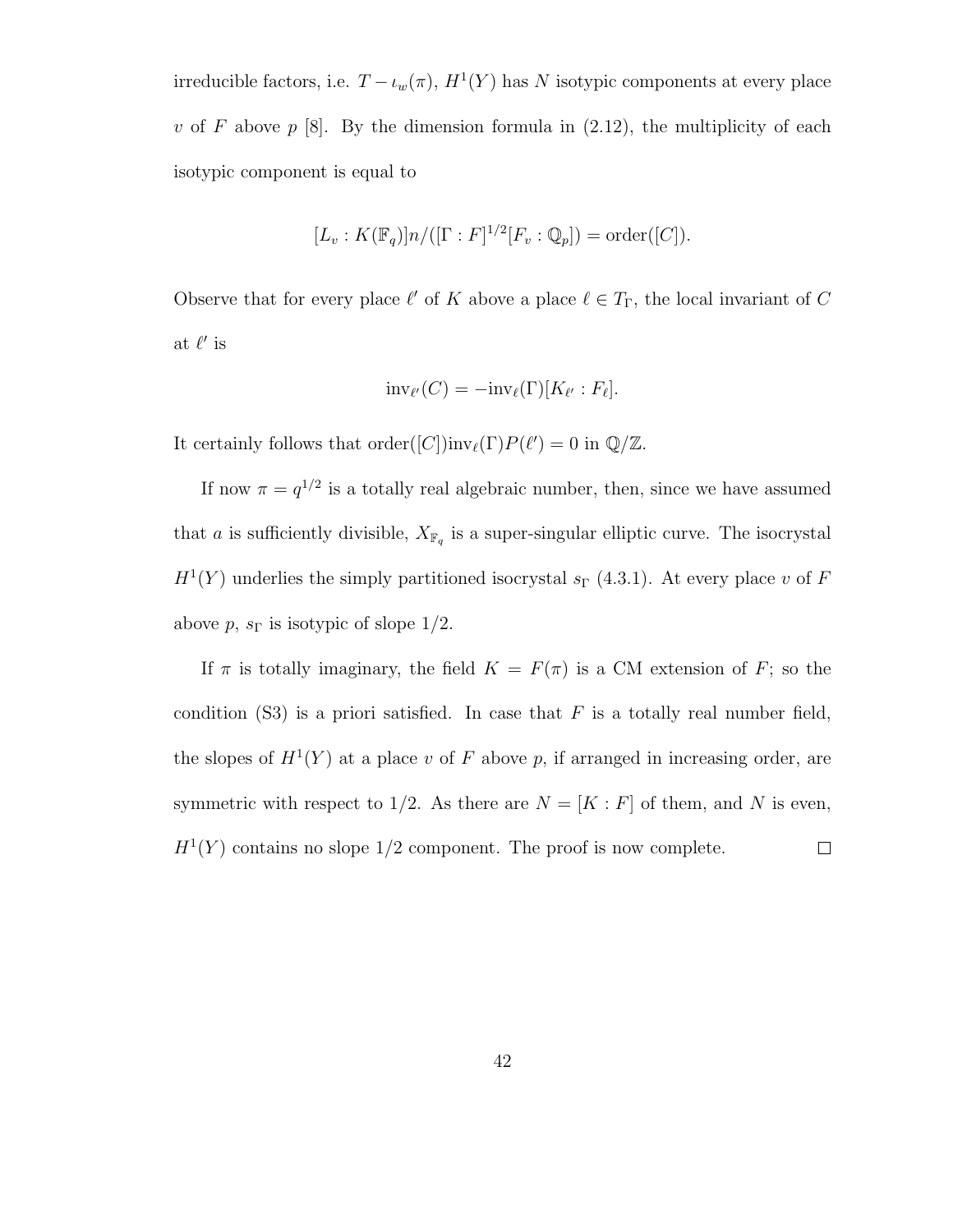### Chapter 7

## Proof of the "if" part of  $(5.1.1)$

Let  $x = h.s \sim \sqrt{y}$  be an (S)-restricted partitioned isocrystal. This section is devoted to showing that x is realizable by a  $\Gamma$ -hyper-symmetric abelian variety. Here is the first step towards proving the existence theorem.

### 7.1 Weil numbers

**Proposition 7.1.1.** Let K be a CM field,  $\{\lambda_w; w|p\}$  a set of rational numbers contained in the interval  $[0,1]$  and indexed by the places w of K above p. Assume that  $\lambda_w + \lambda_{\overline{w}} = 1$ . Then there exist an integer  $a \geq 1$  and a  $p^a$ -Weil number  $\pi$  such that

$$
\mathrm{ord}_w(\pi)/\mathrm{ord}_w(p^a) = \lambda_w,
$$

for all  $w|p$ .

*Proof.* Let E be the maximal totally real subfield of K. For any place v of E above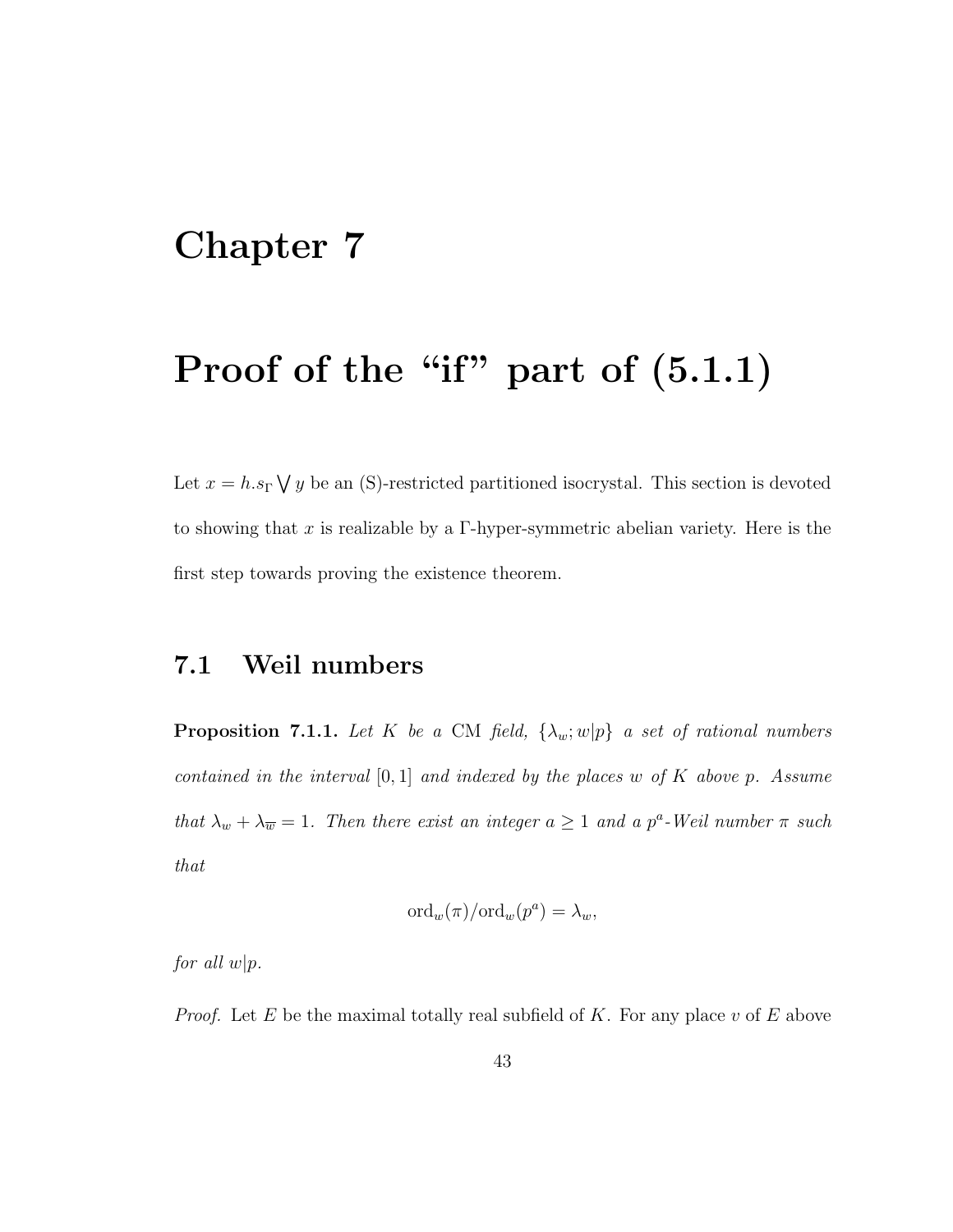p, we define  $\lambda_v := \min{\{\lambda_w, \lambda_{\overline{w}}\}}, v = w | E$ . Either v is split,  $v = w\overline{w}$ , or there is only one prime w above v. In the first case, let  $a_w \in \mathcal{O}_K$  be a generator of the ideal  $w^h$ ; in the latter case, let  $a_v \in \mathcal{O}_E$  be a generator of  $v^h$ , where h is the ideal class number of K. Consider the factorization

$$
p\mathcal{O}_K = \prod_v (w\overline{w})^{e(v|p)} \prod_v v^{e(v|p)},
$$

where the first product counts those v split in  $K/E$ , the second counts those v inert or ramified in  $K/E$ . Raising to the h-th power, one has

$$
p^{h} = \prod_{v} (a_{w}\overline{a}_{w})^{e(v|p)} \prod_{v} a_{v}^{e(v|p)} \cdot u.
$$

The element u is a unit of  $\mathcal{O}_E$ . Now choose a sufficiently divisible positive integer c, and write  $\lambda_v = m_v/(m_v + n_v)$ , with  $c = m_v + n_v$ ,  $m_v, n_v \in \mathbb{Z}$ . We then define an algebraic integer  $\pi$  as

$$
\pi = \prod_{v} (a_w^{m_v} \overline{a}_w^{n_v})^{e(v|p)} \prod_{v} a_v^{ce(v|p)/2} . u^{c/2}.
$$

One checks easily that  $\pi \overline{\pi} = p^{hc}$  and  $\pi$  is the desired  $p^{hc}$ -Weil number.  $\Box$ 

In case that  $K$  is an extension of  $F$ , it is important to know when the Weil number we have just constructed generates  $K$  over  $F$ .

**Proposition 7.1.2.** Let F be a field, and  $K/F$  be a separable field extension of degree n. Assume that the normal hull L of  $K/F$  has a Galois group isomorphic to the symmetric group  $S_n$  of n letters. Then  $K/F$  has no sub-extensions other than F and itself.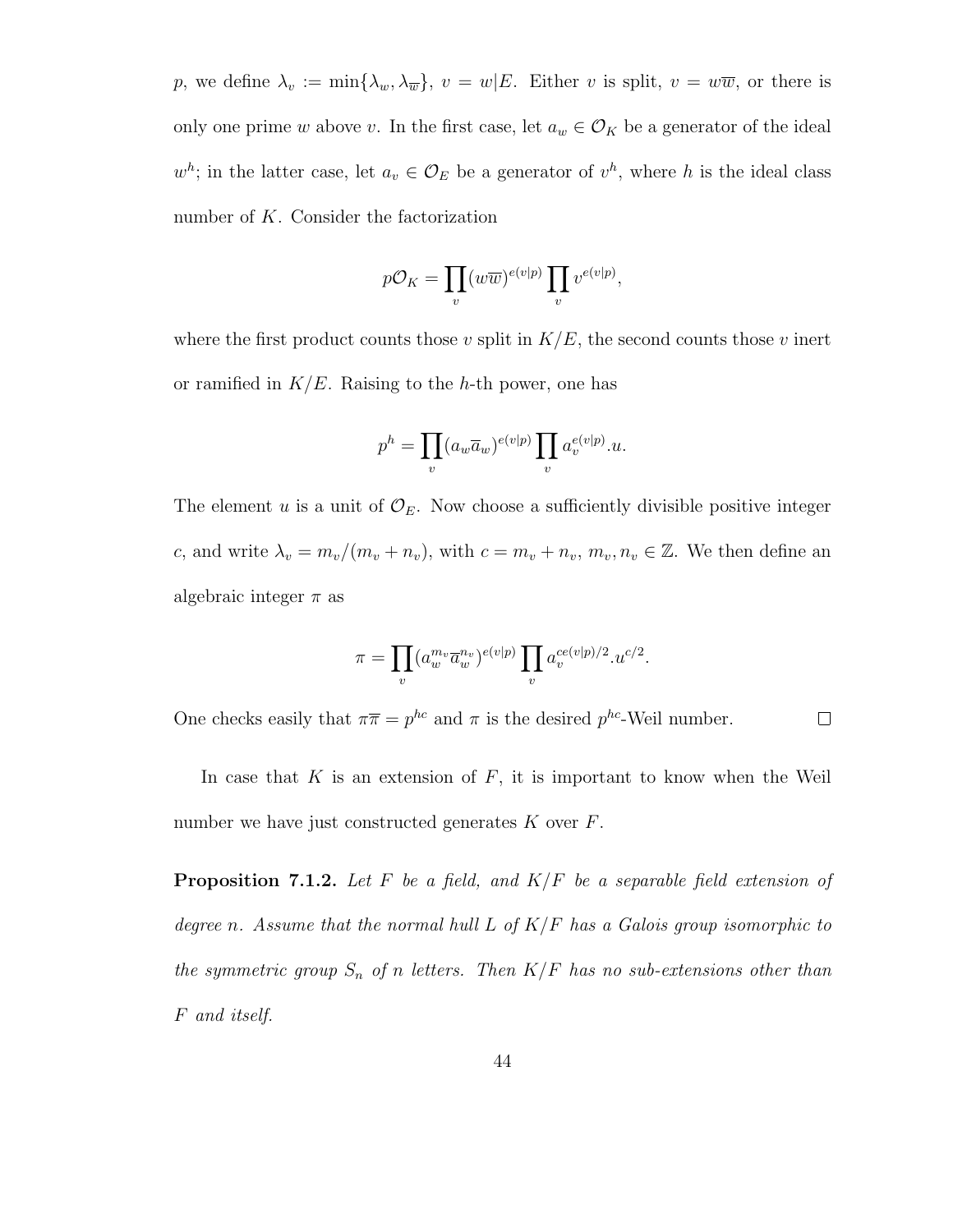*Proof.* This is equivalent to the assertion that the stabilizer subgroup  $S_{n-1}$  of the letter  $1 \in \{1, \dots, n\}$  is a maximal subgroup of  $S_n$ . It suffices to show that any subgroup H properly containing  $S_{n-1}$  acts transitively on the letters  $\{1, \dots, n\}$ . If  $n = 1, 2$ , this is clear. Assume that  $n \geq 3$ . Let  $\tau$  be an element of  $H$ ,  $\tau(1) = i$ ,  $i \neq 1$ . For any  $j \in \{1, \dots, n\}$ , different from 1 and i, the permutation  $\sigma := (ij)\tau$  $\Box$ in  $H$  sends 1 to j.

#### 7.2 Hilbert irreducibility theorem

**Proposition 7.2.1.** (Ekedahl) Let K be a number field, and  $\mathcal{O}_K$  its ring of integers. Let S be a dense open sub-scheme of  $Spec(\mathcal{O}_K)$ . Let X, Y be two schemes of finite type over S, and let  $g: Y \to X$  be a finite étale surjective S-morphism. Suppose that  $Y_K := Y \times_S \text{Spec}(K)$  is geometrically irreducible and  $X_K := X \times_S \text{Spec}(K)$ satisfies the property of weak approximation. Then the set of  $K$ -rational points x of X such that  $g^{-1}(x)$  is connected satisfies also the property of weak approximation.

*Remark* 7.2.2. Let X be a scheme of finite type over a number field  $K$ . Recall that a subset E of  $X(K)$  is said to satisfy the property of weak approximation, if for any finite number of places  $\{v_1, \dots, v_r\}$  of K, E is dense in the product

$$
X(K_{v_1})\times\cdots\times X(K_{v_r})
$$

under the diagonal embedding. The topology on  $X(K_v)$  is induced from that of  $K_v$ . In particular, the  $K$ -scheme  $X$  is said to satisfy the property of weak approximation,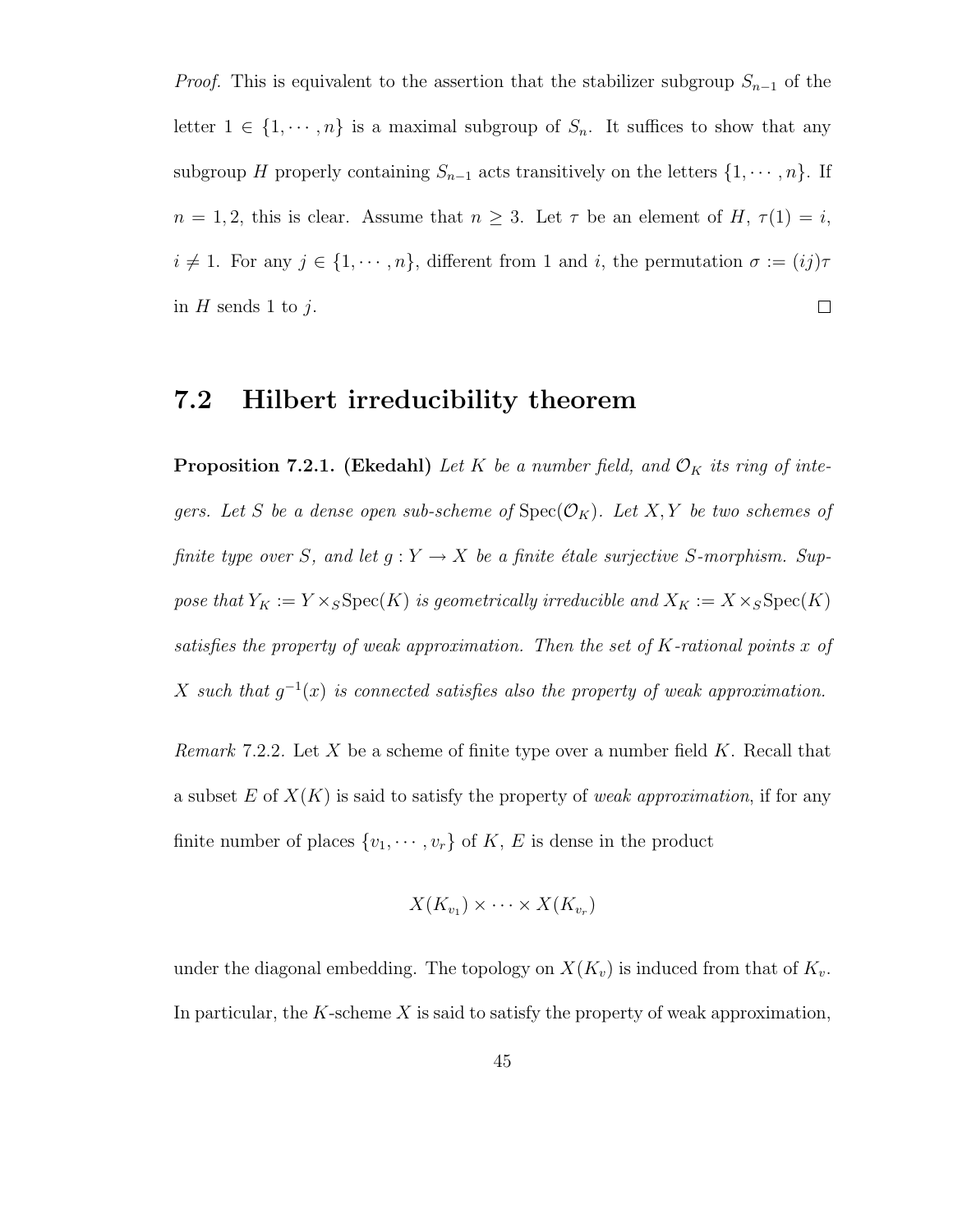if  $X(K)$  does.

**Proposition 7.2.3.** Let n be a positive integer, and K a totally real number field. Let  $\Sigma$  be a finite set of non-archimedean places of K. For each  $\ell \in \Sigma$  let  $K'_\ell$  be a finite étale algebra over  $K_{\ell}$  of rank n. Then there is a totally real extension  $K'/K$  of degree n, such that its normal hull has a Galois group isomorphic to the symmetric group  $S_n$  of n letters, and  $K' \otimes_K K_{\ell} \simeq K'_{\ell}$ , for all  $\ell \in \Sigma$ .

*Proof.* We consider the following situation. Let  $S = \text{Spec}(\mathcal{O}_K)$ ,  $X' = S[a_1, \dots, a_n]$ , an S-affine space with coordinates  $a_1, \dots, a_n$ . Let Y' be the hyper-surface in  $X'[t]$ defined by the equation

$$
f = t^n + a_1 t^{n-1} + \dots + a_n.
$$

Let R be the resultant of f and its derivative  $f'$ . We denote by X the complement of  $\{R = 0\}$  in X' and by  $Y := Y' \times_{X'} X$ ; Y is an étale cover of X of rank n. The scheme  $X_K$ , being a non-empty open sub-scheme of an affine space, clearly satisfies the property of weak approximation. The geometric fibre  $Y_{\overline{K}} := Y_K \otimes_K \overline{K}$ is affine of ring  $\Gamma(\mathcal{O}_{Y_{\overline{K}}}) = (\overline{K}[a_1, \cdots, a_n, t]/(f))_R$ . We will prove in the next lemma that  $\Gamma(\mathcal{O}_{Y_{\overline{K}}})$  is an integral domain. Now it is ready to apply Ekedahl's Hilbert irreducibility theorem  $(7.2.1)$  according to which, the subset M of the K-rational points x where  $Y_x$  is connected, i.e.  $Y_x$  is the spectrum of a field extension K' of K of degree *n*, satisfies the property of weak approximation. Requiring the  $K_l$ -algebras  $K' \otimes_K K_l$  to be isomorphic to some given étale algebras at finitely many places l of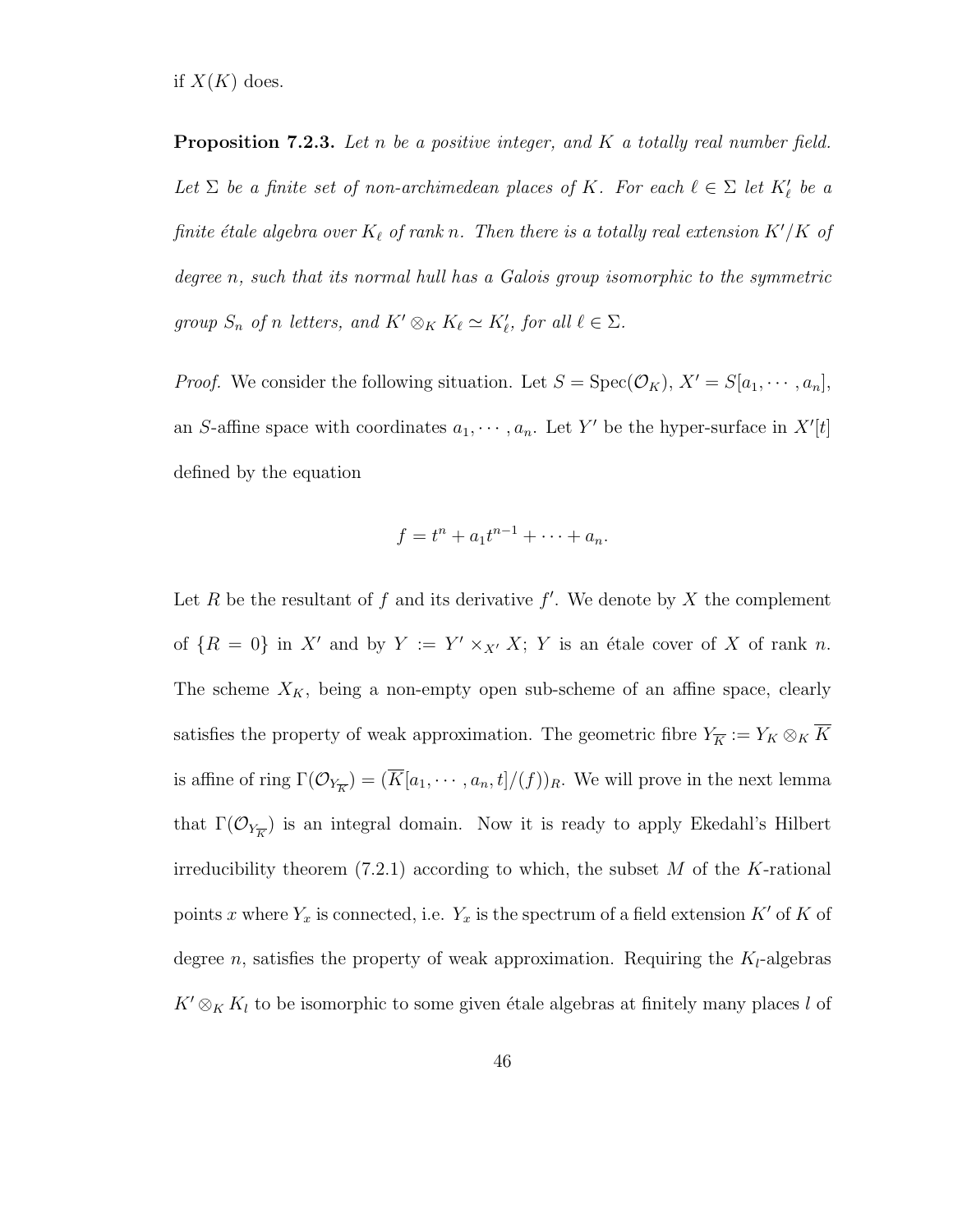K imposes a weak approximation question on the parameters  $a_1, \dots, a_n \in K$ . The condition on the Galois group of the normal hull is a weak approximation property, cf. [5]. The proposition follows by modifying a little the content but not the proof of Ekedahl's theorem [4].  $\Box$ 

**Lemma 7.2.4.** Let K be a factorial domain,  $A = K[a_1, \dots, a_n]$  a polynomial algebra over K. The "generic" polynomial  $f = t^n + a_1t^{n-1} + \cdots + a_n$  is irreducible in  $A[t]$ .

*Proof.* Let  $B = K[b_1, \dots, b_n]$ , where  $b_i = a_i/a_n$ , for  $1 \le i \le n-1$ , and  $b_n = a_n$ . As A is a subring of B, it suffices to prove that f is irreducible in  $B[t]$ . This is so because f is an Eisenstein polynomial in  $B[t]$  with respect to the prime  $a_n$ .  $\Box$ 

Now consider an (S)-restricted partitioned isocrystal  $x = h.s<sub>\Gamma</sub> \bigvee y$ . For proving the "if" part, it suffices to show that each component of y is realizable by a  $\Gamma$ -isotypic hyper-symmetric abelian variety. From now on, we assume that  $y = (M, P)$  is a simply partitioned isocrystal. By the supersingular restriction (S), there is a CM extension  $B/F$  such that P is equivalent to  $P_{B/F}|T_{\Gamma}$ . Let  $B_0$  be the maximal totally real subfield of  $B$ . We also let  $N$  be the common number of isotypic components of y at all places  $v$  of  $F$  above  $p$ .

These reductions and hypothesis are in force for the rest.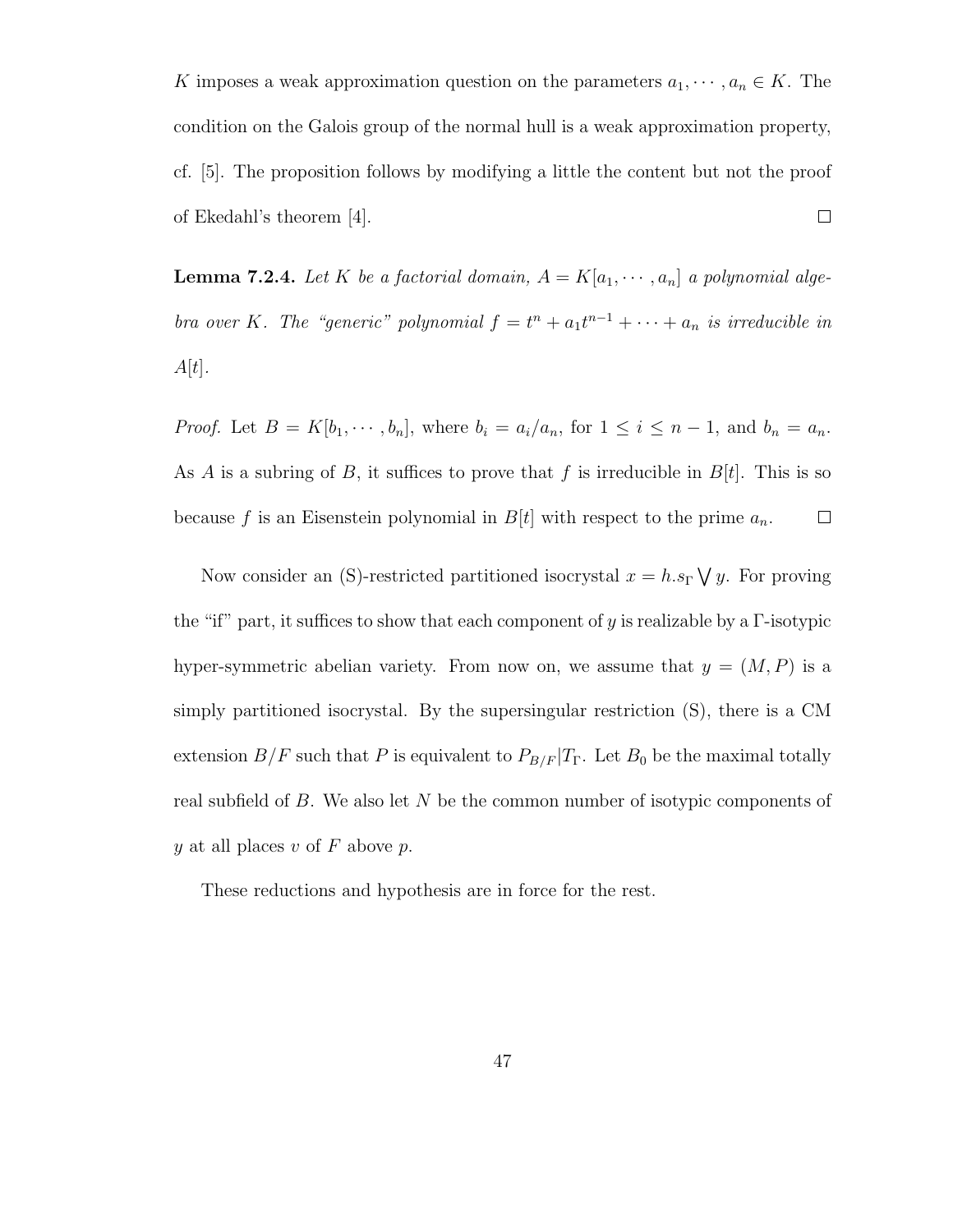#### 7.3 If  $F$  is a CM field

Let us now finish the proof of the main theorem  $(5.1.1)$ . First, assume that F is a CM field. Let  $F_0$  be the maximal totally real subfield of F.

**Proposition 7.3.1.** Assume that F is a CM field. Suppose that  $y = (M, P)$  is an (S)-restricted simply partitioned isocrystal. Then there exists a  $\Gamma$ -isotypic hypersymmetric abelian variety Y such that M is  $\Gamma$ -isomorphic to  $H^1(Y)$ .

*Proof.* For each place v of F above p, we define an  $(F_0)_{v|F_0}$ -algebra  $T_{v|F_0}$  of rank N:

$$
T_{v|F_0} = \begin{cases} (F_0)_{v|F_0}^N, & \text{if } v \neq \overline{v} \\ (F_0)_{v|F_0} \times F_v^{(N-1)/2}, & \text{if } v = \overline{v}, N \text{ odd} \\ F_v^{N/2}, & \text{if } v = \overline{v}, N \text{ even} \end{cases}
$$

It follows from Proposition (7.2.3) that there is a totally real extension  $E/F_0$  of relative degree N such that its normal hull has a Galois group isomorphic to  $S_N$ and that

- (1) for each  $v|p, E \otimes_{F_0} (F_0)_{v|F_0} \simeq T_{v|F_0},$
- (2) for every  $\ell \in T_{\Gamma}$ ,  $E \otimes_{F_0} (F_0)_{\ell \mid F_0} \simeq B_0 \otimes_{F_0} (F_0)_{\ell \mid F_0}$ .

Consider the CM field  $K := E \otimes_{F_0} F$ . One has

- (i) the normal hull of  $K/F$  has a Galois group isomorphic to  $S_N$ ,
- (ii) for each  $\ell \in T_{\Gamma}$ ,  $K \otimes_F F_{\ell} \simeq B \otimes_F F_{\ell}$ ,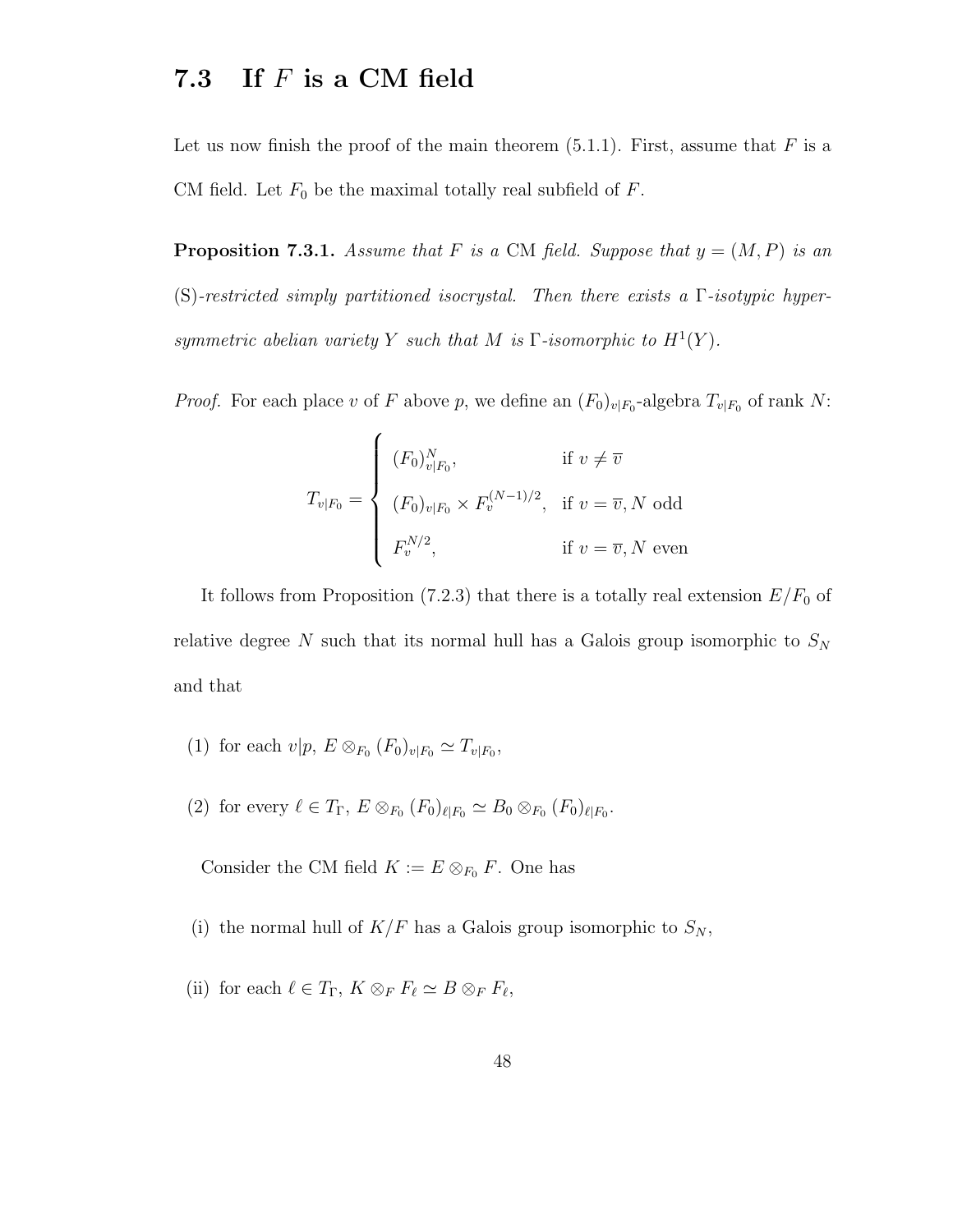(iii) for each place v of F above p,  $K \otimes_F F_v \simeq F_v^N$  is totally split.

The property (iii) allows us to index the slopes of y at v as  $\{\lambda_w; w|v\}$ , where w runs over the places of K above v. One can even arrange that  $\lambda_w + \lambda_{\overline{w}} = 1$ , since the underlying isocrystal M of y is polarized, cf.  $(2.7)$ . We apply  $(7.1.1)$  to get an integer  $a \geq 1$  and a  $p^a$ -Weil number  $\pi \in K$ , so that

$$
\mathrm{ord}_w(\pi)/\mathrm{ord}_w(p^a) = \lambda_w, \text{ for all } w|p
$$

Note that the field  $F(\pi)$  must be equal to K. Indeed, if  $N = 1$ , this is clear because  $F = F(\pi) = K$ . If  $N > 1$ ,  $\pi$  is not an element of F, because, otherwise, we would have  $\text{ord}_{w_1}(\pi) = \text{ord}_{w_2}(\pi)$ , for any two places  $w_1, w_2$  above v. This is absurd in view of the choice of  $\pi$ . By (7.1.2) and (i), we have  $F(\pi) = K$ .

According to the theorem of Honda-Tate (2.12), up to isogeny there is a unique Γ-simple abelian variety  $Y'_{\mathbb{F}_q}$  defined over  $\mathbb{F}_q$ ,  $q = p^a$ , corresponding to the  $p^a$ -Weil number  $\pi$ . We assume that a is chosen to be sufficiently divisible so that  $Y_{\mathbb{F}_q}$  is absolutely Γ-simple. Let  $Y' := Y'_{\mathbb{F}_q} \otimes_{\mathbb{F}_q} \overline{\mathbb{F}}_p$ . Kottwitz [8] proved that there exists a Γ-linear Q-polarization on Y'. Since the center  $F(\pi)$  of  $\text{End}_{\Gamma}^{0}(Y')$  is totally split at every place  $v|p$  of F, the abelian variety Y' is therefore  $\Gamma$ -hyper-symmetric, cf. (3.3.1).

The pair  $y' = (H^1(Y'), P_{K/F} | T_{\Gamma})$  is a simply partitioned isocrystal satisfying the supersingular restriction (S) by  $(6.2.1)$ . By construction, y' and y have the same slopes at every place  $v$  of  $F$  above  $p$ .

Now we prove that the multiplicity  $n(y')$  divides  $n(y)$ . In fact,  $n(y')$  is the order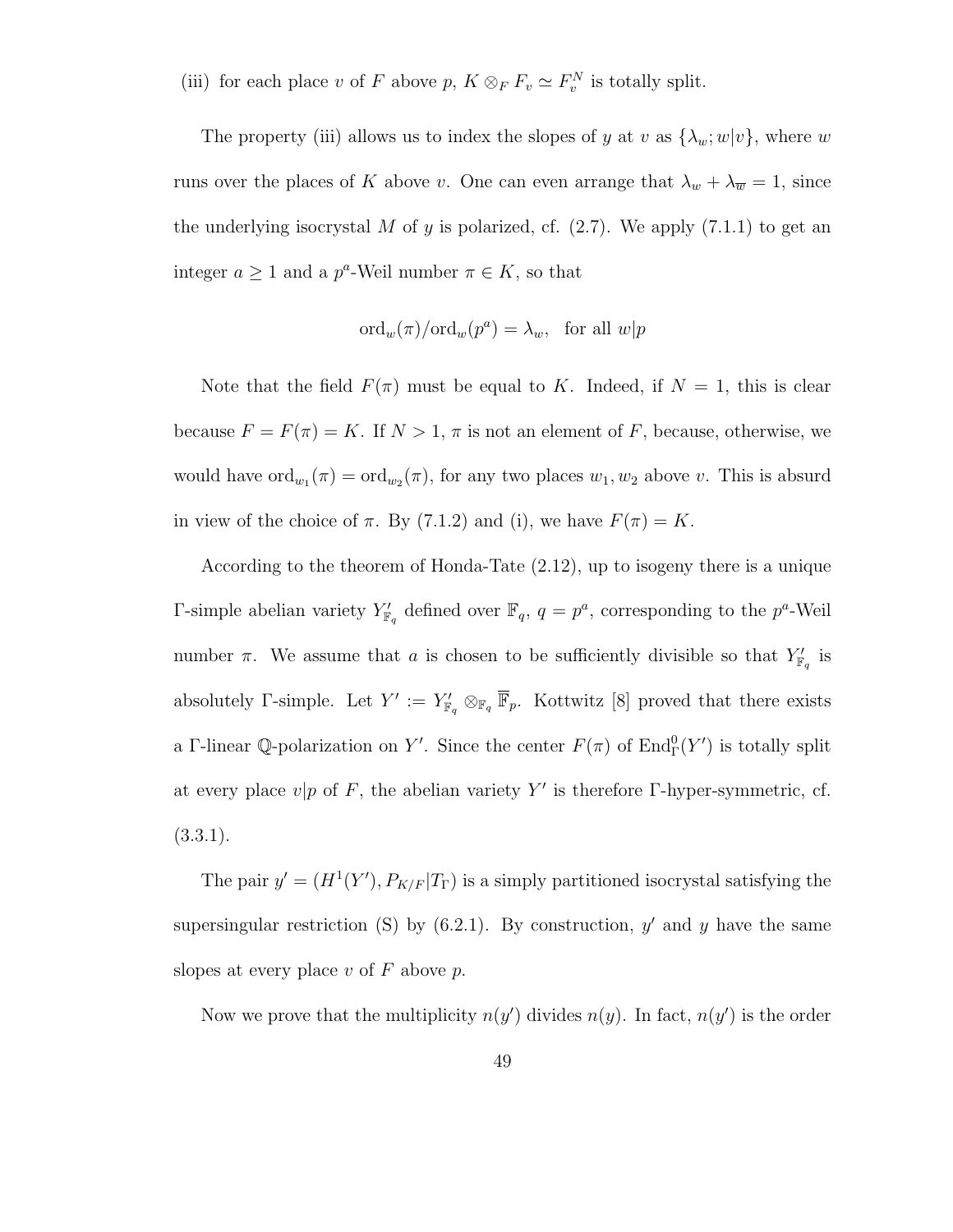of  $\left[\text{End}_{\Gamma}^{0}(Y)\right]$  in the Brauer group of K, cf. (6.2.1). Since y satisfies the condition (SPI2) (4.2.1), one has  $n(y)$ .inv $\ell(\Gamma)[K_{\ell'} : F_{\ell}] = 0$  in  $\mathbb{Q}/\mathbb{Z}$ . Look at the local Brauer invariants of  $C := \text{End}_{\Gamma}^{0}(Y)$ 

$$
\text{inv}_{\nu}(C) = \begin{cases} \ -[F_v : \mathbb{Q}_p] \lambda_{\nu} - \text{inv}_{v}(\Gamma), & \text{if } \nu \mid v \\ \ -[K_{\nu} : F_{\ell}].\text{inv}_{\ell}(\Gamma), & \text{if } \nu \nmid p. \end{cases}
$$

By Kottwitz 11.5 [8],  $n(y)$ .inv<sub>w</sub>(C) = 0 in  $\mathbb{Q}/\mathbb{Z}$ , for all w above p. These two equations together show that  $n(y')$  divides  $n(y)$ . Let e be the integer such that  $n(y) = e.n(y').$ 

It remains to prove that the underlying isocrystals of  $y$  and  $e.y'$  are isomorphic as polarized  $\Gamma$ -linear isocrystals. Indeed, we can modify the polarization on  $Y := Y'^e$ so that  $e,y'$  with this modified polarization is isomorphic to y. For a proof, let S be the Q-vector space of the symmetric elements in  $\mathrm{Hom}^0_\Gamma(Y, Y^*)$ , where  $Y^*$  denotes the dual abelian variety of Y. As Y is Γ-linear hyper-symmetric,  $S \otimes_{\mathbb{Q}} \mathbb{Q}_p$  is isomorphic to the symmetric elements of  $\text{Hom}_{\Gamma}(H^1(Y^*), H^1(Y)).$  The space S being dense in  $S \otimes_{\mathbb{Q}} \mathbb{Q}_p$ , our claim is clearly justified and the proof in the case that F is a CM field  $\Box$ is now complete.

#### 7.4 If  $F$  is a totally real field

**Proposition 7.4.1.** Assume that  $F$  is a totally real number field. And suppose that  $y = (M, P)$  is an (S)-restricted simply partitioned isocrystal. Then there exists a  $\Gamma$ -isotypic hyper-symmetric abelian variety Y such that  $M \simeq H^1(Y)$ .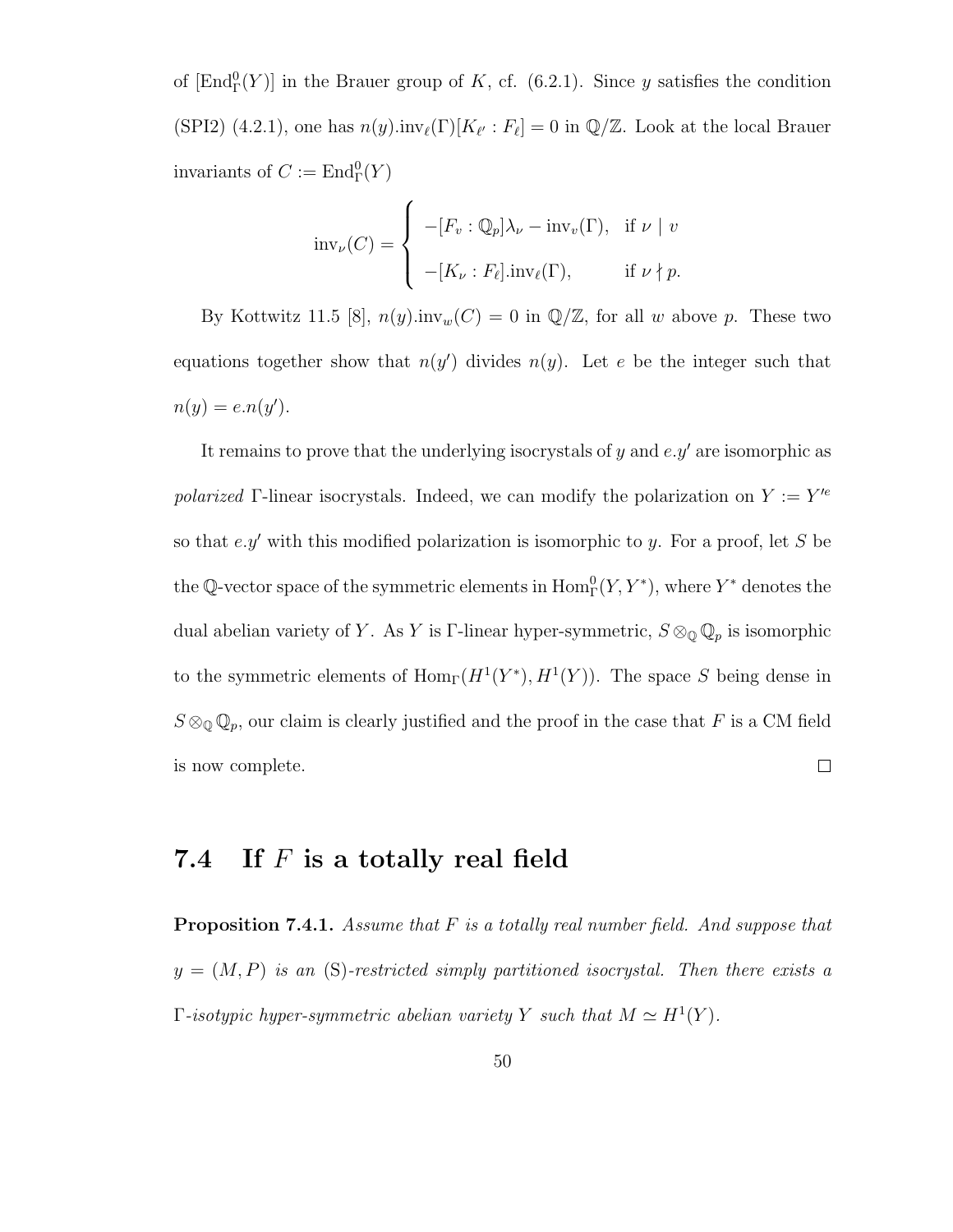*Proof.* As y is Γ-linearly polarized and contains no slope  $1/2$  part by (S2), N is an even integer. By Proposition  $(7.2.3)$ , there is a totally real extension  $E/F$  of degree  $N/2$  such that

- (1) for each place  $v|p$  of F,  $E \otimes_F F_v \simeq F_v^{N/2}$ ,
- (2) for each  $\ell \in T_{\Gamma}$ , there is an  $F_{\ell}$ -isomorphism  $f_{\ell} : E \otimes_F F_{\ell} \simeq B_0 \otimes_F F_{\ell}$ ,
- (3) the normal hull of  $E/F$  has a Galois group isomorphic to  $S_{N/2}$ .

By the lemma 5.7 [1], there exists a totally imaginary quadratic extension  $K/E$ such that

- (i) for each place  $\nu$  of E above p,  $K \otimes_E E_\nu \simeq E_\nu \times E_\nu$ ,
- (ii) for each  $\ell \in T_{\Gamma}$ , there is an isomorphism  $g_{\ell}: K \otimes_F F_{\ell} \simeq B \otimes_F F_{\ell}$  compatible with  $f_{\ell}$ ,
- (iii) the field K contains no proper CM sub-extension of  $F$ .

The properties (1) and (i) show that  $K/F$  is totally split everywhere above v. Thus we can index the slopes of y at v as  $\{\lambda_w; w|v\}$  with w running over the places of K above v. Moreover, as y is Γ-linearly polarized, one can even arrange that  $\lambda_w + \lambda_{\overline{w}} = 1$ , cf. (2.7). Similarly as in the preceding proposition, there is a  $p^a$ -Weil number  $\pi$ , for a suitable integer  $a \geq 1$ , such that  $F(\pi) = K$ , and

$$
\mathrm{ord}_w(\pi)/\mathrm{ord}_w(p^a)=\lambda_w,
$$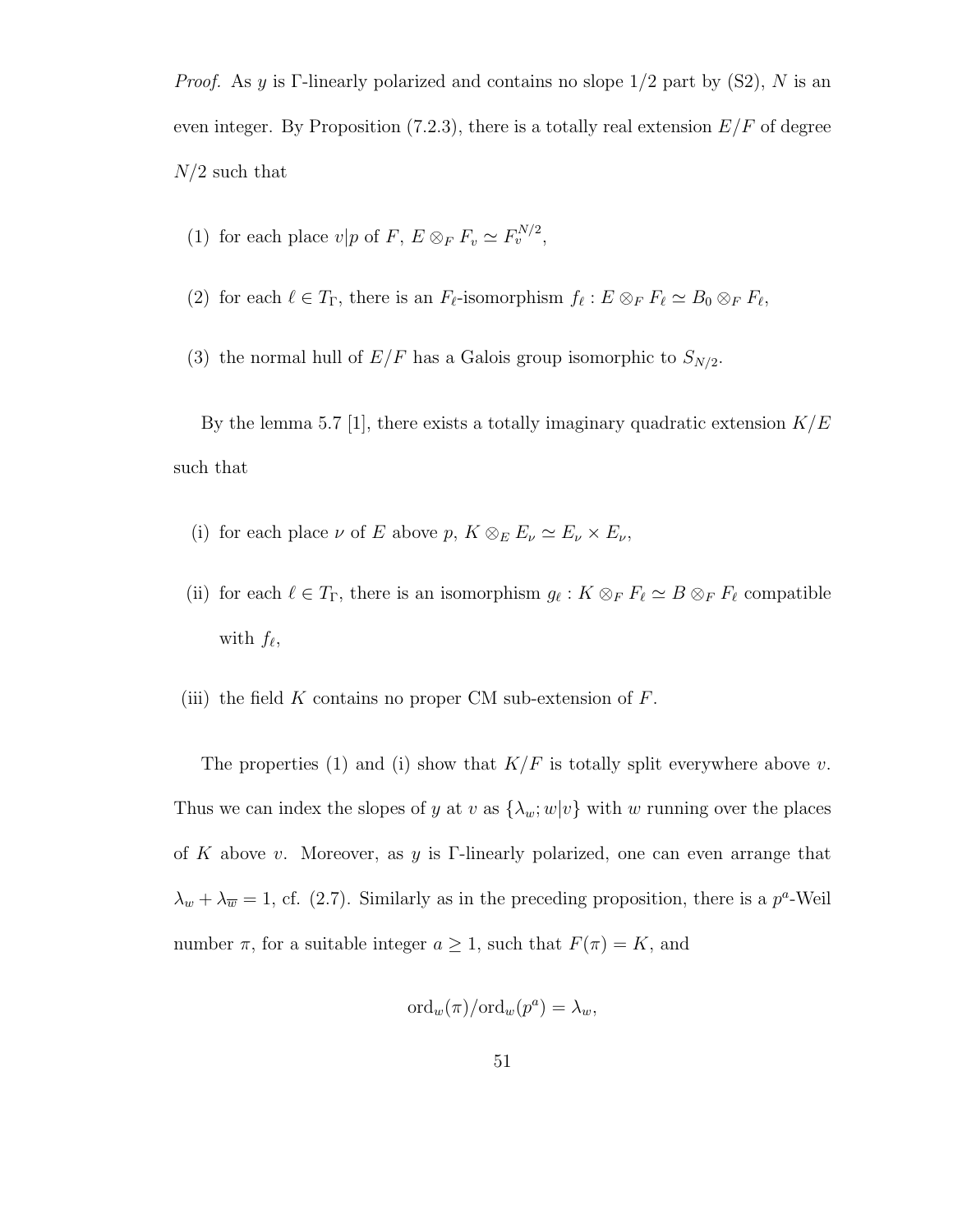for all places  $w$  of  $K$  above  $p$ .

We assume that  $a$  is sufficiently divisible. The unique  $\Gamma$ -simple abelian variety  $Y'_{\mathbb{F}_{p^a}}$  up to isogeny corresponding to  $\pi$  admits a  $\Gamma$ -linear Q-polarization by Kottwitz [8]. Let  $Y' := Y'_{\mathbb{F}_{p^a}} \otimes_{\mathbb{F}_{p^a}} \overline{\mathbb{F}}_p$ , which is by construction  $\Gamma$ -hyper-symmetric. We then modify, if necessary, the polarization on Y' so that a copy  $Y := Y'^e$  realizes y. The argument is the same as that in (7.3.1). We have proved the Proposition (7.4.1).  $\Box$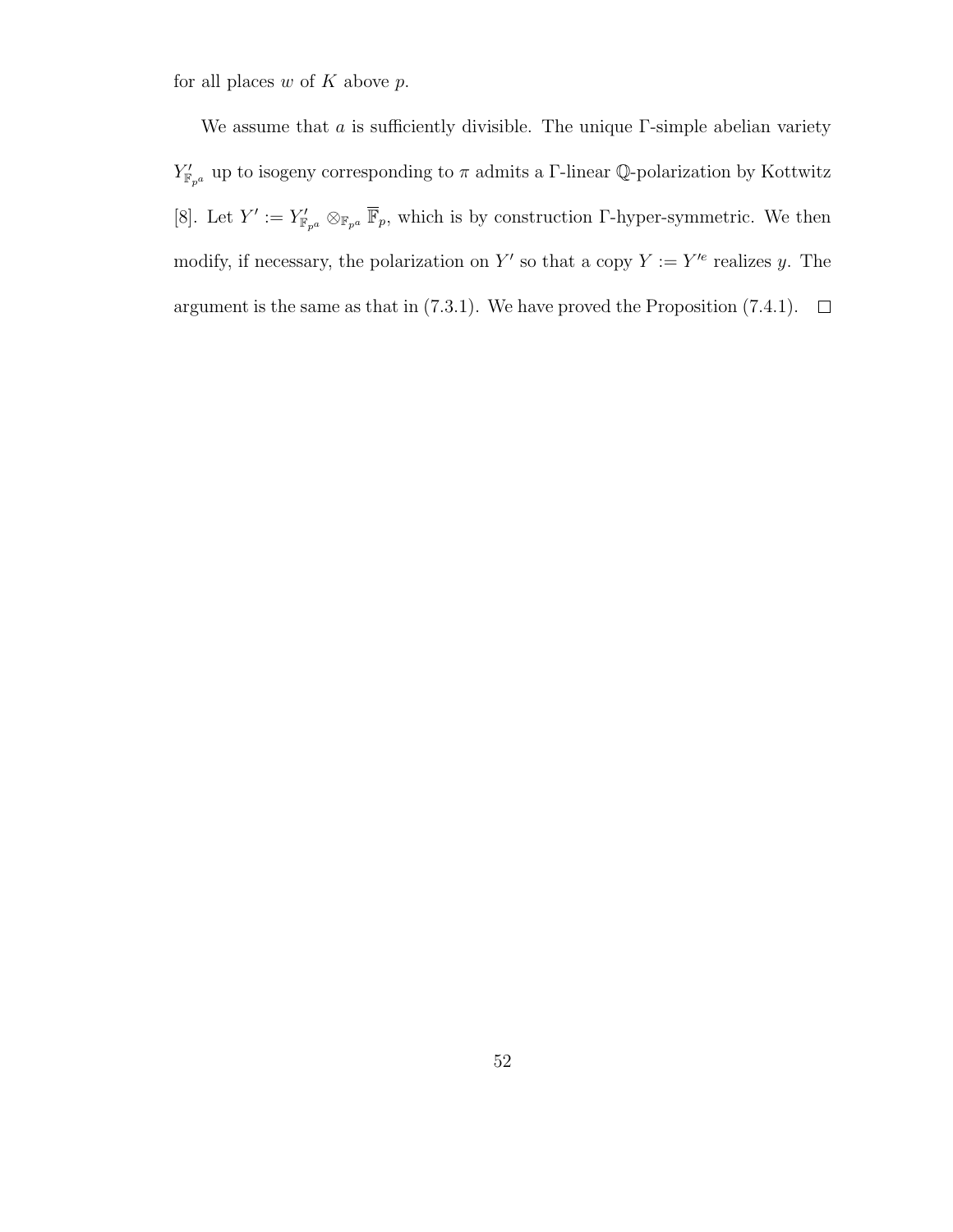## Bibliography

- [1] C. L. Chai, F. Oort. Hypersymmetric Abelian Varieties. Pure and Applied Mathematics Quarterly. 2 (2006), 1-27.
- [2] C. L. Chai. Hecke orbits on Siegel modular varieties. Progress in Mathematics, Birkhauser. 235 (2004), 71-107.
- [3] C. L. Chai. Methods for p-adic Monodromy. J.Inst.Math.Jessieu, to appear.
- [4] T. Ekedahl. An effective version of Hilbert's irreduciblity theorem. Séminaire de Théorie des Nombres, Paris 1988-89. Progress in Math. Birkhauser. 91 (1990), 241-249.
- [5] J. Ellenberg, A. Venkatesh. The number of extensions of a number field with fixed degree and bounded discriminant. Ann.of.Math. 163 (2006), 723-741.
- [6] N. Katz. Slope filtration of F-crystals.  $Journal. Geom. Alg. Rennes.$ , Astérisque. 63 (1979), 113-164.